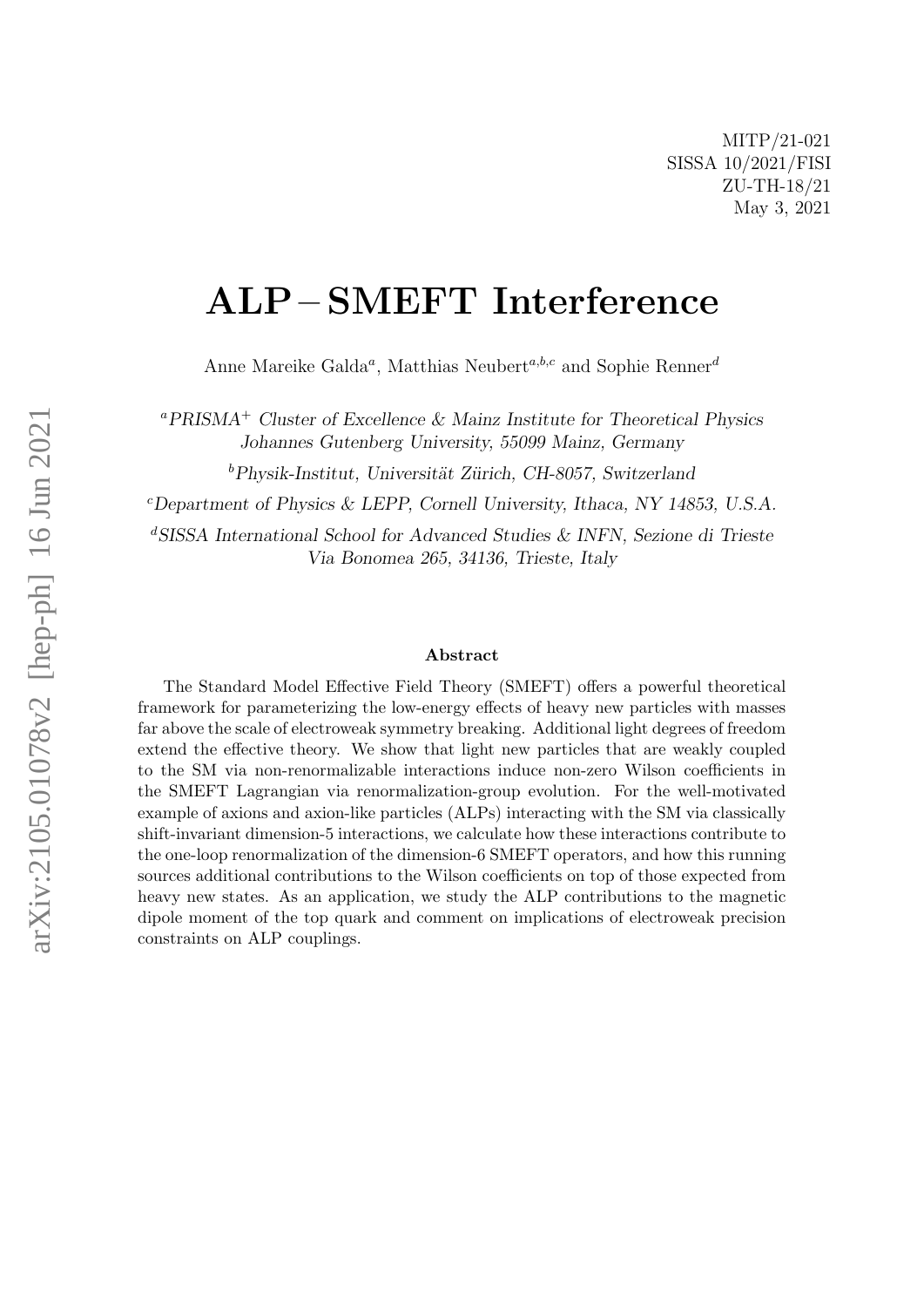## Contents

| $\mathbf 1$    | Introduction                                                                                                                                                                                                              |                                       |  |  |  |  |
|----------------|---------------------------------------------------------------------------------------------------------------------------------------------------------------------------------------------------------------------------|---------------------------------------|--|--|--|--|
| $\bf{2}$       | ALP couplings to the SM                                                                                                                                                                                                   | $\overline{\mathbf{4}}$               |  |  |  |  |
| 3              | Green's functions requiring SMEFT counterterms<br>3.1<br>3.2<br>3.3<br>3.4                                                                                                                                                | 6<br>$\overline{7}$<br>10<br>13<br>13 |  |  |  |  |
| $\overline{4}$ | Derivation of the source terms<br>4.1<br>4.2<br>Source terms of single fermion-current operators<br>4.3<br>Source terms of four-fermion operators $\ldots \ldots \ldots \ldots \ldots \ldots \ldots \ldots$<br>4.4<br>4.5 | 15<br>15<br>16<br>18<br>19<br>21      |  |  |  |  |
| $5^{\circ}$    | Sample applications<br>5.1<br>Example of a $Z$ -pole constraint $\ldots \ldots \ldots \ldots \ldots \ldots \ldots \ldots \ldots$<br>5.2                                                                                   | 22<br>23<br>25                        |  |  |  |  |
| 6              | Conclusions                                                                                                                                                                                                               |                                       |  |  |  |  |
|                | A ALP source terms in an alternative operator basis                                                                                                                                                                       |                                       |  |  |  |  |
|                | <b>B</b> RG evolution of ALP couplings                                                                                                                                                                                    |                                       |  |  |  |  |

# <span id="page-1-0"></span>1 Introduction

The absence of a discovery of new particles at the LHC suggests that additional degrees of freedom not contained in the Standard Model (SM) of particle physics have masses far above the scale of electroweak symmetry breaking. Existing hints of departures from the SM, indicated for instance by recent data on semileptonic decays of B mesons [\[1\]](#page-31-0) and the anomalous magnetic moment of the muon [\[2\]](#page-31-1), are in line with this expectation. Assuming that the theory above the electroweak scale respects the full SM gauge symmetry and that the Higgs is an  $SU(2)_L$  doublet, the Standard Model Effective Field Theory (SMEFT) [\[3\]](#page-31-2) provides a systematic approach for describing the virtual effects of heavy new particles on low-energy precision measurements (for a review, see [\[4\]](#page-31-3)).

On the other hand, there remains the possibility of the existence of light new particles interacting very weakly with the SM, for instance because these interactions are mediated by higher-dimensional operators. A prominent example are axions and axion-like particles, to which we will collectively refer as ALPs in this work. The existence of such particles is theoretically well motivated because of their potential relevance for solving the strong CP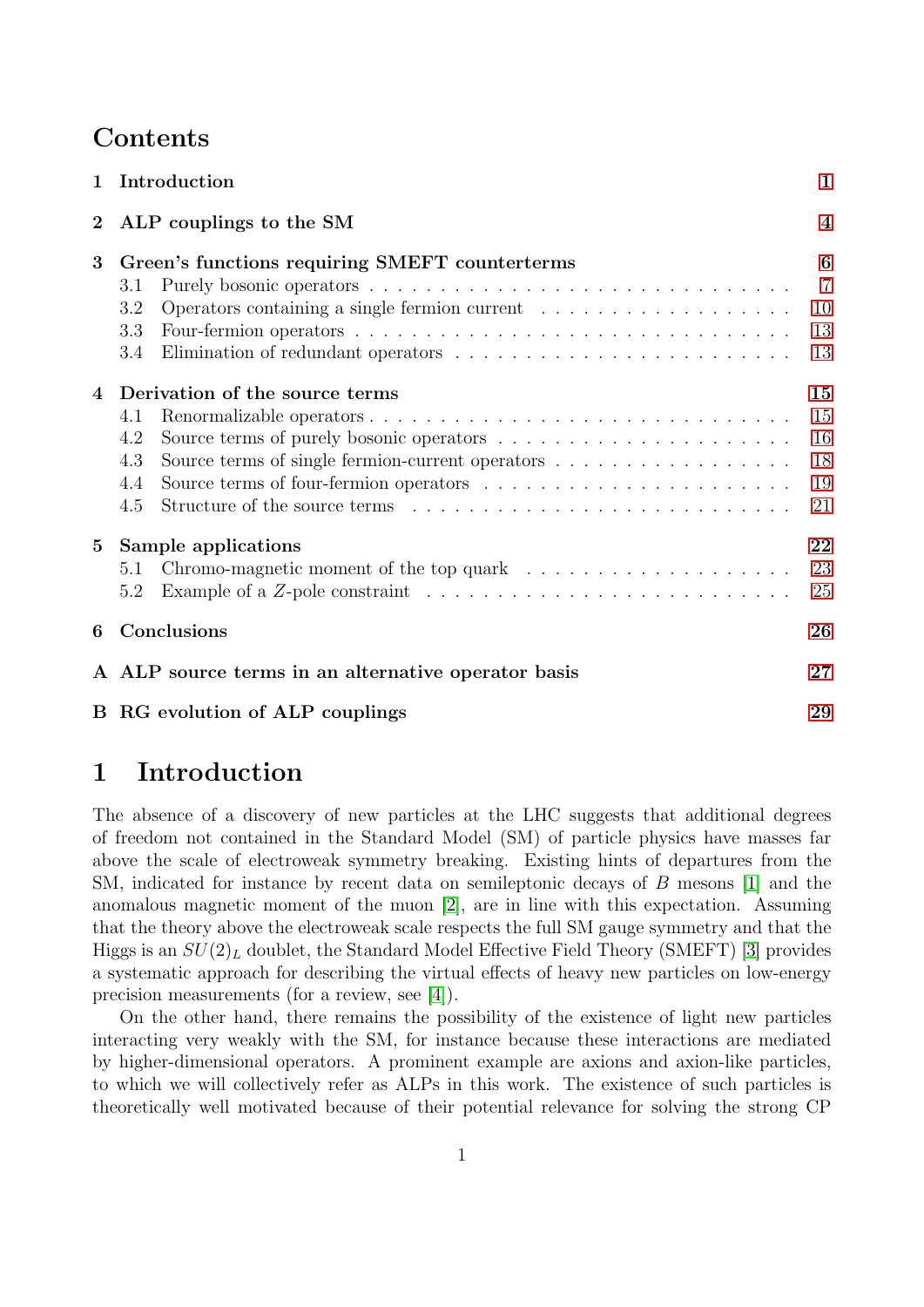problem [\[5–](#page-31-4)[7\]](#page-31-5). More generally, ALPs are gauge-singlet pseudoscalar particles, which arise in many theories beyond the SM as pseudo Nambu–Goldstone bosons of a global symmetry spontaneously broken in the ultra-violet (UV) theory, and are thus naturally lighter than other new states whose masses may be out of reach of current direct searches. While the QCD axion is the original example of such a particle, ALPs with a variety of masses and couplings can arise also more generally, for example in theories which address the flavor [\[8,](#page-31-6) [9\]](#page-31-7) and hierarchy [\[10](#page-31-8)[–14\]](#page-32-0) problems. Here we remain agnostic about the underlying theory and study a general effective field theory, to which explicit models can be matched. Since the ALP couplings to SM fields are constrained by a shift symmetry, these interactions first appear at the level of dimension-5 operators in the effective theory.

The existence of a light ALP extends the SMEFT, because operators can now be built out of SM fields and the ALP field. The most general effective Lagrangian above the electroweak scale can then be written in the form

<span id="page-2-1"></span>
$$
\mathcal{L}_{\text{eff}} = \mathcal{L}_{\text{SM}} + \frac{1}{2} \left( \partial_{\mu} a \right) \left( \partial^{\mu} a \right) - \frac{m_a^2}{2} a^2 + \mathcal{L}_{\text{SM+ALP}} + \mathcal{L}_{\text{SMEFT}} \,, \tag{1}
$$

where the last two terms consist of higher-dimensional operators starting at dimension-5 order. By definition the term  $\mathcal{L}_{\text{SMEFT}}$  consists of operators not containing the ALP field. We will refer to these operators as "SMEFT operators", although of course the theory we are working in is not the pure SMEFT, but rather the effective theory whose degrees of freedom are the SM fields plus the ALP. Like any other new particle not contained in the SM, an ALP can be searched for either directly or indirectly. Direct searches using particle-physics detectors aim at detecting ALPs produced in a collider experiment by reconstructing them in various possible decay modes [\[15–](#page-32-1)[26\]](#page-32-2). Our focus in this work is on indirect searches, which look for hints of the effects of virtual ALP exchange on precision measurements. As long as the scale f suppressing the ALP couplings to the SM is not excessively large,<sup>[1](#page-2-0)</sup> this opens up new, complementary ways to search for the effects of an ALP and place bounds on its couplings to the SM. An advantage is that, contrary to direct searches, indirect probes are independent of the way in which the ALP decays, and if it is long- or short-lived. Prominent examples of such precision observables are the anomalous magnetic moment of the muon and the electron [\[20,](#page-32-3) [21,](#page-32-4) [31–](#page-33-0)[33\]](#page-33-1), electroweak precision observables [\[21\]](#page-32-4), and various rates for flavor-changing decays of kaons, B-mesons and charged leptons [\[34](#page-33-2)[–41\]](#page-33-3). It has been observed in several of these studies that the one-loop contributions to such quantities arising from virtual ALP exchange can be ultra-violet (UV) divergent, but a consistent treatment of these divergences has so far not been presented in the literature.

The renormalization-group (RG) evolution of the dimension-5 ALP couplings in the effective Lagrangian  $\mathcal{L}_{\text{SM+ALP}}$  has recently been studied in [\[42,](#page-33-4) [43\]](#page-33-5). Here we point out the important fact that the existence of an ALP with couplings to the SM necessarily induces non-zero Wilson coefficients of the dimension-6 SMEFT operators contained in  $\mathcal{L}_{\text{SMEFT}}$ , which produce effects across a wide variety of observables. In general, there are three types of such effects:

• Matching contributions at the scale  $\Lambda = 4\pi f$  of global symmetry breaking arise from integrating out heavy new particles contained in the UV completion of the ALP model.

<span id="page-2-0"></span><sup>1</sup>Otherwise one needs to resort to cosmological and astrophysical bounds, see e.g. [\[27–](#page-32-5)[30\]](#page-32-6).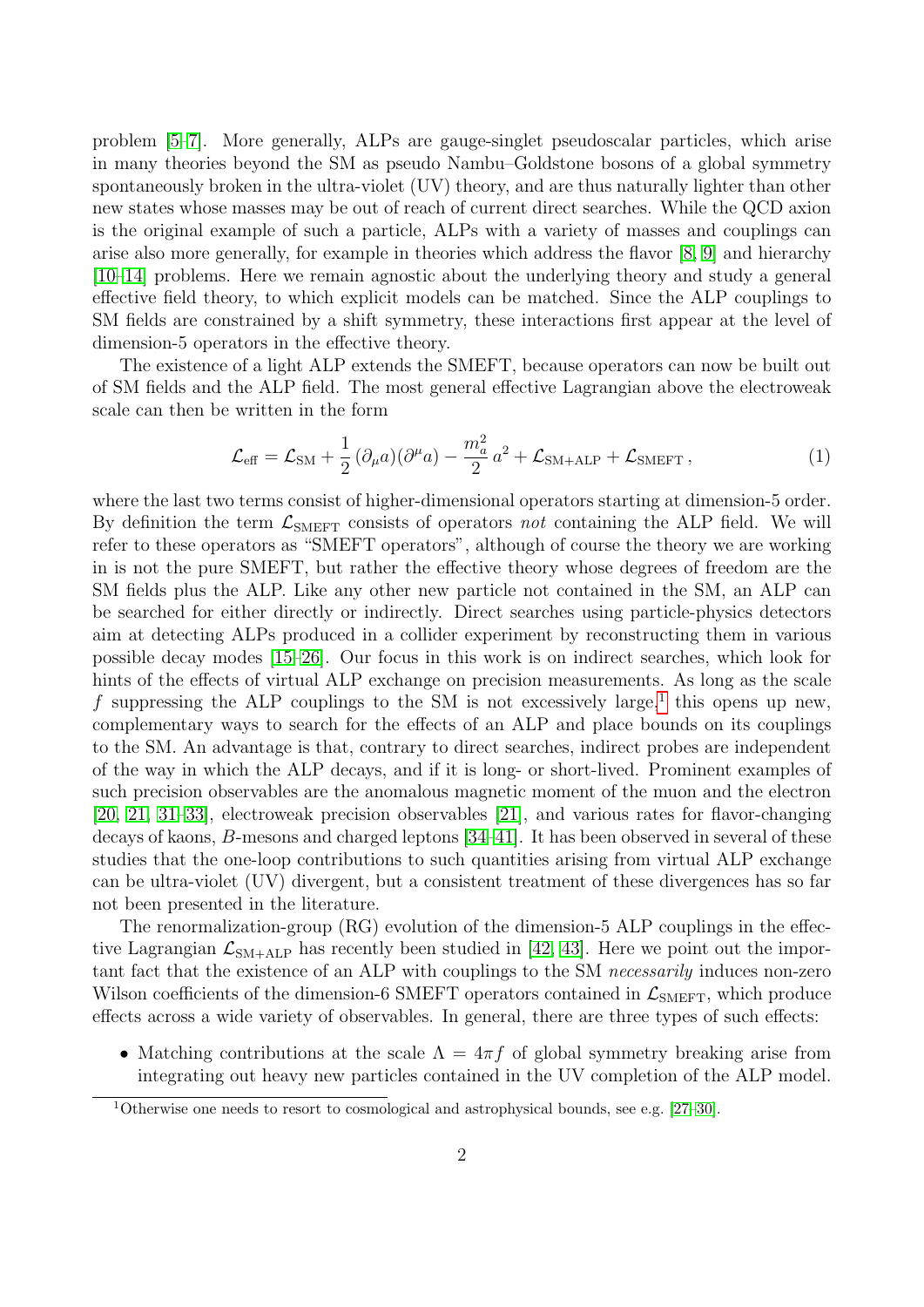Examples are heavy vector-like fermions with different Peccei–Quinn charges, by which the ALP interacts with SM gauge bosons. These matching contributions are model dependent, and they can only be calculated within a specific UV completion.

- Loop diagrams involving virtual exchange of the ALP are generally divergent and induce inhomogeneous source terms in the RG equations for the Wilson coefficients of the SMEFT operators.
- At low energies, the time-ordered product with two insertions of the ALP effective Lagrangian  $\mathcal{L}_{SM+ALP}$  yields non-zero contributions to scattering amplitudes describing processes involving SM particles only. These contributions can be systematically calculated in the effective theory described by [\(1\)](#page-2-1) as long as the ALP mass or the characteristic scale of the observable are in the realm of perturbative QCD.

Of these three contributions, the second one is parametrically enhanced by large logarithms arising from the evolution from the high scale  $\Lambda$  to low energies.<sup>[2](#page-3-0)</sup> For example, a contribution of this sort underlies ALP explanations for the deviation of the muon anomalous magnetic moment from its SM prediction [\[21,](#page-32-4) [31,](#page-33-0) [33\]](#page-33-1), for which divergent diagrams involving the ALP– photon coupling induce large logarithms in the coefficients of SMEFT dipole operators.

In this work, we calculate for the first time the full set of ALP-induced terms in the RG equations for the Wilson coefficients of the dimension-6 SMEFT operators in [\(1\)](#page-2-1) above the electroweak scale. Irrespective of its mass, which can even be much smaller than the weak scale, the presence of an ALP generates inhomogeneous source terms in the RG equations, which we write in the form

<span id="page-3-1"></span>
$$
\frac{d}{d\ln\mu}C_i^{\text{SMEFT}} - \gamma_{ji}^{\text{SMEFT}}C_j^{\text{SMEFT}} = \frac{S_i}{(4\pi f)^2} \qquad \text{(for } \mu < 4\pi f\text{)}\,. \tag{2}
$$

Here  $\gamma^{\text{SMEFT}}$  is the anomalous-dimension matrix of the dimension-6 SMEFT operators in the Warsaw basis [\[44\]](#page-33-6) (the transpose matrix governs the evolution of the Wilson coefficients), which has been calculated at one-loop order in [\[45](#page-33-7)[–48\]](#page-33-8). The ALP source terms are denoted by  $S_i$ , and the overall suppression scale is set by the "ALP decay constant" f. The presence of these source terms generates non-zero SMEFT Wilson coefficients irrespective of the existence of any other source of new physics. We find that almost the entire set of Wilson coefficients is sourced by ALP effects at one-loop order. As an important application of our results, we present a study of the chromo-magnetic moment of the top quark and briefly comment on constraints from electroweak precision observables.

In our calculations we adopt the notations and conventions introduced in [\[44\]](#page-33-6), with one exception: we define the covariant derivative in the fundamental representation of the gauge group as  $D_\mu = \partial_\mu - ig_s G_\mu^a T^a - ig_2 W_\mu^I \frac{\sigma^I}{2} - ig_1 \mathcal{Y} B_\mu$ , where  $T^a$  are the Gell-Mann matrices,  $\sigma^I$ the Pauli matrices and  $\dot{y}$  the hypercharge generator. While this agrees with most textbooks on quantum field theory, it corresponds to a different sign convention for the three gauge couplings compared with [\[44,](#page-33-6) [48\]](#page-33-8). While the Warsaw basis defines the standard choice of the

<span id="page-3-0"></span><sup>&</sup>lt;sup>2</sup>It is important to keep in mind that the other two contributions must also exist, if only to cancel the renormalization-scheme dependence of the second contribution.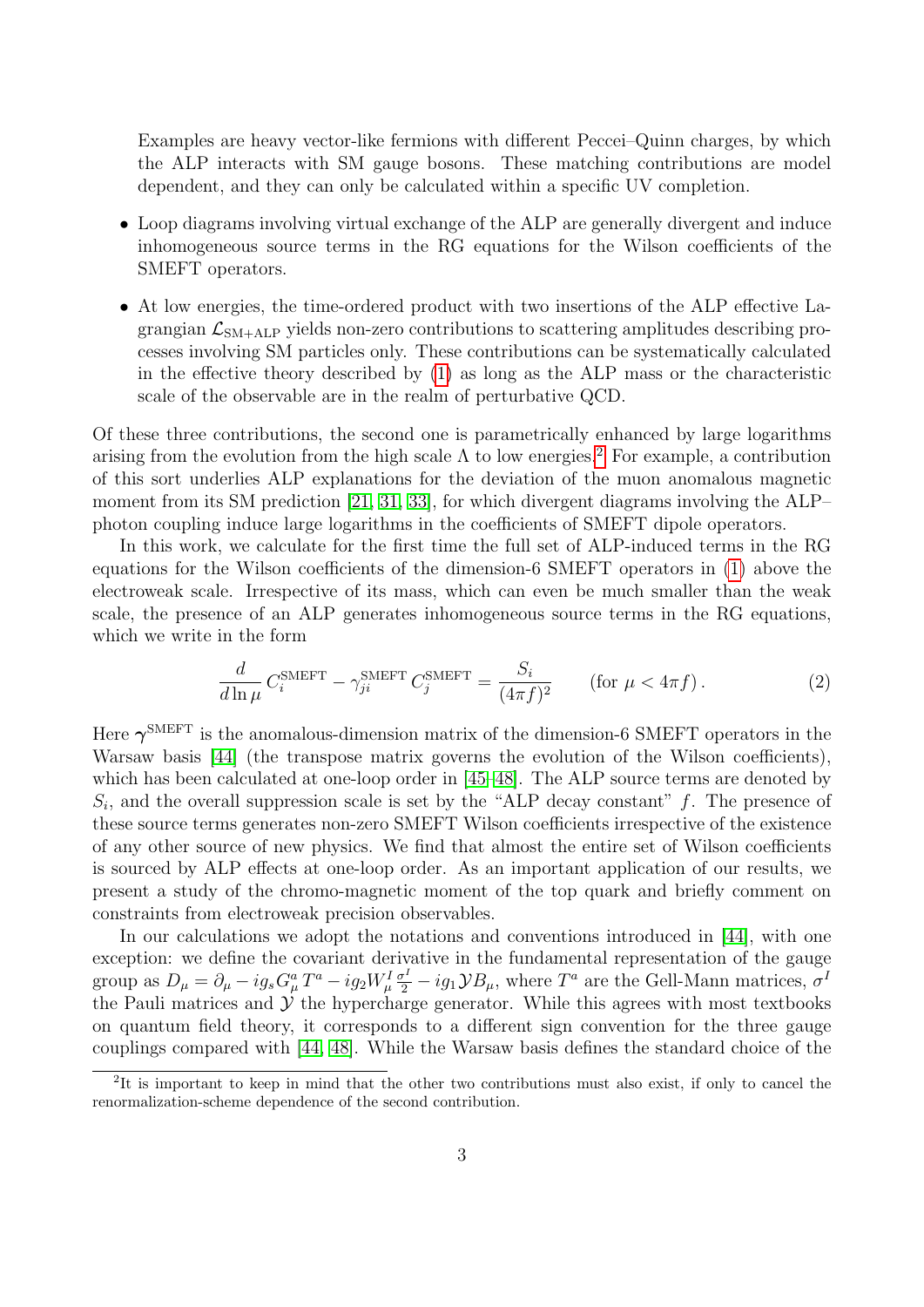SMEFT operators, it is convenient for many applications to redefine the operators containing field-strength tensors by absorbing powers of the gauge couplings into the operators (see e.g. [\[45\]](#page-33-7)). In this way, odd powers of the gauge couplings  $g_i$  and mixed terms involving  $g_i g_j$  with  $i \neq j$  can be avoided in the RG equations [\(2\)](#page-3-1). In [A](#page-27-0)ppendix A we introduce such a basis of redefined operators  $\{Q_i'\}$  and present our results for the corresponding source terms  $\{S_i'\}$ .

In Section [2](#page-4-0) we briefly review the effective Lagrangian describing the interactions of ALPs with SM particles at dimension-5 order, following closely the presentation in [\[42\]](#page-33-4). In Section [3](#page-6-0) we explain our method for calculating the ALP contributions to the RG equations of the SMEFT operators. Our results for the complete list of ALP source terms  $S_i$  in [\(2\)](#page-3-1), obtained at one-loop order in perturbation theory, are reported in Section [4.](#page-15-0) In Section [5](#page-22-0) we briefly discuss two applications of our results, before concluding in Section [6.](#page-26-0)

# <span id="page-4-0"></span>2 ALP couplings to the SM

An ALP provides a paradigmatic example of a new light particle, which interacts weakly with the SM via effective interactions suppressed by a large scale  $f \gg m_a$ . Concretely, we consider a gauge-singlet, pseudoscalar resonance a, whose couplings to SM fields are protected by an approximate (classical) shift symmetry, possibly broken softly by the presence of an explicit mass term  $m_a$  in [\(1\)](#page-2-1). This mass parameter is absent for the QCD axion. At dimension-5 order, the most general effective Lagrangian for such a particle can be written in the form [\[49\]](#page-34-0)

<span id="page-4-1"></span>
$$
\mathcal{L}_{\text{SM+ALP}}^{D=5} = c_{GG} \frac{\alpha_s}{4\pi} \frac{a}{f} G_{\mu\nu}^a \tilde{G}^{\mu\nu,a} + c_{WW} \frac{\alpha_2}{4\pi} \frac{a}{f} W_{\mu\nu}^I \tilde{W}^{\mu\nu,I} + c_{BB} \frac{\alpha_1}{4\pi} \frac{a}{f} B_{\mu\nu} \tilde{B}^{\mu\nu} + \frac{\partial^{\mu} a}{f} \sum_F \bar{\psi}_F \mathbf{c}_F \gamma_\mu \psi_F.
$$
\n(3)

Here  $G^a_{\mu\nu}$ ,  $W^I_{\mu\nu}$  and  $B_{\mu\nu}$  are the field-strength tensors of  $SU(3)_c$ ,  $SU(2)_L$  and  $U(1)_Y$ , while  $\alpha_s = g_s^2/(4\pi)$ ,  $\alpha_2 = g_2^2/(4\pi)$  and  $\alpha_1 = g_1^2/(4\pi)$  denote the corresponding coupling parameters.  $\tilde{B}^{\mu\nu}=\frac{1}{2}$  $\frac{1}{2} \epsilon^{\mu\nu\alpha\beta} B_{\alpha\beta}$  etc. (with  $\epsilon^{0123} = 1$ ) are the dual field-strength tensors. The sum in the last term extends over the chiral fermion multiplets of the SM  $(F = Q, L, u, d, e)$ . The quantities  $c_F$  are hermitian matrices in generation space. For the couplings of a to the  $SU(2)_L$  and  $U(1)_Y$  gauge fields, the additional terms arising from a constant shift  $a \to a + c$  of the ALP field can be removed by field redefinitions. For the coupling to gluons, instead, the continuous shift symmetry is broken by instanton effects to the discrete subgroup  $a \to a + n\pi f/c_{GG}$ with integer  $n \geq 6$ , 7. In this process, the ALP receives a small mass even if the Lagrangian parameter  $m_a$  in [\(1\)](#page-2-1) vanishes [\[50–](#page-34-1)[52\]](#page-34-2).

Above we have indicated the suppression of the dimension-5 operators with the ALP decay constant f, which is related to the relevant new-physics scale by  $\Lambda = 4\pi f$ . This is the characteristic scale of global (Peccei–Quinn) symmetry breaking, which we assume to be far above the electroweak scale. Higher-order interactions of ALPs with SM particles also exist, an important example being the dimension-6 operator  $(\partial_{\mu}a)(\partial^{\mu}a)H^{\dagger}H$ , which mediates a coupling to the Higgs boson. However, this operator is suppressed by  $1/f^2$ , and hence it can only have an impact on the RG evolution of SMEFT operators of dimension 7 and higher.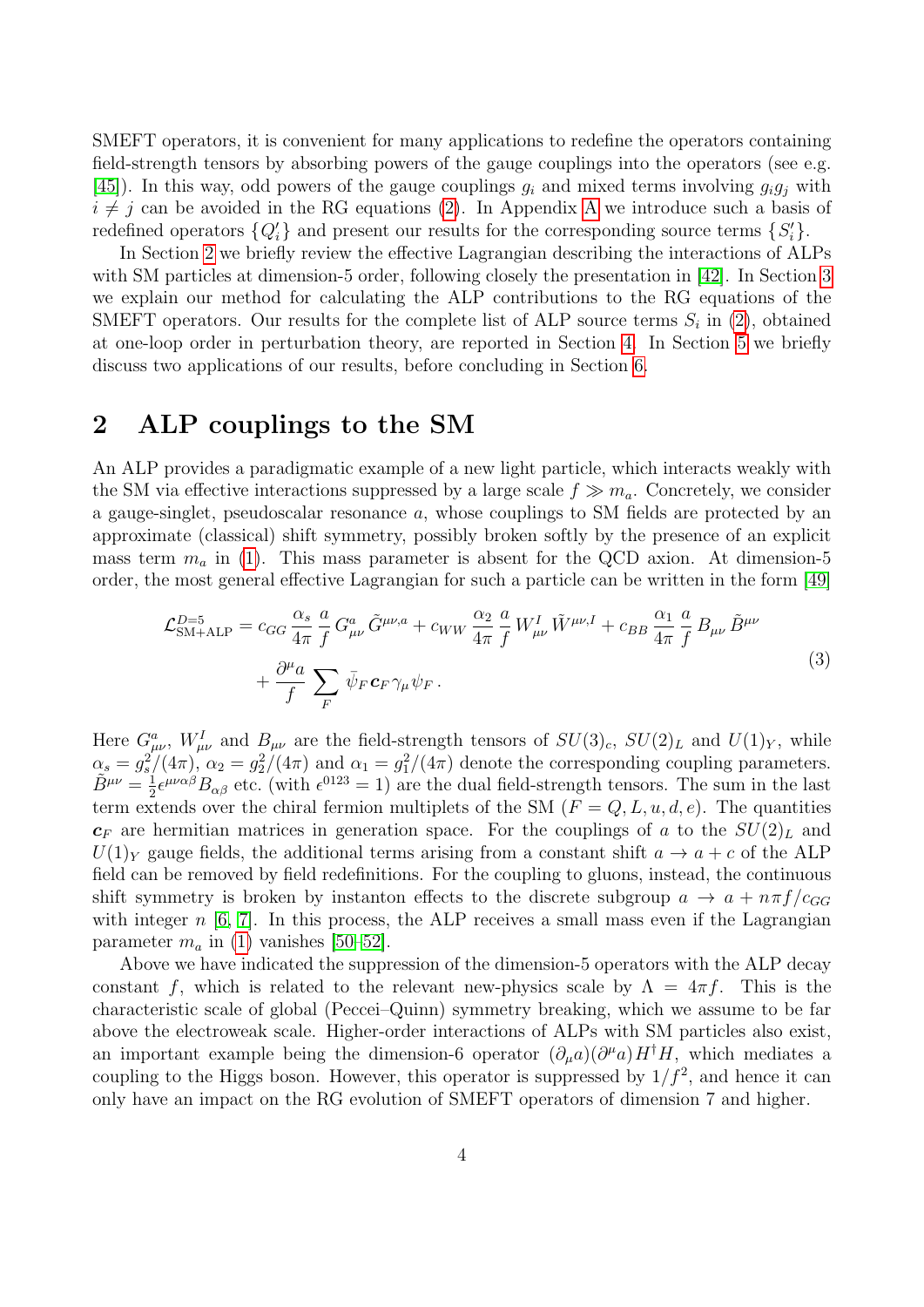Since our effective theory respects the SM gauge invariance and only contains the SM particles and the ALP as degrees of freedom, it would need to be modified in scenarios with a new-physics sector between the electroweak scale and the scale of global symmetry breaking  $(v < M<sub>NP</sub> < 4\pi f)$ . Even in this case, the effective Lagrangian [\(3\)](#page-4-1) offers a model-independent description of the physics below the intermediate scale  $M_{\text{NP}}$ .

Note the important fact that the effective Lagrangian [\(3\)](#page-4-1) does not contain a coupling of the ALP to the Higgs field. The renormalizable portal interaction  $a^2 H^{\dagger} H$  is forbidden by the shift symmetry, while a possible shift-symmetric dimension-5 coupling of  $\partial^{\mu}a$  to the Higgs current is redundant and can be removed by field redefinitions [\[49\]](#page-34-0). The free parameters of the model are the ALP mass  $m_a$ , the three ALP couplings  $c_{VV}$  to gauge fields (with  $V = G, W, B$ ), and the 5 times 9 parameters of the hermitian matrices  $c_F$ .<sup>[3](#page-5-0)</sup> It is well known that the derivative ALP couplings to fermions are only defined modulo the generators of exact global symmetries of the SM [\[49\]](#page-34-0), which are baryon number B and the lepton numbers  $L_e$ ,  $L_\mu$  and  $L_\tau$  for each flavor (since the neutrinos are massless in the SM). It follows that four model parameters are redundant and can be chosen at will. For example, one can choose  $(\boldsymbol{c}_L)_{ii} = 0$  for  $i = 1, 2, 3$  and  $Tr(\boldsymbol{c}_Q) = 0$ , or one can arrange that either  $c_{WW} = 0$  or  $c_{BB} = 0$  (but not both) in addition with three constraints imposed on the ALP–fermion couplings. The model thus contains  $1+3+45-4=45$  free parameters, most of them related to the flavor sector.

The form of the effective Lagrangian [\(3\)](#page-4-1) is the one in which the shift symmetry is most explicit. However, for our purposes it will be useful to consider an alternative but equivalent form, in which the ALP couplings to fermions are of a non-derivative type [\[42\]](#page-33-4). Integrating by parts in the last term in [\(3\)](#page-4-1) and using the SM equations of motion (EOMs) along with the equation for the axial anomaly leads to (with  $\tilde{H}_i = \epsilon_{ij} H_j^*$ )

<span id="page-5-1"></span>
$$
\mathcal{L}_{\text{SM+ALP}}^{D=5} = C_{GG} \frac{a}{f} G_{\mu\nu}^a \tilde{G}^{\mu\nu,a} + C_{WW} \frac{a}{f} W_{\mu\nu}^I \tilde{W}^{\mu\nu,I} + C_{BB} \frac{a}{f} B_{\mu\nu} \tilde{B}^{\mu\nu} - \frac{a}{f} \left( \bar{Q} \tilde{H} \tilde{Y}_u u_R + \bar{Q} H \tilde{Y}_d d_R + \bar{L} H \tilde{Y}_e e_R + \text{h.c.} \right),
$$
\n(4)

where the three Yukawa-type matrices  $\widetilde{\mathbf{Y}}_f$  (with  $f = u, d, e$ ) are related to the SM Yukawa matrices and the five hermitian matrices  $c_F$  by

<span id="page-5-2"></span>
$$
\widetilde{\boldsymbol{Y}}_u = i(\boldsymbol{Y}_u \boldsymbol{c}_u - \boldsymbol{c}_Q \boldsymbol{Y}_u), \qquad \widetilde{\boldsymbol{Y}}_d = i(\boldsymbol{Y}_d \boldsymbol{c}_d - \boldsymbol{c}_Q \boldsymbol{Y}_d), \qquad \widetilde{\boldsymbol{Y}}_e = i(\boldsymbol{Y}_e \boldsymbol{c}_e - \boldsymbol{c}_L \boldsymbol{Y}_e).
$$
 (5)

Note the important fact that the ALP–boson couplings in [\(3\)](#page-4-1) are also affected by the field redefinitions. One finds

<span id="page-5-3"></span>
$$
C_{GG} = \frac{\alpha_s}{4\pi} \left[ c_{GG} + \frac{1}{2} \text{Tr} \left( \mathbf{c}_d + \mathbf{c}_u - 2 \mathbf{c}_Q \right) \right] \equiv \frac{\alpha_s}{4\pi} \tilde{c}_{GG},
$$
  
\n
$$
C_{WW} = \frac{\alpha_2}{4\pi} \left[ c_{WW} - \frac{1}{2} \text{Tr} \left( N_c \mathbf{c}_Q + \mathbf{c}_L \right) \right] \equiv \frac{\alpha_2}{4\pi} \tilde{c}_{WW},
$$
  
\n
$$
C_{BB} = \frac{\alpha_1}{4\pi} \left[ c_{BB} + \text{Tr} \left[ N_c \left( \mathbf{v}_d^2 \mathbf{c}_d + \mathbf{v}_u^2 \mathbf{c}_u - 2 \mathbf{v}_Q^2 \mathbf{c}_Q \right) + \mathbf{v}_e^2 \mathbf{c}_e - 2 \mathbf{v}_L^2 \mathbf{c}_L \right] \right] \equiv \frac{\alpha_1}{4\pi} \tilde{c}_{BB},
$$
\n(6)

<span id="page-5-0"></span><sup>3</sup>The scale f can be absorbed into the ALP couplings and hence does not add a new parameter.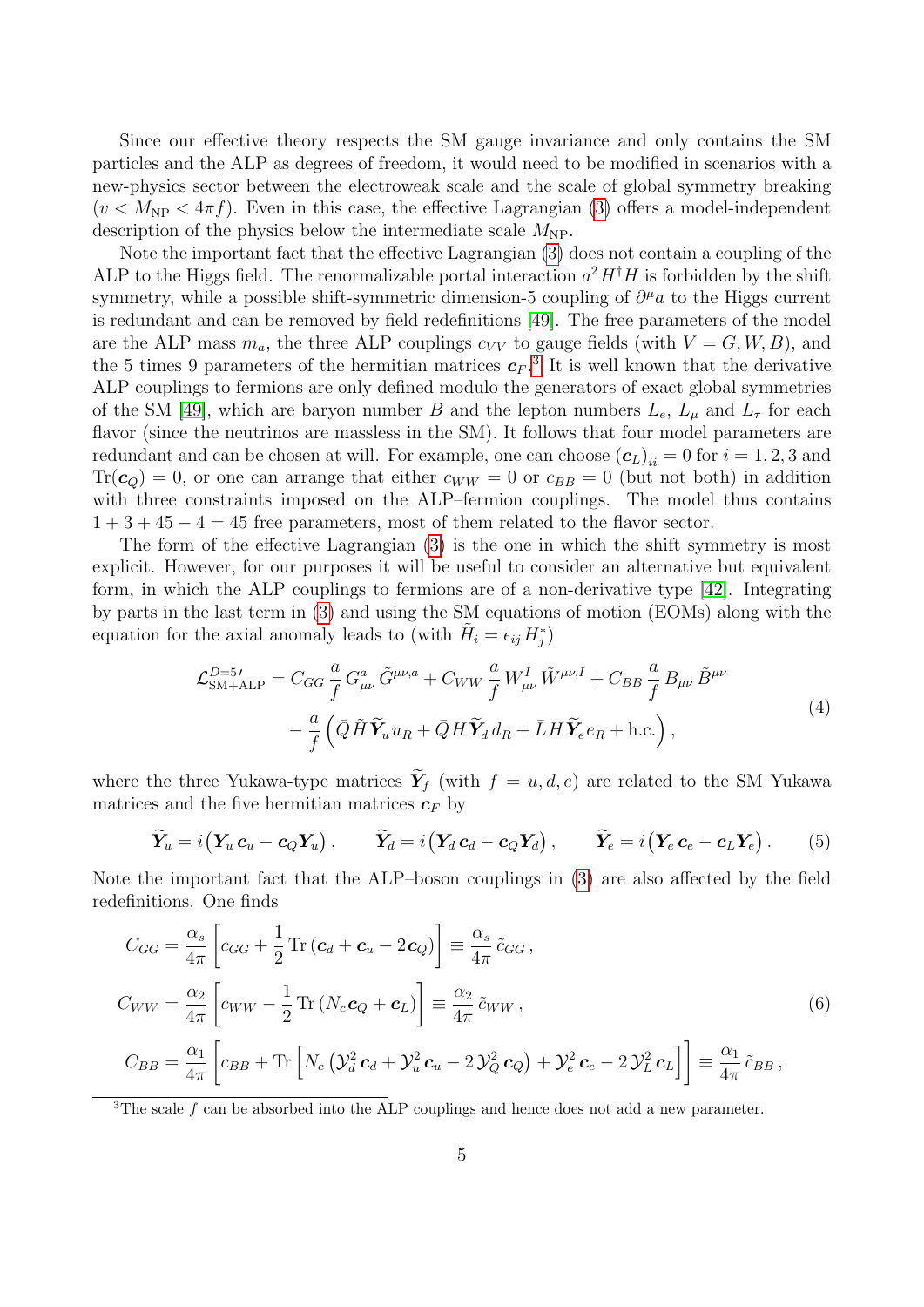where the traces are over generation indices,  $N_c = 3$  is the number of colors, and  $\mathcal{Y}_u = \frac{2}{3}$  $\frac{2}{3}$ ,  $\mathcal{Y}_d=-\frac{1}{3}$  $\frac{1}{3}$ ,  $\mathcal{Y}_Q = \frac{1}{6}$  $\frac{1}{6}$ ,  $\mathcal{Y}_e = -1$  and  $\mathcal{Y}_L = -\frac{1}{2}$  $\frac{1}{2}$  denote the hypercharge quantum numbers of the SM quarks and leptons. Note that the couplings  $C_{VV}$  and  $\tilde{\boldsymbol{Y}}_f$  in the effective Lagrangian [\(4\)](#page-5-1) are invariant under the redundancies mentioned above, i.e. the values of these parameters do not change under the field redefinitions corresponding to the generators of B,  $L_e$ ,  $L_\mu$  and  $L_\tau$ .

If the Lagrangian [\(4\)](#page-5-1) were taken as the defining effective Lagrangian of the ALP model, there would be no apparent reason for the complex matrices  $Y_f$  to have any particular structure. The model would then be characterized by the ALP mass parameter  $m_a$ , the three ALP–boson couplings  $C_{VV}$ , and three generic complex matrices containing 3 times 18 parameters, making for a total of  $1 + 3 + 54 = 58$  free parameters, 13 more than in the effective Lagrangian [\(3\)](#page-4-1). It is the shift symmetry encoded in the effective ALP Lagrangian [\(3\)](#page-4-1) that gives rise to the hierarchical structure of the matrices  $Y_f$ , which results from the appearance of the SM Yukawa matrices in [\(5\)](#page-5-2). This feature distinguishes an ALP from a generic pseudoscalar boson a.

Our definitions of the ALP couplings in [\(3\)](#page-4-1) are such that the parameters  $c_{VV}$  and  $c_F$  are expected to be of  $\mathcal{O}(1)$  when one applies the counting rules of naive dimensional analysis [\[53–](#page-34-3)[55\]](#page-34-4). These rules imply, in particular, that the ALP–boson couplings  $c_{VV}$  should be accompanied by a loop factor [\[21\]](#page-32-4). This is natural in QCD axion models, because the  $\theta$  parameter, which is dynamically set to zero by a shift of the axion field in the Peccei–Quinn mechanism [\[5\]](#page-31-4), couples to the topological quantity  $\frac{\alpha_s}{8\pi} G^a_{\mu\nu} \tilde{G}^{\mu\nu,a}$ . In the literature on ALPs, on the other hand, the couplings to gauge bosons are often defined as in [\(4\)](#page-5-1), without factoring out one-loop suppression factors, and the parameters  $C_{VV}$  are treated as phenomenological parameters. In our analysis we will be agnostic about the relative size of the various coupling parameters in [\(4\)](#page-5-1) and perform all calculations consistently to one-loop order in the ALP interactions. This is in the spirit of the Warsaw basis, where one avoids including loop factors in the definitions of the operators and making assumptions about the relative size of Wilson coefficients.

In recent work, a detailed study of the RG evolution of the ALP couplings to SM particles in the effective ALP Lagrangians [\(3\)](#page-4-1) and [\(4\)](#page-5-1) from the new-physics scale  $\Lambda$  down to low energies has been performed [\[42,](#page-33-4) [43\]](#page-33-5). We summarize the one-loop RG equations in Appendix [B.](#page-29-0) In addition to the effects considered in these works, loop diagrams containing ALPs as virtual particles require dimension-6 (and higher) operators built out of SM fields as counterterms. The presence of an ALP, even if it is very light, thus generates non-zero Wilson coefficients of many of the operators in the SMEFT. In this paper we present a systematic study of these effects at one-loop order.

### <span id="page-6-0"></span>3 Green's functions requiring SMEFT counterterms

In order to calculate the ALP source terms in  $(2)$  from the effective Lagrangian  $(4)$ , we study the UV divergences of all relevant amputated, connected Green's functions involving a virtual ALP exchange, whose counterterms correspond to local dimension-6 SMEFT operators. We work consistently at one-loop order and in a general covariant gauge. All results shown below are gauge independent. To confine the analysis to one-particle irreducible (1PI) diagrams, we work with a basis of SMEFT operators that is complete without using the EOMs for the SM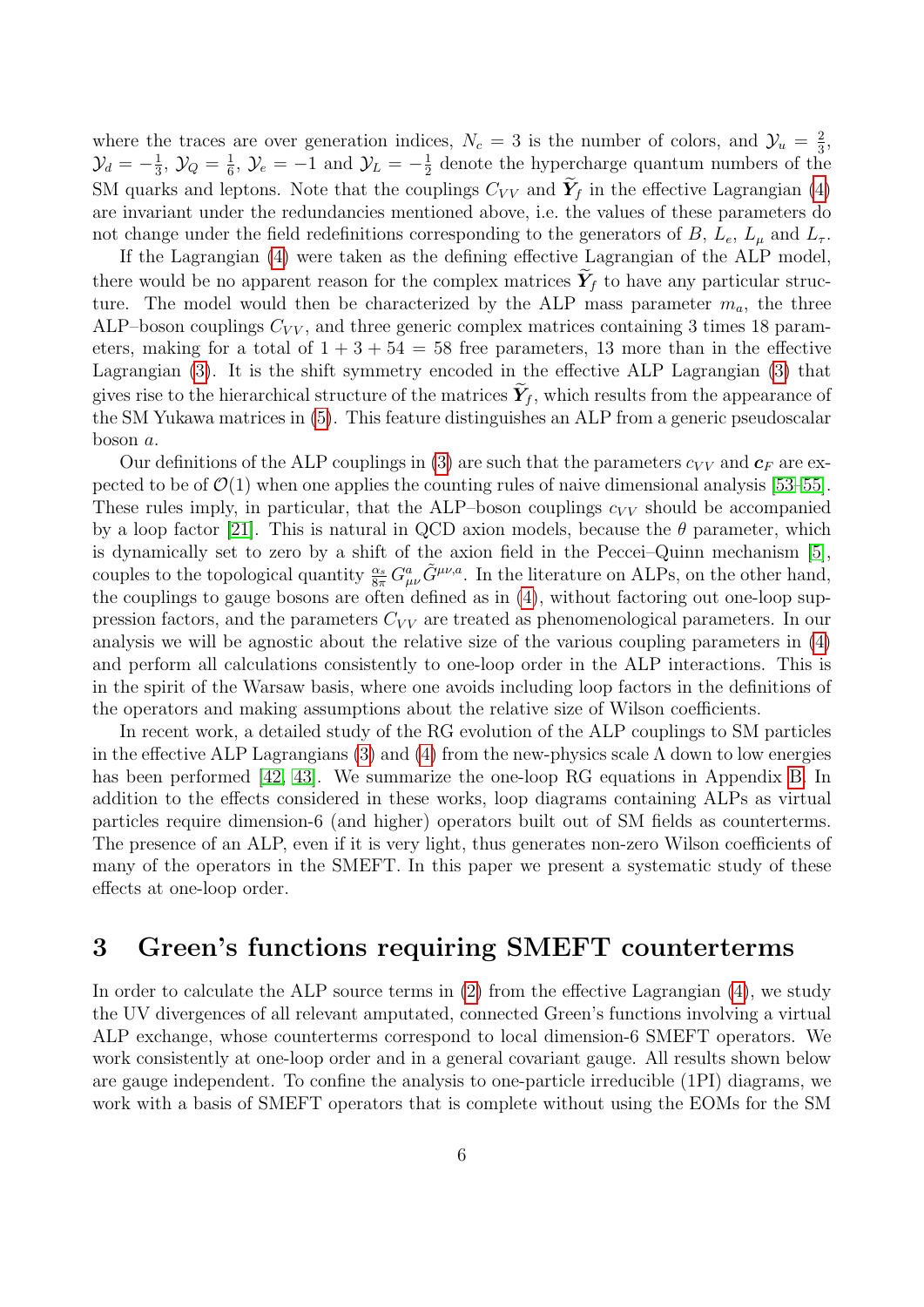fields (this is sometimes called a Green's basis [\[56\]](#page-34-5)). After identifying the relevant counterterms in this basis, we project the results onto the Warsaw basis by eliminating the redundant operators. Following [\[44\]](#page-33-6), we differentiate between purely bosonic operators, operators containing a single fermion current, and four-fermion operators. Table [1](#page-8-0) summarizes which of the operators in the extended basis are contained in the Warsaw basis, and which of these operators are generated by ALP exchange either directly (via one-loop diagrams) or indirectly after using the EOMs. In each case we refer to the relevant figure for some representative Feynman diagrams.

For a given Green's function, we express the sum over Feynman diagrams in the form

$$
\sum_{i} D_i^{\text{ALP}} \equiv \frac{i\mathcal{A}}{(4\pi f)^2},\tag{7}
$$

where the coefficient of the UV  $1/\epsilon$  pole, with  $\epsilon = (4-d)/2$  being the dimensional regulator, is expressed in terms of matrix elements of operators in the extended basis. In order to remove these poles in the process of renormalization, the SMEFT operators are required as counterterms. This, in turn, implies that the ALP couplings appear as source terms in the RG evolution equations for the SMEFT Wilson coefficients, as shown in  $(2)$ . We prefer to perform our calculations using the second form of the effective ALP Lagrangian shown in [\(4\)](#page-5-1) rather than the original form [\(3\)](#page-4-1), which is completely equivalent. The reason is that in [\(4\)](#page-5-1) the ALP–fermion couplings always involve a Higgs field. It can then easily be seen without explicit calculation that there do not exist one-loop Feynman diagrams with ALP exchange that would require operators in the classes  $XH^2D^2$ ,  $H^2D^4$ ,  $\psi^2XD$ ,  $\psi^2D^3$  and  $\psi^2HD^2$  as counterterms.

#### <span id="page-7-0"></span>3.1 Purely bosonic operators

We begin by considering SMEFT operators built out of field-strength tensors  $X$  (normal or dual), Higgs doublets  $H$  and covariant derivatives  $D$ . The Warsaw basis contains operators in the classes  $X^3$ ,  $X^2H^2$ ,  $H^6$  and  $H^4D^2$ , whereas all operators in the classes  $X^2D^2$ ,  $XH^2D^2$ and  $H^2D^4$  are redundant and can be reduced to the operators of the Warsaw basis using the EOMs.

**Classes**  $X^3$  **and**  $X^2D^2$ **.** The extended basis contains two types of operators in these classes: the Weinberg operators  $Q_V$  and  $Q_{\tilde{V}}$  containing three gauge fields (with  $V = G, W$ ), and operators containing two gauge fields and two covariant derivatives. The latter operators are redundant and can be eliminated using the EOMs, but they must be kept in the extended operator basis. Those involving gluons fields can be defined as  $\hat{Q}_{G,1} = (D_{\rho}G_{\mu\nu})^a (D^{\rho}G^{\mu\nu})^a$  and  $\widehat{Q}_{G,2} = (D^{\rho}G_{\rho\mu})^a (D_{\omega}G^{\omega\mu})^a$ . Here and below, operators  $Q_i$  are contained in the Warsaw basis, while redundant operators in the extended basis are denoted by  $Q_i$ . The Bianchi identity implies the relation

$$
2g_s Q_G + \widehat{Q}_{G,1} - 2\widehat{Q}_{G,2} = 0, \qquad (8)
$$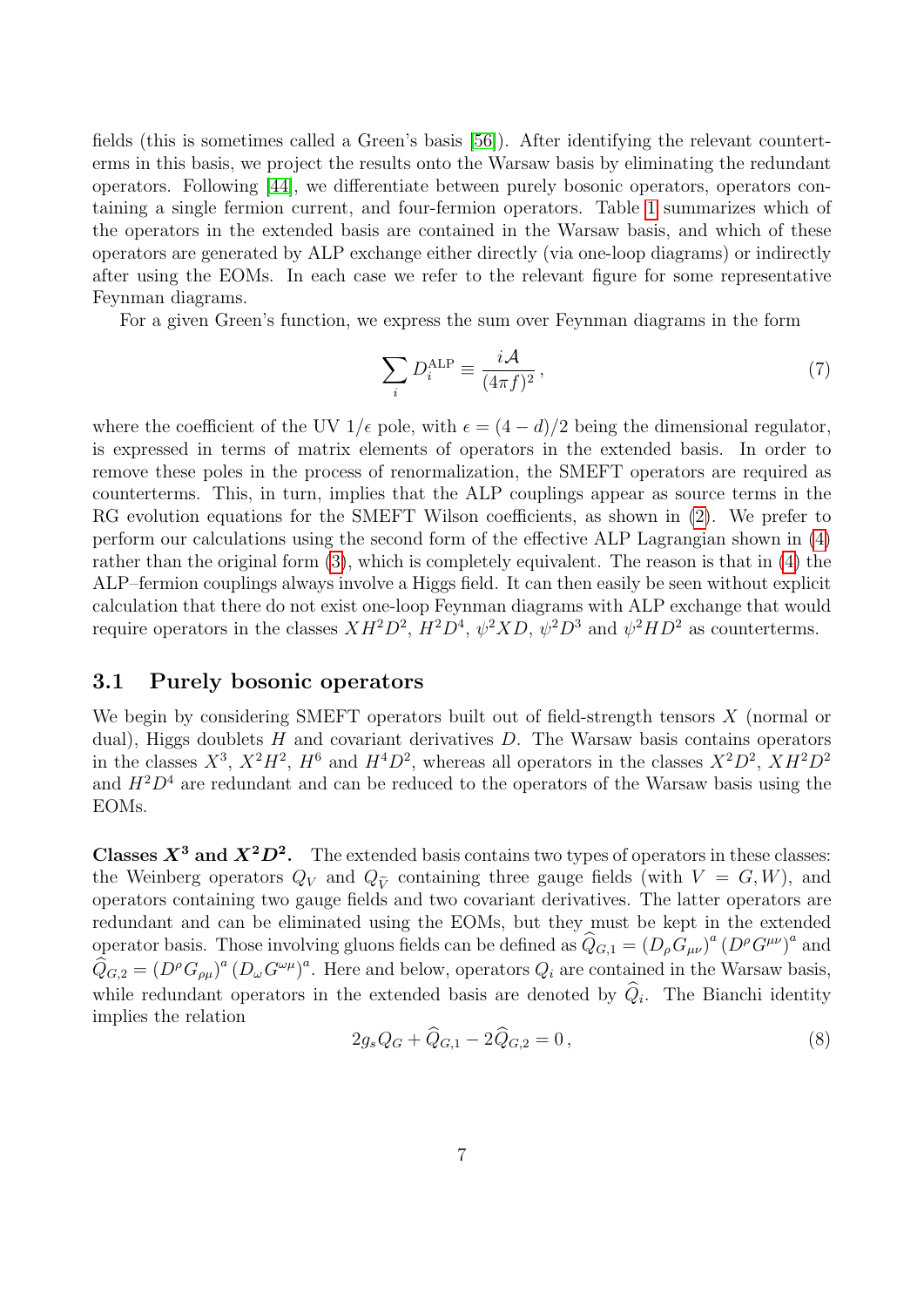<span id="page-8-0"></span>

| Operator class         | Warsaw basis   | Way of generation       |            | Feynman graphs  |  |  |  |
|------------------------|----------------|-------------------------|------------|-----------------|--|--|--|
| Purely bosonic         |                |                         |            |                 |  |  |  |
| $X^3$                  | yes            | direct                  |            | Figure 1        |  |  |  |
| $X^2D^2$               | $\mathbf{n}$ o | direct                  |            | Figure 1        |  |  |  |
| $X^2H^2$               | yes            | direct                  |            | Figure 2        |  |  |  |
| $XH^2D^2$              | no             |                         |            |                 |  |  |  |
| $H^6$                  | yes            |                         | <b>EOM</b> | Figure 1        |  |  |  |
| $H^4D^2$               | yes            |                         | <b>EOM</b> | Figure 1        |  |  |  |
| $H^2D^4$               | no             |                         |            |                 |  |  |  |
| Single fermion current |                |                         |            |                 |  |  |  |
| $\psi^2 X D$           | no             |                         |            |                 |  |  |  |
| $\psi^2 D^3$           | no             |                         |            |                 |  |  |  |
| $\psi^2 X H$           | yes            | direct                  |            | Figure 3        |  |  |  |
| $\psi^2 H^3$           | yes            | $\operatorname{direct}$ | <b>EOM</b> | Figs. $4, 1, 5$ |  |  |  |
| $\psi^2 H^2 D$         | yes            | direct                  | <b>EOM</b> | Figs. $5, 1$    |  |  |  |
| $\psi^2 H D^2$         | no             |                         |            |                 |  |  |  |
| 4-fermion operators    |                |                         |            |                 |  |  |  |
| $(\bar{L}L)(\bar{L}L)$ | yes            |                         | <b>EOM</b> | Figure 1        |  |  |  |
| $(\bar{R}R)(\bar{R}R)$ | yes            |                         | <b>EOM</b> | Figure 1        |  |  |  |
| $(\bar{L}L)(\bar{R}R)$ | yes            | direct                  | <b>EOM</b> | Figs. $6,1$     |  |  |  |
| $(\bar{L}R)(\bar{R}L)$ | yes            | direct                  |            | Figure 6        |  |  |  |
| $(\bar{L}R)(\bar{L}R)$ | yes            | direct                  |            | Figure 6        |  |  |  |
| $B$ -violating         | yes            |                         |            |                 |  |  |  |

Table 1: Summary of the different classes of dimension-6 operators in the extended SMEFT basis. X represents a field-strength tensor (normal or dual), H a Higgs field,  $\psi$  a chiral fermion, and D a covariant derivative. Operators contained in the Warsaw basis are shown on white background, while redundant operators are highlighted in blue. The third and fourth columns show which operators are generated by one-loop ALP exchange, either directly or via the EOMs. The last column refers to the figures showing the relevant Feynman diagrams. When more than one figure is listed, the first number refers to the figure showing the direct contributions.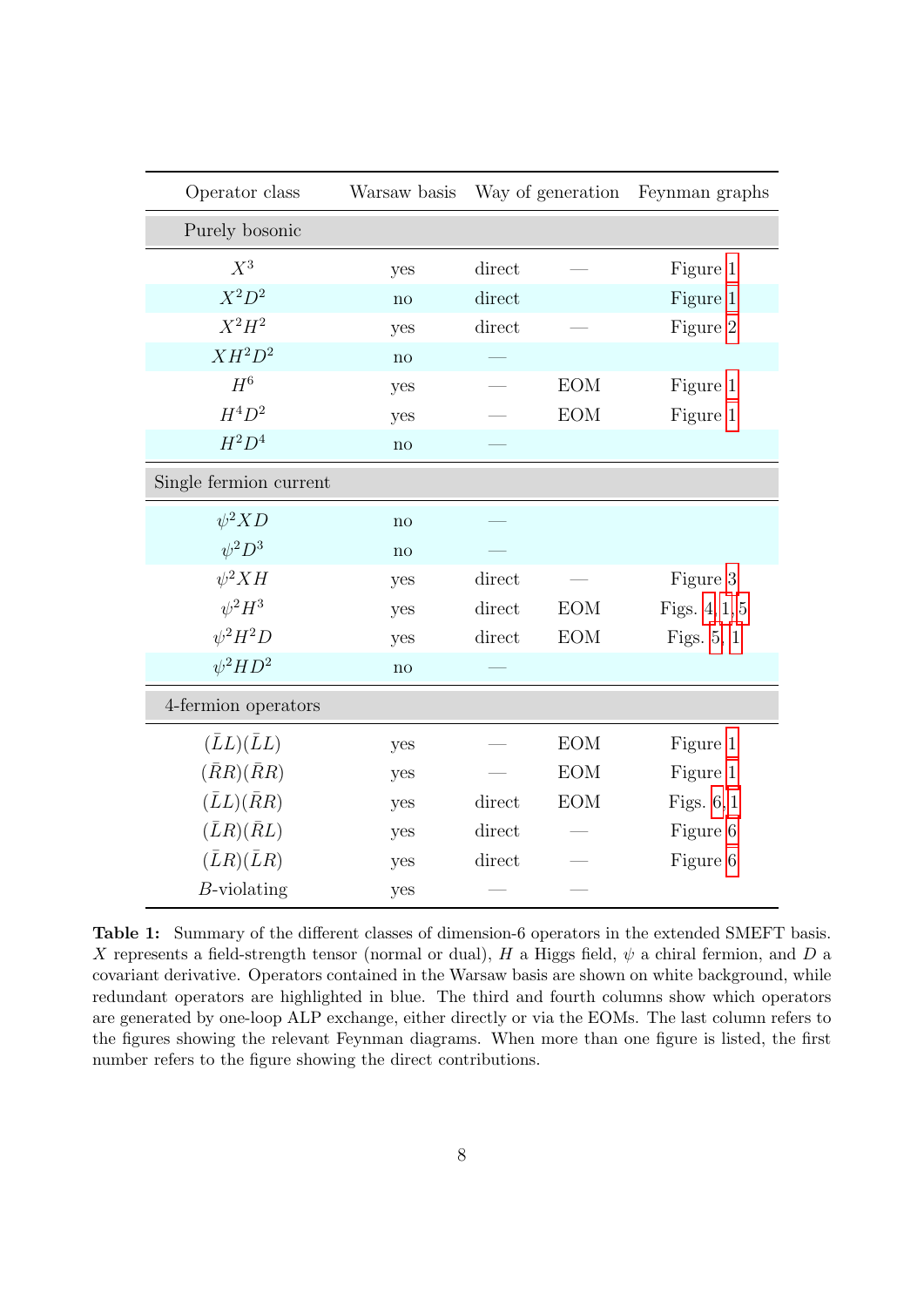<span id="page-9-0"></span>

Figure 1: Representative one-loop Feynman diagrams with ALP exchange (red dashed line), which require operators in the classes  $X^3$  and  $X^2D^2$  as counterterms. The 2-point functions (first graph) exist for all three types of gauge bosons, while the 3-point functions (last two graphs) require nonabelian vertices involving three gauge bosons.

which can be used to eliminate  $\widehat{Q}_{G,1}$  from the extended basis. We are thus left with the operators

<span id="page-9-1"></span>
$$
\widehat{Q}_{G,2} = (D^{\rho} G_{\rho\mu})^a (D_{\omega} G^{\omega\mu})^a ,
$$
  
\n
$$
\widehat{Q}_{W,2} = (D^{\rho} W_{\rho\mu})^I (D_{\omega} W^{\omega\mu})^I ,
$$
  
\n
$$
\widehat{Q}_{B,2} = (D^{\rho} B_{\rho\mu}) (D_{\omega} B^{\omega\mu}) .
$$
\n(9)

Analogous operators, in which one of the two field-strength tensors is replaced by a dual tensor, are not needed as counterterms in our analysis.

At one-loop order, the 1PI Feynman diagrams with a virtual ALP exchange, which require operators in the classes  $X^3$  and  $X^2D^2$  as counterterms, are shown in Figure [1.](#page-9-0) Here and below, a red dashed line represents an ALP propagator, while red dots mark the  $1/f$ -suppressed ALP–SM vertices. In order to determine the coefficients of the counterterms we study both the three-boson and two-boson Green's functions with off-shell external momenta. The threeboson amplitudes only exist for the non-abelian gauge fields. Starting with the gluon case, we find that both the 3-gluon and the 2-gluon amplitude can be written in the form

<span id="page-9-2"></span>
$$
\mathcal{A}\big(gg(g)\big) = -\frac{C_{GG}^2}{\epsilon} \left[4g_s\langle Q_G\rangle + \frac{4}{3}\langle\widehat{Q}_{G,2}\rangle - 2m_a^2\langle G_{\mu\nu}^a G^{\mu\nu,a}\rangle\right] + \text{finite}\,,\tag{10}
$$

where the matrix element of  $Q_G$  requires three external gluons to be non-zero. In a completely analogous way, we find that

<span id="page-9-3"></span>
$$
\mathcal{A}(WW(W)) = -\frac{C_{WW}^2}{\epsilon} \left[ 4g_2 \langle Q_W \rangle + \frac{4}{3} \langle \hat{Q}_{W,2} \rangle - 2m_a^2 \langle W_{\mu\nu}^I W^{\mu\nu,I} \rangle \right] + \text{finite} \,,
$$
\n
$$
\mathcal{A}(BB) = -\frac{C_{BB}^2}{\epsilon} \left[ \frac{4}{3} \langle \hat{Q}_{B,2} \rangle - 2m_a^2 \langle B_{\mu\nu} B^{\mu\nu} \rangle \right] + \text{finite} \,.
$$
\n(11)

In all three cases, the presence of the contributions proportional to the ALP mass parameter  $m_a^2$ leads to a wave-function renormalization of the gauge fields, which affects the scale evolution of the running couplings  $\alpha_s(\mu)$ ,  $\alpha_2(\mu)$  and  $\alpha_1(\mu)$ . This will be discussed in detail in Section [4.1.](#page-15-1)

**Classes**  $X^2H^2$  **and**  $XH^2D^2$ **.** At one-loop order, the 1PI Feynman diagrams with a virtual ALP exchange, which require operators in class  $X^2H^2$  as counterterms, are shown in Figure [2.](#page-10-1)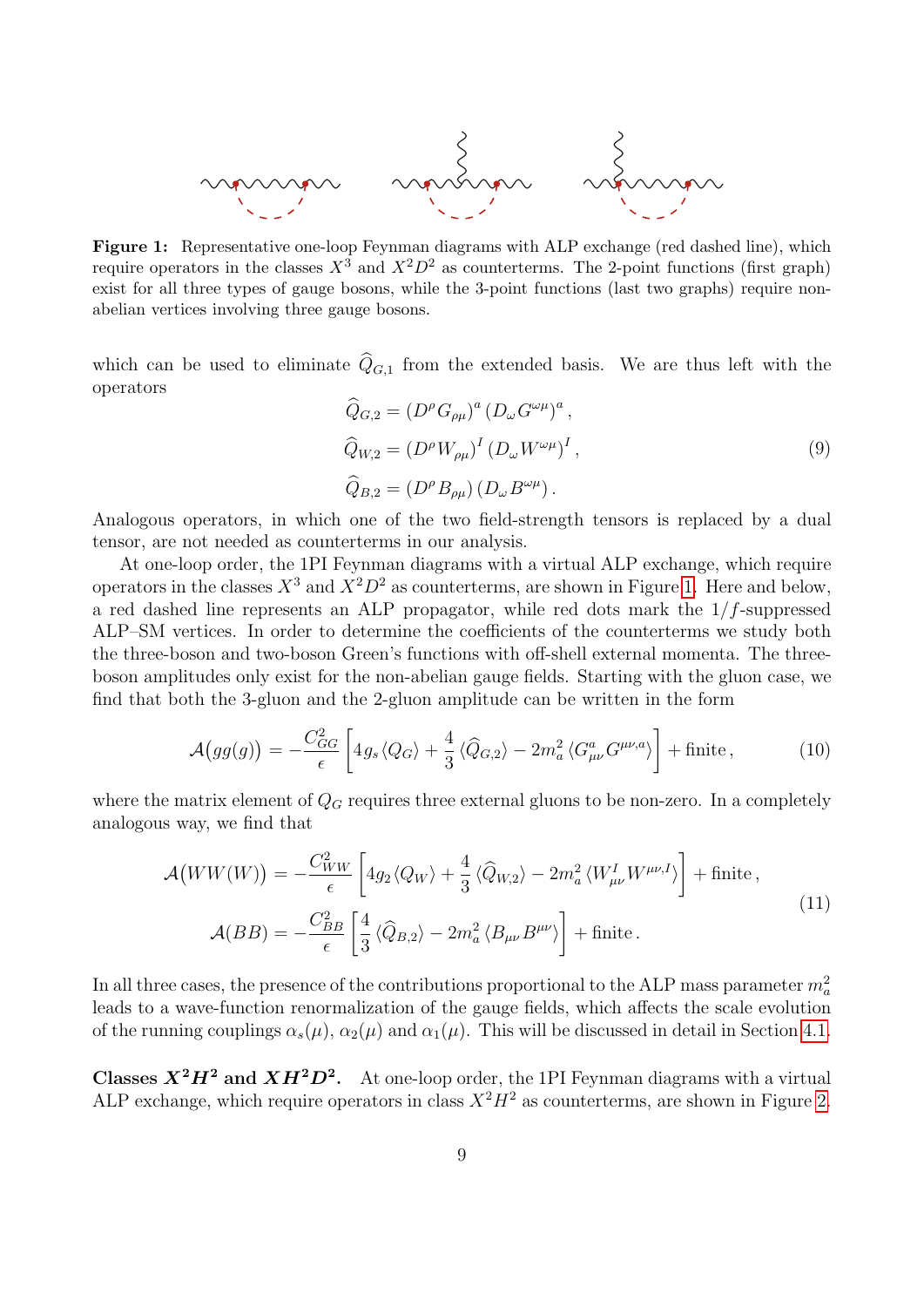

<span id="page-10-1"></span>Figure 2: Representative one-loop Feynman diagrams with ALP exchange (red dashed line), which require operators in the class  $X^2H^2$  as counterterms. Higgs doublets are represented by thick dotted lines, with the arrow indicating the hypercharge flow.

The vertices connecting Higgs and gauge bosons exist only for  $SU(2)_L$  and  $U(1)_Y$  gauge fields. We find that the UV divergences of the corresponding amplitudes (with all particles incoming) can be written in the form

<span id="page-10-2"></span>
$$
\mathcal{A}(WWH^*H) = \frac{C_{WW}^2}{\epsilon} g_2^2 \langle Q_{HW} \rangle + \text{finite} \,,
$$
\n
$$
\mathcal{A}(BBH^*H) = \frac{C_{BB}^2}{\epsilon} g_1^2 \langle Q_{HB} \rangle + \text{finite} \,,
$$
\n
$$
\mathcal{A}(WBH^*H) = \frac{C_{WW}C_{BB}}{\epsilon} 2g_1g_2 \langle Q_{HWB} \rangle + \text{finite} \,.
$$
\n(12)

Operators in the class  $XH^2D^2$  are not generated by ALP exchange at one-loop order.

**Classes**  $H^6$ **,**  $H^4D^2$  **and**  $H^2D^4$ **.** The operators in the classes  $H^6$  and  $H^4D^2$  are not generated directly via one-loop diagrams involving ALP exchange, but they are generated indirectly when the redundant operators are eliminated using the EOMs. The relevant relations are de-rived in Section [3.4.](#page-13-1) Operators in the class  $H^2D^4$  are not generated by ALP exchange at one-loop order.

### <span id="page-10-0"></span>3.2 Operators containing a single fermion current

Classes  $\psi^2 X D$  and  $\psi^2 D^3$ . These operators are not generated by ALP exchange at oneloop order.

**Class**  $\psi^2 X H$ **.** The operators in this class are generated by the one-loop Feynman graphs shown in Figure [3.](#page-11-0) We find that the UV divergences of these diagrams can be expressed as

$$
\mathcal{A}(L_p^* e_r W H) = \frac{ig_2}{2\epsilon} \left(\tilde{\mathbf{Y}}_e\right)_{pr} C_{WW} \left[ \langle Q_{eW} \rangle \right]_{pr} + \text{finite} \,,
$$
  

$$
\mathcal{A}(L_p^* e_r B H) = \frac{ig_1}{\epsilon} \left( \mathcal{Y}_L + \mathcal{Y}_e \right) \left( \tilde{\mathbf{Y}}_e \right)_{pr} C_{BB} \left[ \langle Q_{eB} \rangle \right]_{pr} + \text{finite} \,,
$$
  

$$
\mathcal{A}(Q_p^* u_r g H^*) = \frac{2ig_s}{\epsilon} \left( \tilde{\mathbf{Y}}_u \right)_{pr} C_{GG} \left[ \langle Q_{uG} \rangle \right]_{pr} + \text{finite} \,,
$$
  

$$
\mathcal{A}(Q_p^* u_r W H^*) = \frac{ig_2}{2\epsilon} \left( \tilde{\mathbf{Y}}_u \right)_{pr} C_{WW} \left[ \langle Q_{uW} \rangle \right]_{pr} + \text{finite} \,,
$$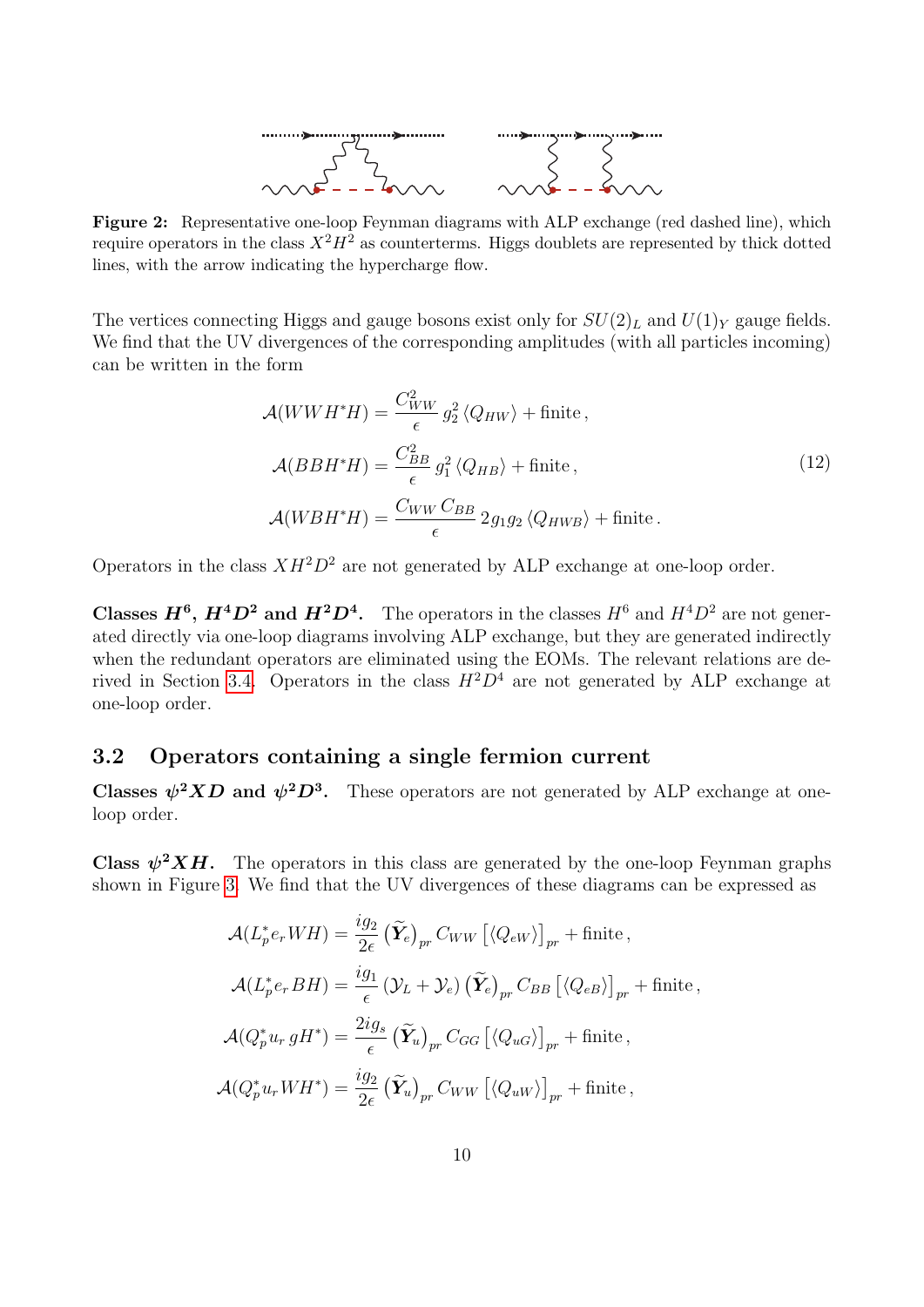<span id="page-11-0"></span>

Figure 3: Representative one-loop Feynman diagrams with ALP exchange (red dashed line), which require operators in the class  $\psi^2 X H$  as counterterms. Thick (thin) solid lines represent left-handed fermion doublets (right-handed fermion singlets). If the right-handed fermion is an up-type quark, the arrows on the Higgs lines need to be reversed.

<span id="page-11-2"></span>
$$
\mathcal{A}(Q_p^* u_r B H^*) = \frac{ig_1}{\epsilon} \left( \mathcal{Y}_Q + \mathcal{Y}_u \right) \left( \widetilde{\mathbf{Y}}_u \right)_{pr} C_{BB} \left[ \langle Q_{uB} \rangle \right]_{pr} + \text{finite} \,, \tag{13}
$$
\n
$$
\mathcal{A}(Q_p^* d_r g H) = \frac{2ig_s}{\epsilon} \left( \widetilde{\mathbf{Y}}_d \right)_{pr} C_{GG} \left[ \langle Q_{dG} \rangle \right]_{pr} + \text{finite} \,,
$$
\n
$$
\mathcal{A}(Q_p^* d_r W H) = \frac{ig_2}{2\epsilon} \left( \widetilde{\mathbf{Y}}_d \right)_{pr} C_{WW} \left[ \langle Q_{dW} \rangle \right]_{pr} + \text{finite} \,,
$$
\n
$$
\mathcal{A}(Q_p^* d_r B H) = \frac{ig_1}{\epsilon} \left( \mathcal{Y}_Q + \mathcal{Y}_d \right) \left( \widetilde{\mathbf{Y}}_d \right)_{pr} C_{BB} \left[ \langle Q_{dB} \rangle \right]_{pr} + \text{finite} \,,
$$

where  $p, r = 1, 2, 3$  are generation indices.

<span id="page-11-1"></span>

Figure 4: Representative one-loop Feynman diagrams with ALP exchange (red dashed line), which require operators in the class  $\psi^2 H^3$  as counterterms. Graphs involving both  $\widetilde{Y}_u$  and  $\widetilde{Y}_d$ , such as the third one, vanish after summing over the permutations of the Higgs fields.

Classes  $\psi^2 H^3$ ,  $\psi^2 H^2 D$  and  $\psi^2 H D^2$ . Operators in the class  $\psi^2 H^3$  are generated by the one-loop Feynman graphs shown in Figure [4.](#page-11-1) We do not show a diagram analogous to the first one involving leptons. We find that the UV divergences of these diagrams can be expressed as

<span id="page-11-3"></span>
$$
\mathcal{A}(L_p^* e_r H^* H H) = \frac{1}{\epsilon} \left( \widetilde{\mathbf{Y}}_e \mathbf{Y}_e^\dagger \widetilde{\mathbf{Y}}_e \right)_{pr} \left[ \langle Q_{eH} \rangle \right]_{pr} + \text{finite} \,,
$$
\n
$$
\mathcal{A}(Q_p^* u_r H^* H^* H) = \frac{1}{\epsilon} \left( \widetilde{\mathbf{Y}}_u \mathbf{Y}_u^\dagger \widetilde{\mathbf{Y}}_u \right)_{pr} \left[ \langle Q_{uH} \rangle \right]_{pr} + \text{finite} \,, \tag{14}
$$
\n
$$
\mathcal{A}(Q_p^* d_r H^* H H) = \frac{1}{\epsilon} \left( \widetilde{\mathbf{Y}}_d \mathbf{Y}_d^\dagger \widetilde{\mathbf{Y}}_d \right)_{pr} \left[ \langle Q_{dH} \rangle \right]_{pr} + \text{finite} \,.
$$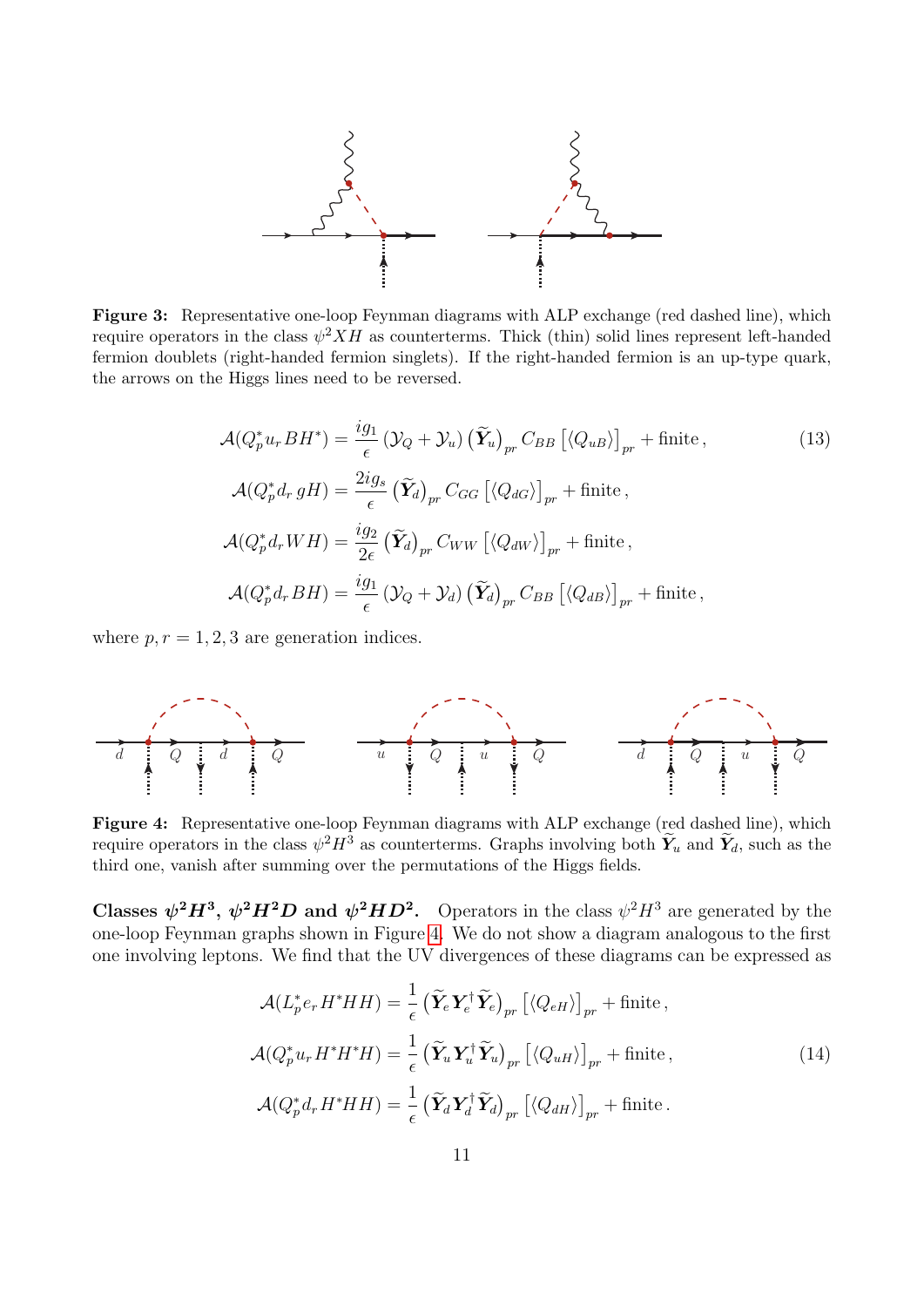<span id="page-12-0"></span>

Figure 5: Representative one-loop Feynman diagrams with ALP exchange (red dashed line), which require operators in the class  $\psi^2 H^2 D$  as counterterms. Analogous graphs exist in the lepton sector.

There exist diagrams such as the third one shown in the figure, which are proportional to structures like  $(\tilde{Y}_u Y_u^{\dagger} \tilde{Y}_d)_{pr}$ . However, we find that such graphs give vanishing contributions after summing over the permutations of the two incoming (or outgoing) Higgs bosons.

For the operators in the class  $\psi^2 H^2 D$ , which are generated by the one-loop Feynman graphs shown in Figure [5,](#page-12-0) it is necessary to define the redundant operators

<span id="page-12-1"></span>
$$
\begin{aligned}\n\left[\widehat{Q}_{Hl}^{(1)}\right]_{pr} &= H^{\dagger}H\left(\bar{L}_{p}\stackrel{\leftrightarrow}{i\beta}L_{r}\right), & \left[\widehat{Q}_{Hl}^{(3)}\right]_{pr} &= H^{\dagger}\sigma^{I}H\left(\bar{L}_{p}\stackrel{\leftrightarrow}{i\beta}\sigma^{I}L_{r}\right), \\
\left[\widehat{Q}_{He}\right]_{pr} &= H^{\dagger}H\left(\bar{e}_{p}\stackrel{\leftrightarrow}{i\beta}e_{r}\right), \\
\left[\widehat{Q}_{Hq}^{(1)}\right]_{pr} &= H^{\dagger}H\left(\bar{Q}_{p}\stackrel{\leftrightarrow}{i\beta}Q_{r}\right), & \left[\widehat{Q}_{Hq}^{(3)}\right]_{pr} &= H^{\dagger}\sigma^{I}H\left(\bar{Q}_{p}\stackrel{\leftrightarrow}{i\beta}\sigma^{I}Q_{r}\right), \\
\left[\widehat{Q}_{Hu}\right]_{pr} &= H^{\dagger}H\left(\bar{u}_{p}\stackrel{\leftrightarrow}{i\beta}u_{r}\right), & \left[\widehat{Q}_{Hd}\right]_{pr} &= H^{\dagger}H\left(\bar{d}_{p}\stackrel{\leftrightarrow}{i\beta}d_{r}\right),\n\end{aligned}
$$
\n(15)

which are not part of the Warsaw basis. They will later be eliminated using the EOMs. We find that the UV divergences of these diagrams can be expressed as

<span id="page-12-2"></span>
$$
\mathcal{A}(L_p^* L_r H^* H) = \frac{1}{8\epsilon} \left( \widetilde{\mathbf{Y}}_e \widetilde{\mathbf{Y}}_e^{\dagger} \right)_{pr} \left( \left[ \langle \widehat{Q}_{Hl}^{(1)} \rangle \right]_{pr} + \left[ \langle \widehat{Q}_{Hl}^{(3)} \rangle \right]_{pr} - \left[ \langle Q_{Hl}^{(1)} \rangle \right]_{pr} - \left[ \langle Q_{Hl}^{(3)} \rangle \right]_{pr} \right) + \text{finite} ,
$$
\n
$$
\mathcal{A}(e_p^* e_r H^* H) = \frac{1}{4\epsilon} \left( \widetilde{\mathbf{Y}}_e^{\dagger} \widetilde{\mathbf{Y}}_e \right)_{pr} \left( \left[ \langle \widehat{Q}_{He} \rangle \right]_{pr} + \left[ \langle Q_{He} \rangle \right]_{pr} \right) + \text{finite} ,
$$
\n
$$
\mathcal{A}(Q_p^* Q_r H^* H) = \frac{1}{8\epsilon} \left( \widetilde{\mathbf{Y}}_u \widetilde{\mathbf{Y}}_u^{\dagger} \right)_{pr} \left( \left[ \langle \widehat{Q}_{Hq}^{(1)} \rangle \right]_{pr} - \left[ \langle \widehat{Q}_{Hq}^{(3)} \rangle \right]_{pr} + \left[ \langle Q_{Hq}^{(1)} \rangle \right]_{pr} - \left[ \langle Q_{Hq}^{(3)} \rangle \right]_{pr} \right) + \text{finite} ,
$$
\n
$$
+ \frac{1}{8\epsilon} \left( \widetilde{\mathbf{Y}}_d \widetilde{\mathbf{Y}}_d^{\dagger} \right)_{pr} \left( \left[ \langle \widehat{Q}_{Hq}^{(1)} \rangle \right]_{pr} + \left[ \langle \widehat{Q}_{Hq}^{(3)} \rangle \right]_{pr} - \left[ \langle Q_{Hq}^{(1)} \rangle \right]_{pr} - \left[ \langle Q_{Hq}^{(3)} \rangle \right]_{pr} \right) \tag{16}
$$
\n
$$
\mathcal{A}(u_p^* u_r H^* H) = \frac{1}{4\epsilon} \left( \widetilde{\mathbf{Y}}_d^{\dagger} \widetilde{\mathbf{Y}}_d \right)_{pr} \left( \left[ \langle \widehat{Q}_{Hu} \rangle \right]_{pr} + \left[ \
$$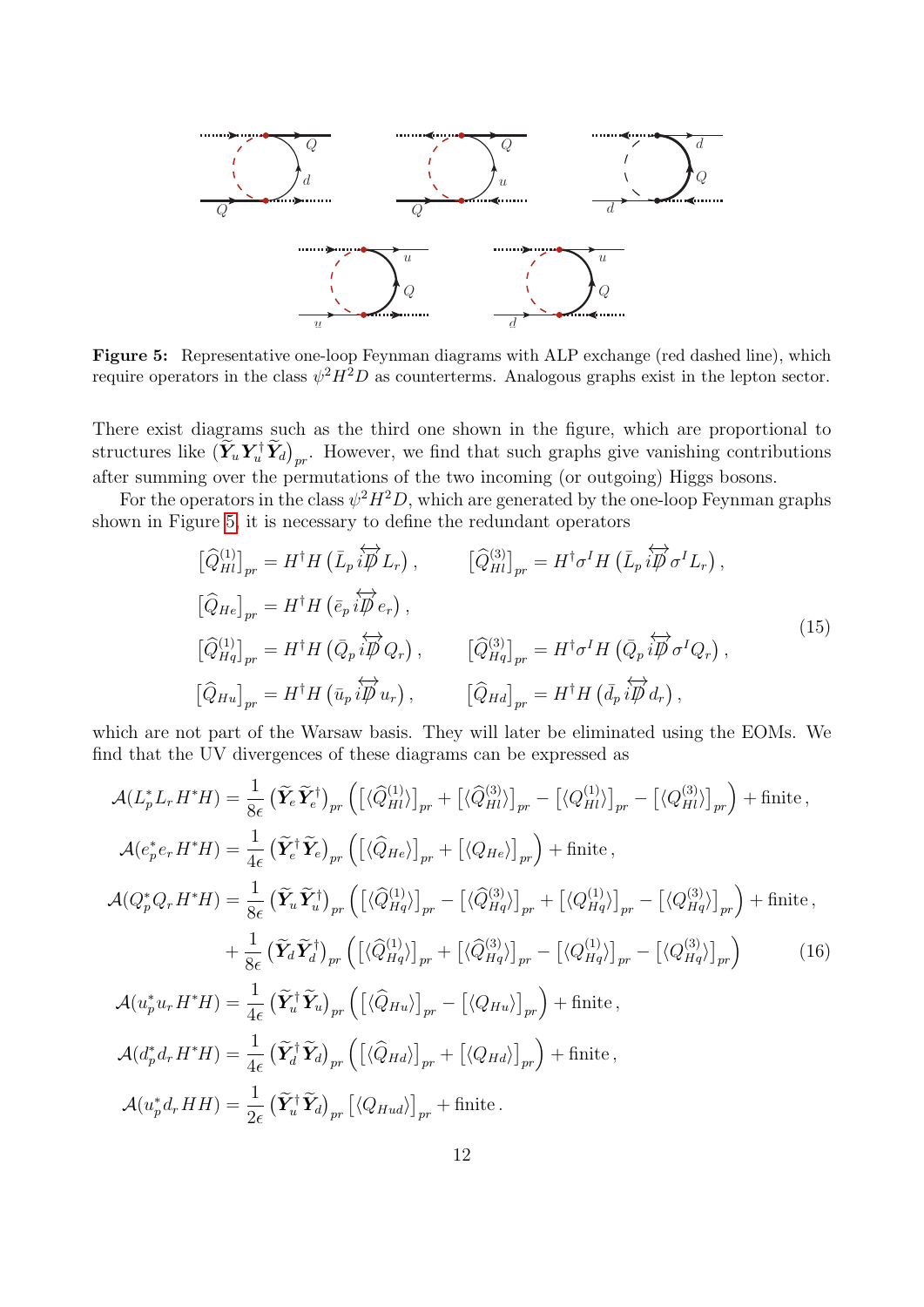<span id="page-13-2"></span>

Figure 6: Representative one-loop Feynman diagrams with ALP exchange (red dashed line), which require operators in the class  $\psi^4$  as counterterms. Analogous graphs exist in the lepton sector.

Operators in class  $\psi^2 H D^2$  are not generated by ALP exchange at one-loop order.

#### <span id="page-13-0"></span>3.3 Four-fermion operators

At one-loop order, ALP exchange between four fermions gives rise to the diagrams shown in Figure [6.](#page-13-2) Since the ALP coupling to fermions changes chirality, each diagram contains two lefthanded and two right-handed fermions. Four-fermion operators containing only left-handed or only right-handed fields are therefore not generated directly in our model at one-loop order. Nevertheless, as we will show later, almost all four-fermion operators in the Warsaw basis are generated at one-loop order when the contributions from the EOMs are taken into account.

Using Fierz identities for some of the operators and color structures, we find that the amplitudes corresponding to the diagrams shown in Figure [6](#page-13-2) can be written as

<span id="page-13-3"></span>
$$
\mathcal{A}(L_{p}^{*}e_{r}e_{s}^{*}L_{t}) = -\frac{1}{2\epsilon}(\widetilde{\mathbf{Y}}_{e})_{pr}(\widetilde{\mathbf{Y}}_{e}^{\dagger})_{st} \left[\langle Q_{le} \rangle\right]_{pts} + \text{finite},
$$
\n
$$
\mathcal{A}(Q_{p}^{*}u_{r}u_{s}^{*}Q_{t}) = -\frac{1}{\epsilon}(\widetilde{\mathbf{Y}}_{u})_{pr}(\widetilde{\mathbf{Y}}_{u}^{\dagger})_{st} \left(\left[\langle Q_{qu}^{(8)} \rangle\right]_{pts} + \frac{1}{2N_{c}}\left[\langle Q_{qu}^{(1)} \rangle\right]_{pts}\right) + \text{finite},
$$
\n
$$
\mathcal{A}(Q_{p}^{*}d_{r}d_{s}^{*}Q_{t}) = -\frac{1}{\epsilon}(\widetilde{\mathbf{Y}}_{d})_{pr}(\widetilde{\mathbf{Y}}_{d}^{\dagger})_{st} \left(\left[\langle Q_{qd}^{(8)} \rangle\right]_{pts} + \frac{1}{2N_{c}}\left[\langle Q_{qd}^{(1)} \rangle\right]_{pts}\right) + \text{finite},
$$
\n
$$
\mathcal{A}(L_{p}^{*}e_{r}d_{s}^{*}Q_{t}) = \frac{1}{\epsilon}(\widetilde{\mathbf{Y}}_{e})_{pr}(\widetilde{\mathbf{Y}}_{d}^{\dagger})_{st}\left[\langle Q_{led} \rangle\right]_{prst} + \text{finite},
$$
\n
$$
\mathcal{A}(Q_{p}^{*}d_{r}Q_{s}^{*}u_{t}) = \frac{1}{\epsilon}(\widetilde{\mathbf{Y}}_{u})_{pr}(\widetilde{\mathbf{Y}}_{d})_{st}\left[\langle Q_{quq}^{(1)} \rangle\right]_{prst} + \text{finite},
$$
\n
$$
\mathcal{A}(L_{p}^{*}e_{r}Q_{s}^{*}u_{t}) = -\frac{1}{\epsilon}(\widetilde{\mathbf{Y}}_{e})_{pr}(\widetilde{\mathbf{Y}}_{u})_{st}\left[\langle Q_{lequ}^{(1)} \rangle\right]_{prst} + \text{finite}.
$$
\n(17)

### <span id="page-13-1"></span>3.4 Elimination of redundant operators

In the next step, we must decompose the redundant operators  $Q_i$  into SMEFT operators in the Warsaw basis, using the EOMs for the SM fields. We find that the relevant relations for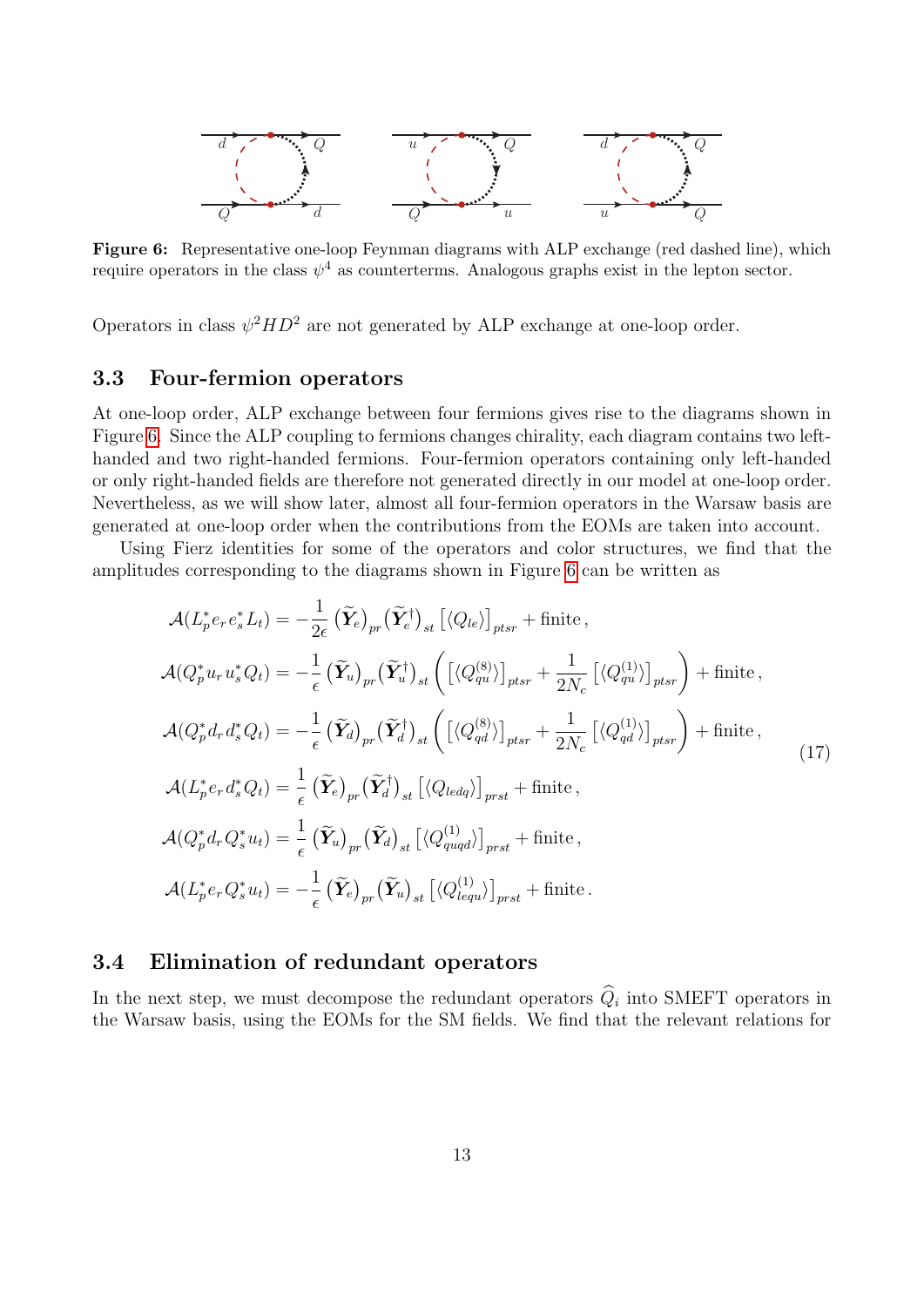the purely bosonic operators defined in [\(9\)](#page-9-1) are

<span id="page-14-2"></span>
$$
\begin{split}\n\widehat{Q}_{G,2} &\cong g_s^2 \left( \bar{Q} \gamma_\mu T^a Q + \bar{u} \gamma_\mu T^a u + \bar{d} \gamma_\mu T^a d \right)^2 \\
&= g_s^2 \left[ \frac{1}{4} \left( \left[ Q_{qq}^{(1)} \right]_{prrp} + \left[ Q_{qq}^{(3)} \right]_{prrp} \right) - \frac{1}{2N_c} \left[ Q_{qq}^{(1)} \right]_{prrr} + \frac{1}{2} \left[ Q_{uu} \right]_{prrp} - \frac{1}{2N_c} \left[ Q_{uu} \right]_{pprr} \right. \\
&\quad + \frac{1}{2} \left[ Q_{dd} \right]_{prrp} - \frac{1}{2N_c} \left[ Q_{dd} \right]_{pprr} + 2 \left[ Q_{qu}^{(8)} \right]_{pprr} + 2 \left[ Q_{qd}^{(8)} \right]_{pprr} + 2 \left[ Q_{ud}^{(8)} \right]_{pprr} \right],\n\end{split}
$$

<span id="page-14-0"></span>
$$
\begin{split}\n\widehat{Q}_{W,2} &\cong \frac{g_2^2}{4} \left( H^\dagger i \overleftrightarrow{D}_\mu^1 H + \overline{Q} \gamma_\mu \sigma^I Q + \overline{L} \gamma_\mu \sigma^I L \right)^2 \\
&= \frac{g_2^2}{4} \left[ -4m_H^2 \left( H^\dagger H \right)^2 + 4\lambda Q_H + 3Q_{H\Box} + 2 \left( \left[ Q_{Hl}^{(3)} \right]_{pp} + \left[ Q_{Hq}^{(3)} \right]_{pp} \right) \right. \\
&\quad + 2 \left[ \left( Y_u \right)_{pr} \left[ Q_{uH} \right]_{pr} + \left( Y_d \right)_{pr} \left[ Q_{dH} \right]_{pr} + \left( Y_e \right)_{pr} \left[ Q_{eH} \right]_{pr} + \text{h.c.} \right] \\
&\quad + 2 \left[ Q_{lq}^{(3)} \right]_{pprr} + 2 \left[ Q_{ll} \right]_{prrp} - \left[ Q_{ll} \right]_{pprr} + \left[ Q_{qq}^{(3)} \right]_{pprr} \right],\n\end{split} \tag{19}
$$

and

$$
\begin{split}\n\widehat{Q}_{B,2} &\cong g_1^2 \left( \mathcal{Y}_H H^\dagger i \overleftrightarrow{D}_\mu H + \sum_F \mathcal{Y}_F \bar{\psi}_F \gamma_\mu \psi_F \right)^2 \\
&= g_1^2 \left[ \mathcal{Y}_H^2 \left( 4Q_{HD} + Q_{H\Box} \right) \\
&+ 2\mathcal{Y}_H \left( \mathcal{Y}_L \left[ Q_{HI}^{(1)} \right]_{pp} + \mathcal{Y}_Q \left[ Q_{Hq}^{(1)} \right]_{pp} + \mathcal{Y}_e \left[ Q_{He} \right]_{pp} + \mathcal{Y}_u \left[ Q_{Hu} \right]_{pp} + \mathcal{Y}_d \left[ Q_{Hd} \right]_{pp} \right) \\
&+ \mathcal{Y}_L^2 \left[ Q_{U} \right]_{pprr} + \mathcal{Y}_Q^2 \left[ Q_{qq}^{(1)} \right]_{pprr} + \mathcal{Y}_e^2 \left[ Q_{ee} \right]_{pprr} + \mathcal{Y}_u^2 \left[ Q_{uu} \right]_{pprr} + \mathcal{Y}_d^2 \left[ Q_{dd} \right]_{pprr} \\
&+ 2\mathcal{Y}_L \mathcal{Y}_Q \left[ Q_{iq}^{(1)} \right]_{pprr} + 2\mathcal{Y}_L \mathcal{Y}_e \left[ Q_{le} \right]_{pprr} + 2\mathcal{Y}_L \mathcal{Y}_u \left[ Q_{lu} \right]_{pprr} + 2\mathcal{Y}_L \mathcal{Y}_d \left[ Q_{ld} \right]_{pprr} \\
&+ 2\mathcal{Y}_Q \mathcal{Y}_e \left[ Q_{qe} \right]_{pprr} + 2\mathcal{Y}_Q \mathcal{Y}_u \left[ Q_{qu}^{(1)} \right]_{pprr} + 2\mathcal{Y}_Q \mathcal{Y}_d \left[ Q_{ud}^{(1)} \right]_{pprr} \\
&+ 2\mathcal{Y}_e \mathcal{Y}_u \left[ Q_{eu} \right]_{pprr} + 2\mathcal{Y}_e \mathcal{Y}_d \left[ Q_{ed} \right]_{pprr} + 2\mathcal{Y}_u \mathcal{Y}_d \left[ Q_{ud}^{(1)} \right]_{pprr} \end{split} \tag{20}
$$

They are in agreement with corresponding relations derived in [\[56\]](#page-34-5). In relation [\(19\)](#page-14-0),  $m_H^2$  is the Higgs mass parameter and  $\lambda$  the scalar self-coupling as defined via the scalar potential [\[44\]](#page-33-6)

<span id="page-14-1"></span>
$$
V = \frac{\lambda}{2} \left( H^{\dagger} H \right)^2 - m_H^2 H^{\dagger} H \,. \tag{21}
$$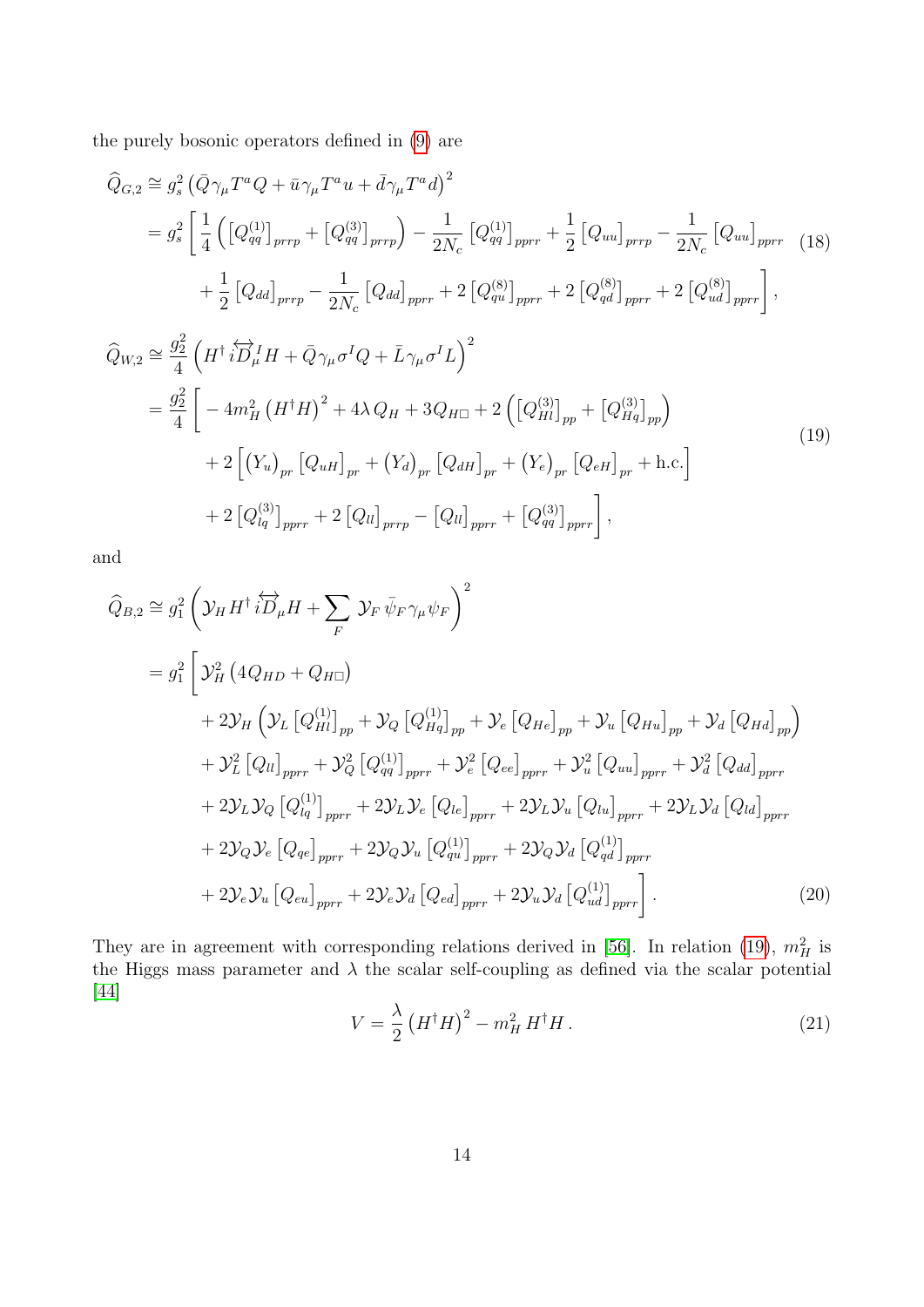The relevant relations for the operators containing a single fermion current defined in [\(15\)](#page-12-1) read

<span id="page-15-2"></span>
$$
\begin{split}\n\left[\hat{Q}_{Hl}^{(1)}\right]_{pr} &\cong \left(\mathbf{Y}_{e}\right)_{rs}\left[Q_{eH}\right]_{ps} + \left(\mathbf{Y}_{e}^{\dagger}\right)_{sp}\left[Q_{eH}^{\dagger}\right]_{sr}, \\
\left[\hat{Q}_{Hl}^{(3)}\right]_{pr} &\cong \left(\mathbf{Y}_{e}\right)_{rs}\left[Q_{eH}\right]_{ps} + \left(\mathbf{Y}_{e}^{\dagger}\right)_{sp}\left[Q_{eH}^{\dagger}\right]_{sr}, \\
\left[\hat{Q}_{He}\right]_{pr} &\cong \left(\mathbf{Y}_{e}\right)_{sp}\left[Q_{eH}\right]_{sr} + \left(\mathbf{Y}_{e}^{\dagger}\right)_{rs}\left[Q_{eH}^{\dagger}\right]_{ps}, \\
\left[\hat{Q}_{Hq}^{(1)}\right]_{pr} &\cong \left(\mathbf{Y}_{d}\right)_{rs}\left[Q_{dH}\right]_{ps} + \left(\mathbf{Y}_{u}\right)_{rs}\left[Q_{uH}\right]_{ps} + \left(\mathbf{Y}_{d}^{\dagger}\right)_{sp}\left[Q_{dH}^{\dagger}\right]_{sr} + \left(\mathbf{Y}_{u}^{\dagger}\right)_{sp}\left[Q_{uH}^{\dagger}\right]_{sr},\n\end{split} \tag{22}
$$
\n
$$
\begin{split}\n\left[\hat{Q}_{Hq}^{(3)}\right]_{pr} &\cong \left(\mathbf{Y}_{d}\right)_{rs}\left[Q_{dH}\right]_{ps} - \left(\mathbf{Y}_{u}\right)_{rs}\left[Q_{uH}\right]_{ps} + \left(\mathbf{Y}_{d}^{\dagger}\right)_{sp}\left[Q_{dH}^{\dagger}\right]_{sr} - \left(\mathbf{Y}_{u}^{\dagger}\right)_{sp}\left[Q_{uH}^{\dagger}\right]_{sr}, \\
\left[\hat{Q}_{Hu}\right]_{pr} &\cong \left(\mathbf{Y}_{u}\right)_{sp}\left[Q_{uH}\right]_{sr} + \left(\mathbf{Y}_{u}^{\dagger}\right)_{rs}\left[Q_{uH}^{\dagger}\right]_{ps},\n\end{split}
$$
\n
$$
\begin{split}\n\left[\hat{Q}_{Hd}^{(1)}\right]_{pr} &\cong \left(\mathbf{Y}_{d}\right)_{sp}\left[Q_{uH}\right]
$$

### <span id="page-15-0"></span>4 Derivation of the source terms

With the exception of the CP-violating bosonic operators as well as the baryon-number violating four-fermion operators, which do not arise in our model because the ALP neither has CP-violating couplings to gauge fields nor couplings that violate baryon number, almost all of the 59 SMEFT operators in the Warsaw basis are sourced by ALP exchange at one-loop order. There are only three special cases: the bosonic operator  $Q_{HG}$  and the four-fermion operators  $Q_{quq\bar{d}}^{(8)}$  and  $Q_{lequ}^{(3)}$  receive source terms starting at two-loop order.

Below we list our results for the ALP source terms in the RG equations [\(2\)](#page-3-1) for the Wilson coefficients of the dimension-6 SMEFT Lagrangian in the various operator classes of the Warsaw basis. Before doing so, we consider ALP effects on the evolution equations for the SM coupling parameters, i.e., the couplings of the renormalizable  $(D = 4)$  operators.

#### <span id="page-15-1"></span>4.1 Renormalizable operators

The effective Lagrangian  $(1)$  contains two dimensionful parameters besides the scale  $f$ : the Higgs mass parameter  $m_H^2$  and the ALP mass parameter  $m_a^2$ . One-loop diagrams with a virtual ALP exchange can therefore generate divergent terms proportional to  $m_H^2/f^2$  or  $m_a^2/f^2$ , which require the dimension-4 operators of the SM as counterterms. We have seen two occurrences of this phenomenon: the contributions proportional to  $m_a^2$  in [\(10\)](#page-9-2) and [\(11\)](#page-9-3), and the term proportional to  $m_H^2$  in [\(19\)](#page-14-0). A careful inspection of the UV-divergent Green's functions requiring SM counterterms shows that these are indeed the only such terms generated at one-loop order in the ALP model.

The divergent contributions proportional to  $m_a^2$  in [\(10\)](#page-9-2) and [\(11\)](#page-9-3) are absorbed by a wavefunction renormalization of the gauge fields. The corresponding contributions to the Z factors defined by  $G_{\mu,0}^a = Z_G^{1/2} G_\mu^a$  etc. are

$$
\delta Z_G = \frac{8m_a^2}{(4\pi f)^2} \frac{C_{GG}^2}{\epsilon}, \qquad \delta Z_W = \frac{8m_a^2}{(4\pi f)^2} \frac{C_{WW}^2}{\epsilon}, \qquad \delta Z_B = \frac{8m_a^2}{(4\pi f)^2} \frac{C_{BB}^2}{\epsilon}.
$$
 (23)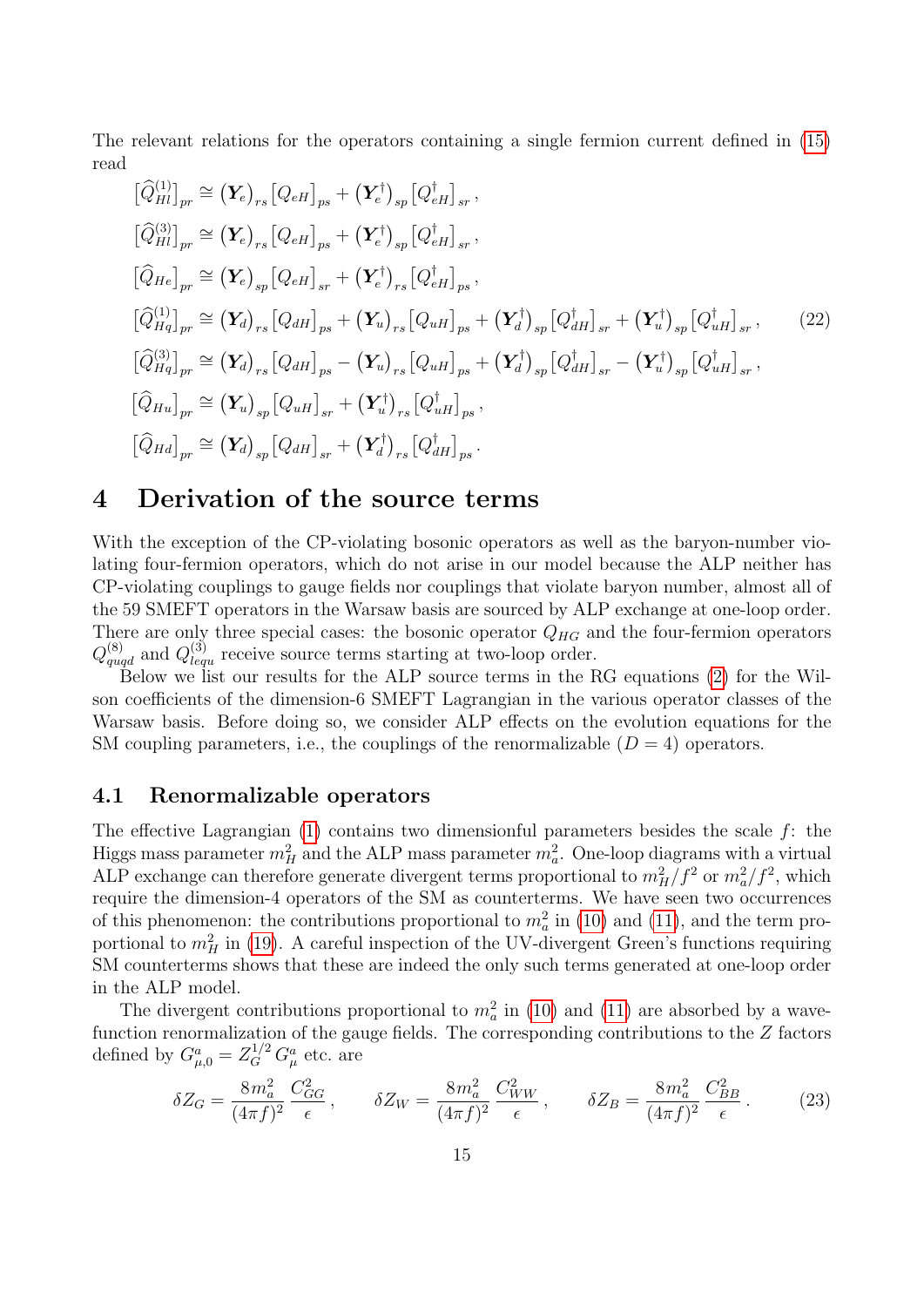These Z factors enter in the relation between the bare and the renormalized gauge couplings, and consequently the presence of the ALP leaves an imprint on the  $\beta$ -functions of the SM gauge couplings. For the case of the running QCD coupling,  $\alpha_s \equiv \alpha_s(\mu)$ , the relation is  $\alpha_{s,0} = \mu^{2\epsilon} Z_{\alpha_s} \alpha_s$  with  $Z_{\alpha_s} = Z_{\bar{q}qg}^2 Z_q^{-2} Z_G^{-1}$ . The wave-function renormalization factor  $Z_q$  of the quark fields and the vertex renormalization factor  $Z_{\bar{q}qg}$  do not receive ALP contributions at one-loop order. The fact that the bare coupling  $\alpha_{s,0}$  is scale independent implies the relation

$$
\frac{1}{\alpha_s} \frac{d\alpha_s}{d\ln \mu} = -2\epsilon - \frac{1}{Z_{\alpha_s}} \frac{dZ_{\alpha_s}}{d\ln \mu}, \quad \text{with} \quad Z_{\alpha_s} = Z_{\alpha_s}^{\text{SM}} - \frac{8m_a^2}{(4\pi f)^2} \frac{C_{GG}^2}{\epsilon}.
$$
 (24)

In evaluating the derivative of  $Z_{\alpha_s}$  one uses that  $d\alpha_s/d\ln\mu = -2\epsilon\alpha_s + ...$  and  $dC_{GG}^2/d\ln\mu =$  $-2\epsilon C_{GG}^2 + \ldots$  up to higher-order corrections. The latter relation follows from the fact that the bare coupling  $C_{GG,0}$  in the effective Lagrangian [\(4\)](#page-5-1) has mass dimension  $[C_{GG,0}] = \epsilon$ . Taking the limit  $\epsilon \to 0$  after the derivatives have been computed, and defining  $d\alpha_s/d\ln\mu \equiv$  $-2\alpha_s\beta^{(3)}(\{\alpha_i\})$ , and similarly for the other gauge couplings, we obtain

$$
\beta^{(3)}(\{\alpha_i\}) = \beta_{\rm SM}^{(3)}(\{\alpha_i\}) + \frac{8m_a^2}{(4\pi f)^2} C_{GG}^2,
$$
  

$$
\beta^{(2)}(\{\alpha_i\}) = \beta_{\rm SM}^{(2)}(\{\alpha_i\}) + \frac{8m_a^2}{(4\pi f)^2} C_{WW}^2,
$$
  

$$
\beta^{(1)}(\{\alpha_i\}) = \beta_{\rm SM}^{(1)}(\{\alpha_i\}) + \frac{8m_a^2}{(4\pi f)^2} C_{BB}^2.
$$
 (25)

The notation  $\{\alpha_i\}$  indicates a dependence on all coupling parameters in the SM, which enters starting at two-loop order.

The divergent contribution proportional to  $m_H^2$  in [\(19\)](#page-14-0) is absorbed by the renormalization of the quartic scalar coupling  $\lambda$ . The renormalization factor  $Z_{\lambda}$ , defined by  $\lambda_0 = \mu^{2\epsilon} Z_{\lambda} \lambda(\mu)$ , receives a contribution

$$
\delta Z_{\lambda} = \frac{8g_2^2}{3\lambda} \frac{m_H^2}{(4\pi f)^2} \frac{C_{WW}^2}{\epsilon} \,. \tag{26}
$$

This generates an additive, ALP-induced contribution to the RG evolution equation for the renormalized coupling  $\lambda(\mu)$ , such that

$$
\frac{d\lambda}{d\ln\mu} = -\frac{16g_2^2}{3} \frac{m_H^2}{(4\pi f)^2} C_{WW}^2 + SM \text{ contribution.}
$$
 (27)

#### <span id="page-16-0"></span>4.2 Source terms of purely bosonic operators

We now turn our attention to the derivation of the ALP source terms in the RG evolution equation [\(2\)](#page-3-1). The dimension-5 operators in the effective ALP Lagrangian  $\mathcal{L}_{SM+ALP}$  in [\(1\)](#page-2-1) give rise to UV-divergent Green's functions, which require the dimension-6 SMEFT operators  $Q_i$  as counterterms. More specifically, the bare Wilson coefficients  $C_{i,0}$  in the dimension-6 SMEFT Lagrangian

$$
\mathcal{L}_{\text{SMEFT}}^{D=6} = \sum_{i} C_{i,0} Q_{i,0} \tag{28}
$$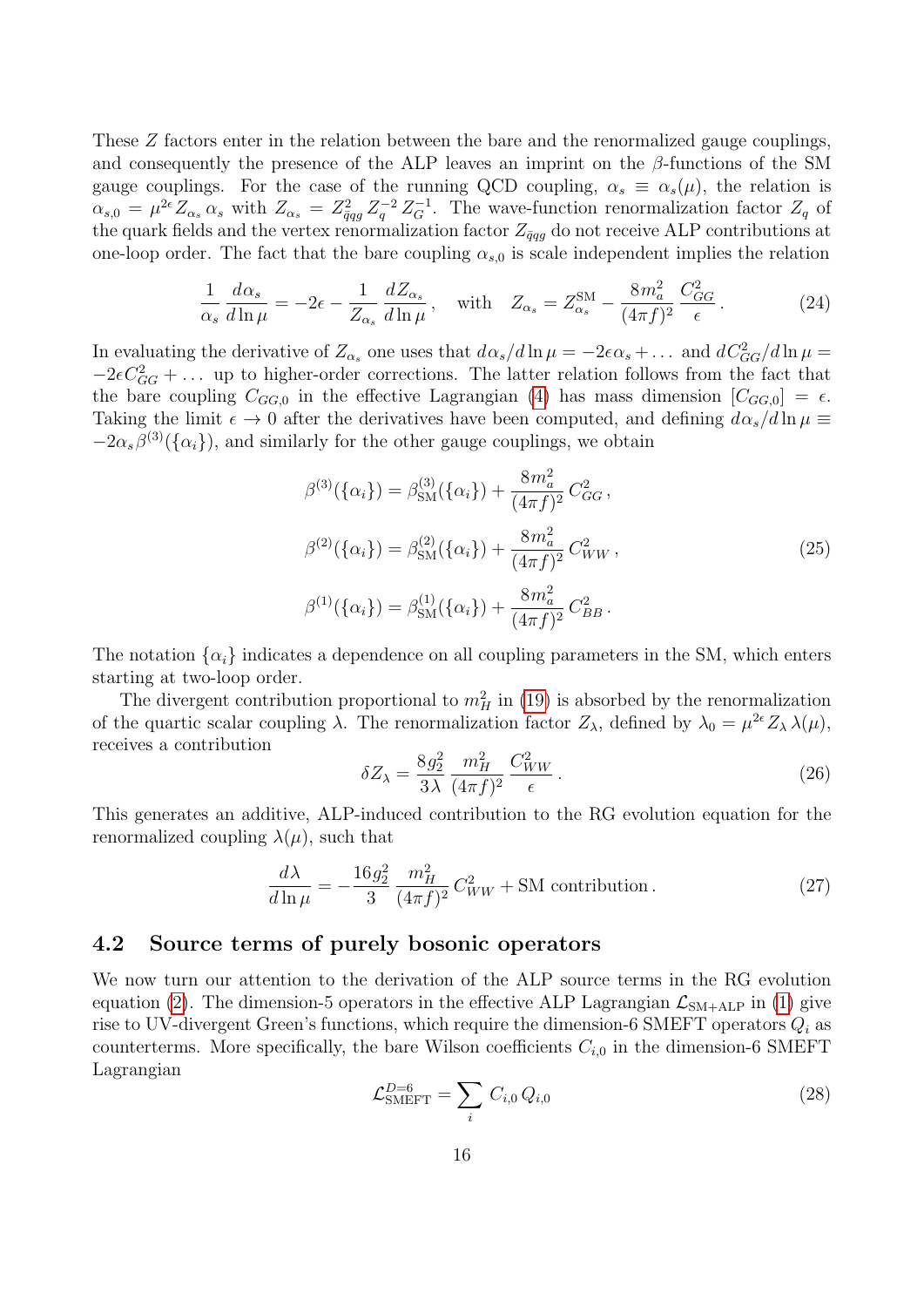must contain divergent contributions, which cancel the  $1/\epsilon$  poles of the ALP contributions. Consider the contribution proportional to the Weinberg operator  $Q_G$  in the 3-gluon amplitude [\(10\)](#page-9-2) as an example. In order to cancel the corresponding  $1/\epsilon$  pole, the bare Wilson coefficient  $C_{G,0}$  must contain the contribution

$$
C_{G,0} \ni \frac{4g_s}{(4\pi f)^2} C_{GG}^2 \left( \frac{1}{\epsilon} + \ln \frac{\mu^2}{M^2} + \dots \right),\tag{29}
$$

where  $M^2$  is a characteristic mass scale in the UV theory, and the combination of  $1/\epsilon$  and  $\ln \mu^2$ is generic for one-loop integrals in dimensional regularization. When the Wilson coefficient is renormalized, the  $1/\epsilon$  pole term is removed, but the scale-dependent term remains. It follows that

$$
\frac{d}{d\ln\mu}C_G(\mu) \ni \frac{8g_s}{(4\pi f)^2}C_{GG}^2.
$$
\n(30)

In this way, the ALP source terms for the various Wilson coefficients can be derived from the coefficients of the  $1/\epsilon$  poles in the expressions for the various divergent Green's functions considered in Section [3.](#page-6-0)

### Class  $X^3$ :

From the results for the  $1/\epsilon$  poles in the two- and three-point gauge-boson amplitudes shown in [\(10\)](#page-9-2) and [\(11\)](#page-9-3), we obtain the ALP source terms

<span id="page-17-0"></span>
$$
S_G = 8g_s C_{GG}^2, \t S_{\widetilde{G}} = 0,
$$
  
\n
$$
S_W = 8g_2 C_{WW}^2, \t S_{\widetilde{W}} = 0.
$$
\n(31)

### Class  $X^2H^2$ :

From the results for the  $1/\epsilon$  poles in the amplitudes connecting two Higgs bosons and two gauge fields shown in [\(12\)](#page-10-2), we obtain the ALP source terms

$$
S_{HG} = 0, \t S_{H\widetilde{G}} = 0, \n S_{HW} = -2g_2^2 C_{WW}^2, \t S_{H\widetilde{W}} = 0, \n S_{HB} = -2g_1^2 C_{BB}^2, \t S_{H\widetilde{B}} = 0, \n S_{HWB} = -4g_1g_2 C_{WW}C_{BB}, \t S_{H\widetilde{W}B} = 0.
$$
\n(32)

Here and in [\(31\)](#page-17-0), the source terms for the CP-odd operators (marked with a tilde) vanish at one-loop order, because the ALP does not have any CP-violating couplings to gauge bosons.

### Classes  $H^6$  and  $H^4D^2$ :

The operators in these classes do not receive any direct contributions from one-loop diagrams with ALP exchange, but they are generated via contributions from the EOMs due to the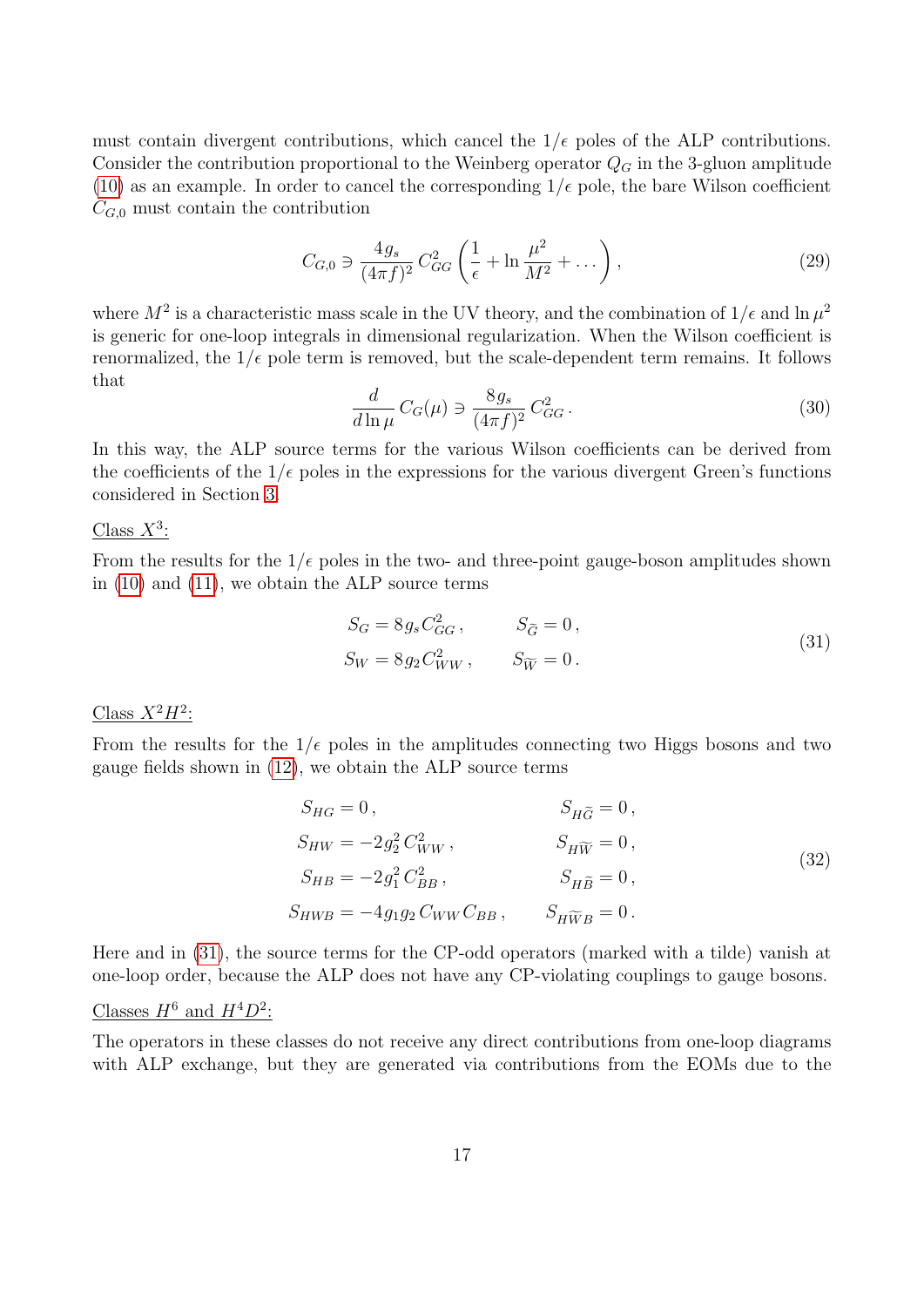operators  $\widehat{Q}_{W,2}$  and  $\widehat{Q}_{B,2}$ , see relations [\(19\)](#page-14-0) and [\(20\)](#page-14-1). We find

$$
S_H = \frac{8}{3} \lambda g_2^2 C_{WW}^2 ,
$$
  
\n
$$
S_{H\Box} = 2 g_2^2 C_{WW}^2 + \frac{8}{3} g_1^2 \mathcal{Y}_H^2 C_{BB}^2 ,
$$
  
\n
$$
S_{HD} = \frac{32}{3} g_1^2 \mathcal{Y}_H^2 C_{BB}^2 .
$$
\n(33)

### <span id="page-18-0"></span>4.3 Source terms of single fermion-current operators

The Wilson coefficients of these operators are matrices in generation space. We present our results for the corresponding source term using a matrix notation with boldface symbols.

### Class  $\psi^2 X H$ :

From the results for the  $1/\epsilon$  poles in the amplitudes connecting two fermions to a Higgs field and a gauge field shown in [\(13\)](#page-11-2), we obtain the ALP source terms

<span id="page-18-1"></span>
$$
S_{eW} = -ig_2 \tilde{Y}_e C_{WW},
$$
  
\n
$$
S_{eB} = -2ig_1 (Y_L + Y_e) \tilde{Y}_e C_{BB},
$$
  
\n
$$
S_{uG} = -4ig_s \tilde{Y}_u C_{GG},
$$
  
\n
$$
S_{uW} = -ig_2 \tilde{Y}_u C_{WW},
$$
  
\n
$$
S_{uB} = -2ig_1 (Y_Q + Y_u) \tilde{Y}_u C_{BB},
$$
  
\n
$$
S_{dG} = -4ig_s \tilde{Y}_d C_{GG},
$$
  
\n
$$
S_{dW} = -ig_2 \tilde{Y}_d C_{WW},
$$
  
\n
$$
S_{dB} = -2ig_1 (Y_Q + Y_d) \tilde{Y}_d C_{BB}.
$$
  
\n(34)

Class  $\psi^2 H^3$ :

The source terms for the operators in this class receive direct contributions, as shown in [\(14\)](#page-11-3), as well as contributions from EOMs, from the relations given in [\(19\)](#page-14-0) and [\(22\)](#page-15-2). We find

$$
\mathbf{S}_{eH} = -2\tilde{\mathbf{Y}}_{e}\mathbf{Y}_{e}^{\dagger}\tilde{\mathbf{Y}}_{e} - \frac{1}{2}\tilde{\mathbf{Y}}_{e}\tilde{\mathbf{Y}}_{e}^{\dagger}\mathbf{Y}_{e} - \frac{1}{2}\mathbf{Y}_{e}\tilde{\mathbf{Y}}_{e}^{\dagger}\tilde{\mathbf{Y}}_{e} + \frac{4}{3}g_{2}^{2}C_{WW}^{2}\mathbf{Y}_{e},
$$
\n
$$
\mathbf{S}_{uH} = -2\tilde{\mathbf{Y}}_{u}\mathbf{Y}_{u}^{\dagger}\tilde{\mathbf{Y}}_{u} - \frac{1}{2}\tilde{\mathbf{Y}}_{u}\tilde{\mathbf{Y}}_{u}^{\dagger}\mathbf{Y}_{u} - \frac{1}{2}\mathbf{Y}_{u}\tilde{\mathbf{Y}}_{u}^{\dagger}\tilde{\mathbf{Y}}_{u} + \frac{4}{3}g_{2}^{2}C_{WW}^{2}\mathbf{Y}_{u},
$$
\n(35)\n
$$
\mathbf{S}_{dH} = -2\tilde{\mathbf{Y}}_{d}\mathbf{Y}_{d}^{\dagger}\tilde{\mathbf{Y}}_{d} - \frac{1}{2}\tilde{\mathbf{Y}}_{d}\tilde{\mathbf{Y}}_{d}^{\dagger}\mathbf{Y}_{d} - \frac{1}{2}\mathbf{Y}_{d}\tilde{\mathbf{Y}}_{d}^{\dagger}\tilde{\mathbf{Y}}_{d} + \frac{4}{3}g_{2}^{2}C_{WW}^{2}\mathbf{Y}_{d}.
$$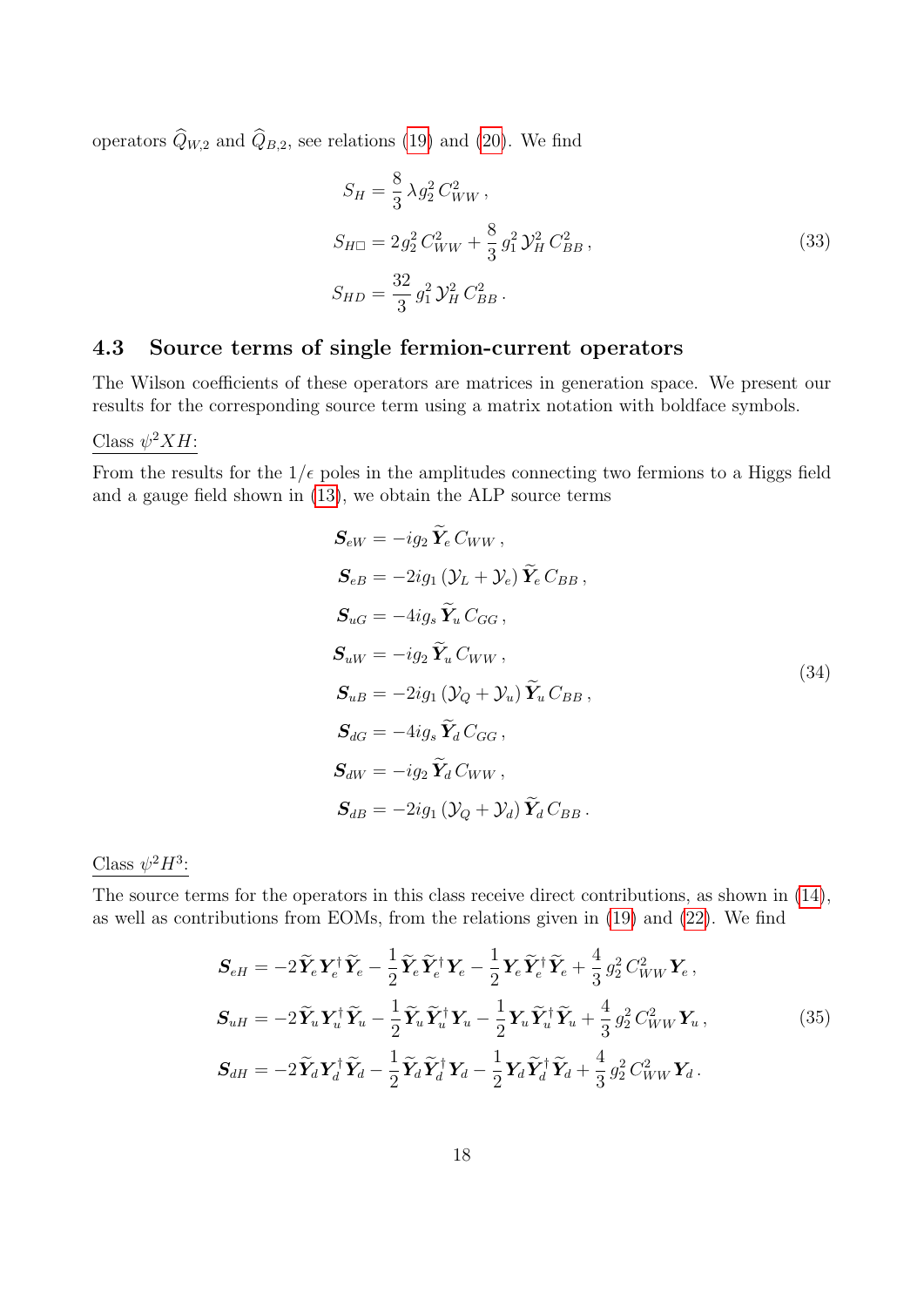Class  $\psi^2 H^2 D$ :

The source terms for the operators in this class receive direct contributions, as shown in [\(16\)](#page-12-2), as well as contributions from EOMs, from the relations given in [\(19\)](#page-14-0) and [\(20\)](#page-14-1). We find

<span id="page-19-1"></span>
$$
S_{Hl}^{(1)} = \frac{1}{4} \tilde{Y}_e \tilde{Y}_e^{\dagger} + \frac{16}{3} g_1^2 \mathcal{Y}_H \mathcal{Y}_L C_{BB}^2 \mathbf{1},
$$
  
\n
$$
S_{Hl}^{(3)} = \frac{1}{4} \tilde{Y}_e \tilde{Y}_e^{\dagger} + \frac{4}{3} g_2^2 C_{WW}^2 \mathbf{1},
$$
  
\n
$$
S_{He} = -\frac{1}{2} \tilde{Y}_e^{\dagger} \tilde{Y}_e + \frac{16}{3} g_1^2 \mathcal{Y}_H \mathcal{Y}_e C_{BB}^2 \mathbf{1},
$$
  
\n
$$
S_{Hq}^{(1)} = \frac{1}{4} \left( \tilde{Y}_d \tilde{Y}_d^{\dagger} - \tilde{Y}_u \tilde{Y}_u^{\dagger} \right) + \frac{16}{3} g_1^2 \mathcal{Y}_H \mathcal{Y}_Q C_{BB}^2 \mathbf{1},
$$
  
\n
$$
S_{Hq}^{(3)} = \frac{1}{4} \left( \tilde{Y}_d \tilde{Y}_d^{\dagger} + \tilde{Y}_u \tilde{Y}_u^{\dagger} \right) + \frac{4}{3} g_2^2 C_{WW}^2 \mathbf{1},
$$
  
\n
$$
S_{Hu} = \frac{1}{2} \tilde{Y}_u^{\dagger} \tilde{Y}_u + \frac{16}{3} g_1^2 \mathcal{Y}_H \mathcal{Y}_u C_{BB}^2 \mathbf{1},
$$
  
\n
$$
S_{Hd} = -\frac{1}{2} \tilde{Y}_d^{\dagger} \tilde{Y}_d + \frac{16}{3} g_1^2 \mathcal{Y}_H \mathcal{Y}_d C_{BB}^2 \mathbf{1},
$$
  
\n
$$
S_{Hud} = -\tilde{Y}_u^{\dagger} \tilde{Y}_d.
$$

### <span id="page-19-0"></span>4.4 Source terms of four-fermion operators

The Wilson coefficients of these operators are 4-index tensors in generation space, and we therefore present our results for the corresponding source term in component notation. The direct contributions to the source terms are derived form the four-fermion amplitudes collected in [\(17\)](#page-13-3). In addition, there are several indirect contributions from the EOM relations in [\(18\)](#page-14-2), [\(19\)](#page-14-0) and [\(20\)](#page-14-1). The source terms for operators in the classes  $(\overline{L}L)(\overline{L}L)$  and  $(\overline{R}R)(\overline{R}R)$  are entirely due to these EOM relations.

#### Class  $(LL)(LL)$ :

For the source terms of the purely left-handed four-fermion operators we obtain

<span id="page-19-2"></span>
$$
[S_{ll}]_{prst} = \frac{2}{3} g_2^2 C_{WW}^2 (2 \delta_{pt} \delta_{sr} - \delta_{pr} \delta_{st}) + \frac{8}{3} g_1^2 \mathcal{Y}_L^2 C_{BB}^2 \delta_{pr} \delta_{st},
$$
  
\n
$$
[S_{qq}^{(1)}]_{prst} = \frac{2}{3} g_s^2 C_{GG}^2 \left( \delta_{pt} \delta_{sr} - \frac{2}{N_c} \delta_{pr} \delta_{st} \right) + \frac{8}{3} g_1^2 \mathcal{Y}_Q^2 C_{BB}^2 \delta_{pr} \delta_{st},
$$
  
\n
$$
[S_{qq}^{(3)}]_{prst} = \frac{2}{3} g_s^2 C_{GG}^2 \delta_{pt} \delta_{sr} + \frac{2}{3} g_2^2 C_{WW}^2 \delta_{pr} \delta_{st},
$$
  
\n
$$
[S_{lq}^{(1)}]_{prst} = \frac{16}{3} g_1^2 \mathcal{Y}_L \mathcal{Y}_Q C_{BB}^2 \delta_{pr} \delta_{st},
$$
  
\n
$$
[S_{lq}^{(3)}]_{prst} = \frac{4}{3} g_2^2 C_{WW}^2 \delta_{pr} \delta_{st}.
$$
  
\n(37)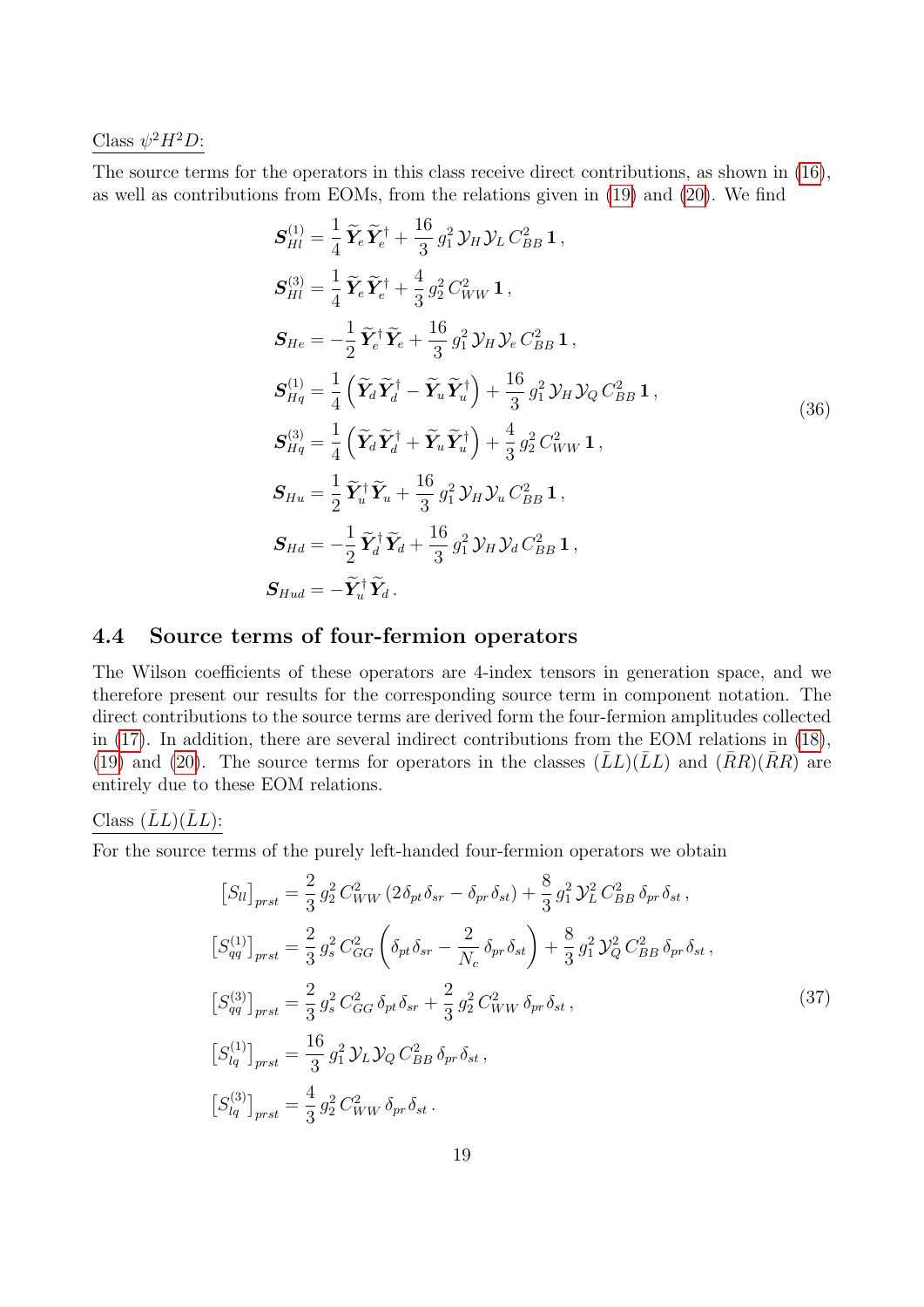### Class  $(\bar RR)(\bar RR)$ :

For the source terms of the purely right-handed four-fermion operators we obtain

$$
[S_{ee}]_{prst} = \frac{8}{3} g_1^2 \mathcal{Y}_e^2 C_{BB}^2 \delta_{pr} \delta_{st},
$$
  
\n
$$
[S_{uu}]_{prst} = \frac{4}{3} g_s^2 C_{GG}^2 \left( \delta_{pt} \delta_{sr} - \frac{1}{N_c} \delta_{pr} \delta_{st} \right) + \frac{8}{3} g_1^2 \mathcal{Y}_u^2 C_{BB}^2 \delta_{pr} \delta_{st},
$$
  
\n
$$
[S_{dd}]_{prst} = \frac{4}{3} g_s^2 C_{GG}^2 \left( \delta_{pt} \delta_{sr} - \frac{1}{N_c} \delta_{pr} \delta_{st} \right) + \frac{8}{3} g_1^2 \mathcal{Y}_d^2 C_{BB}^2 \delta_{pr} \delta_{st},
$$
  
\n
$$
[S_{eu}]_{prst} = \frac{16}{3} g_1^2 \mathcal{Y}_e \mathcal{Y}_u C_{BB}^2 \delta_{pr} \delta_{st},
$$
  
\n
$$
[S_{ed}]_{prst} = \frac{16}{3} g_1^2 \mathcal{Y}_e \mathcal{Y}_d C_{BB}^2 \delta_{pr} \delta_{st},
$$
  
\n
$$
[S_{ud}^{(1)}]_{prst} = \frac{16}{3} g_1^2 \mathcal{Y}_u \mathcal{Y}_d C_{BB}^2 \delta_{pr} \delta_{st},
$$
  
\n
$$
[S_{ud}^{(8)}]_{prst} = \frac{16}{3} g_s^2 C_{GG}^2 \delta_{pr} \delta_{st}.
$$
  
\n(38)

### Class  $(\bar LL)(\bar RR)$  :

For the source terms of the mixed-chirality four-fermion operators in this class we obtain

$$
[S_{le}]_{prst} = (\tilde{Y}_e)_{pt} (\tilde{Y}_e^{\dagger})_{sr} + \frac{16}{3} g_1^2 \mathcal{Y}_L \mathcal{Y}_e C_{BB}^2 \delta_{pr} \delta_{st},
$$
  
\n
$$
[S_{lu}]_{prst} = \frac{16}{3} g_1^2 \mathcal{Y}_L \mathcal{Y}_u C_{BB}^2 \delta_{pr} \delta_{st},
$$
  
\n
$$
[S_{ld}]_{prst} = \frac{16}{3} g_1^2 \mathcal{Y}_L \mathcal{Y}_d C_{BB}^2 \delta_{pr} \delta_{st},
$$
  
\n
$$
[S_{qe}]_{prst} = \frac{16}{3} g_1^2 \mathcal{Y}_Q \mathcal{Y}_e C_{BB}^2 \delta_{pr} \delta_{st},
$$
  
\n
$$
[S_{qu}^{(1)}]_{prst} = \frac{1}{N_c} (\tilde{Y}_u)_{pt} (\tilde{Y}_u^{\dagger})_{sr} + \frac{16}{3} g_1^2 \mathcal{Y}_Q \mathcal{Y}_u C_{BB}^2 \delta_{pr} \delta_{st},
$$
  
\n
$$
[S_{qu}^{(8)}]_{prst} = 2 (\tilde{Y}_u)_{pt} (\tilde{Y}_u^{\dagger})_{sr} + \frac{16}{3} g_s^2 C_{GG}^2 \delta_{pr} \delta_{st},
$$
  
\n
$$
[S_{qd}^{(1)}]_{prst} = \frac{1}{N_c} (\tilde{Y}_d)_{pt} (\tilde{Y}_d^{\dagger})_{sr} + \frac{16}{3} g_1^2 \mathcal{Y}_Q \mathcal{Y}_d C_{BB}^2 \delta_{pr} \delta_{st},
$$
  
\n
$$
[S_{qd}^{(8)}]_{prst} = 2 (\tilde{Y}_d)_{pt} (\tilde{Y}_d^{\dagger})_{sr} + \frac{16}{3} g_s^2 C_{GG}^2 \delta_{pr} \delta_{st}.
$$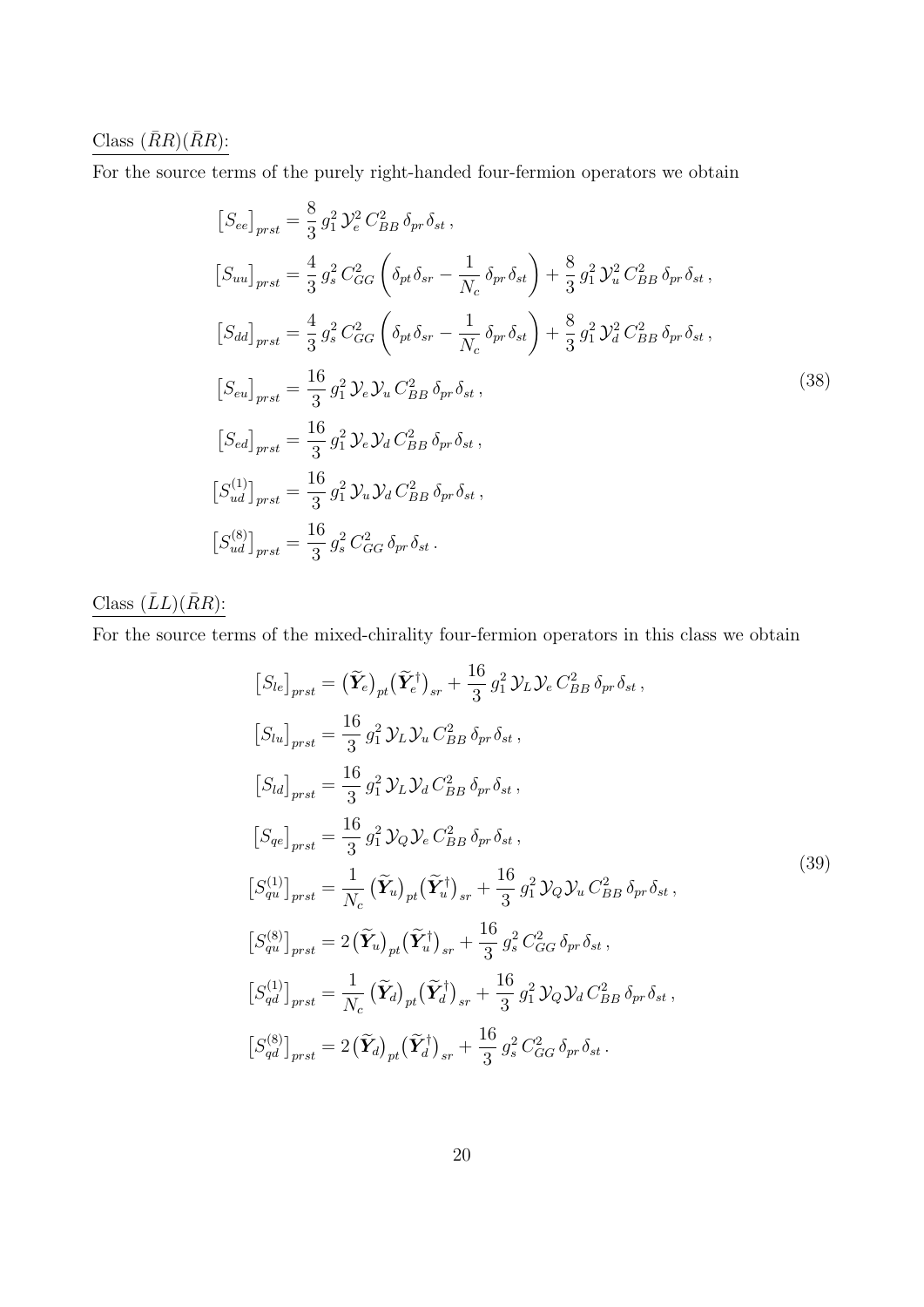#### Classes  $(\bar{L}R)(\bar{R}L)$  and  $(\bar{L}R)(\bar{L}R)$ :

For the source terms of the mixed-chirality four-fermion operators in these classes we obtain

$$
[S_{ledq}]_{prst} = -2(\widetilde{\mathbf{Y}}_e)_{pr} (\widetilde{\mathbf{Y}}_d^{\dagger})_{st},
$$
  
\n
$$
[S_{quqd}^{(1)}]_{prst} = -2(\widetilde{\mathbf{Y}}_u)_{pr} (\widetilde{\mathbf{Y}}_d)_{st},
$$
  
\n
$$
[S_{quqd}^{(8)}]_{prst} = 0,
$$
  
\n
$$
[S_{lequ}^{(1)}]_{prst} = 2(\widetilde{\mathbf{Y}}_e)_{pr} (\widetilde{\mathbf{Y}}_u)_{st},
$$
  
\n
$$
[S_{lequ}^{(3)}]_{prst} = 0.
$$
  
\n(40)

#### Class B-violating:

The B-violating operators  $Q_{duq}$ ,  $Q_{qqq}$ ,  $Q_{qqq}$  and  $Q_{duu}$  are not generated in the ALP model, because the model does not contain any B-violating interactions.

#### <span id="page-21-0"></span>4.5 Structure of the source terms

It is instructive to study the structure of the various ALP source terms in more detail. For the bosonic ALP couplings  $C_{VV}$  with  $V = G, W, B$ , we have presented in [\(6\)](#page-5-3) the relations which link them with the couplings in the underlying shift-symmetric ALP Lagrangian [\(3\)](#page-4-1). Note that, besides the three original ALP–boson couplings  $c_{VV}$ , also the diagonal elements of all ALP–fermion couplings enter in these relations. In other words, even in so-called gauge-phobic models, in which some or all of the original ALP–boson couplings are assumed to vanish, the couplings  $C_{VV}$  in the ALP source terms are nevertheless non-zero as soon as the ALP has at least some couplings to the SM fermions.

The fermionic ALP couplings in the source terms are encoded in the complex matrices  $Y_f$ with  $f = u, d, e$  defined in [\(5\)](#page-5-2). They inherit the hierarchies of the SM Yukawa matrices  $Y_f$ , which multiply the hermitian matrices  $c_F$  in the original Lagrangian [\(3\)](#page-4-1). We can simplify the structure of the matrices  $Y_f$  by choosing a convenient basis of the fermion fields. Without loss of generality, we work in the basis where the up-sector and lepton-sector Yukawa matrices are diagonal, while the down-sector Yukawa matrix is given by  $Y_d = V Y_d^{\text{diag}}$  with  $Y_d^{\text{diag}} =$  $diag(y_d, y_s, y_b)$ , where V denotes the CKM matrix. Following [\[21,](#page-32-4) [42\]](#page-33-4), we denote the ALP– fermion couplings in this basis by  $k_U = c_Q$ ,  $k_E = c_L$ , and  $k_f = c_f$  for  $f = u, d, e$ . Moreover, we define  $\mathbf{k}_D = \mathbf{V}^\dagger \mathbf{c}_Q \mathbf{V}$ . With these definitions, the matrices  $\mathbf{k}_i$  specify the ALP-fermion couplings in the mass basis of the SM fermions. From [\(5\)](#page-5-2), it the follows that

<span id="page-21-1"></span>
$$
-i\left[\widetilde{\mathbf{Y}}_{u}\right]_{ij} = y_{u_i}\left[\mathbf{k}_u\right]_{ij} - \left[\mathbf{k}_U\right]_{ij} y_{u_j},
$$
  
\n
$$
-i\left[\widetilde{\mathbf{Y}}_{d}\right]_{ij} = \left(V_{u_i d_k} y_{d_k} \left[\mathbf{k}_d\right]_{kj} - \left[\mathbf{k}_U\right]_{ik} V_{u_k d_j} y_{d_j}\right) = V_{u_i d_k} \left(y_{d_k} \left[\mathbf{k}_d\right]_{kj} - \left[\mathbf{k}_D\right]_{kj} y_{d_j}\right),
$$
(41)  
\n
$$
-i\left[\widetilde{\mathbf{Y}}_{e}\right]_{ij} = y_{e_i} \left[\mathbf{k}_e\right]_{ij} - \left[\mathbf{k}_E\right]_{ij} y_{e_j}.
$$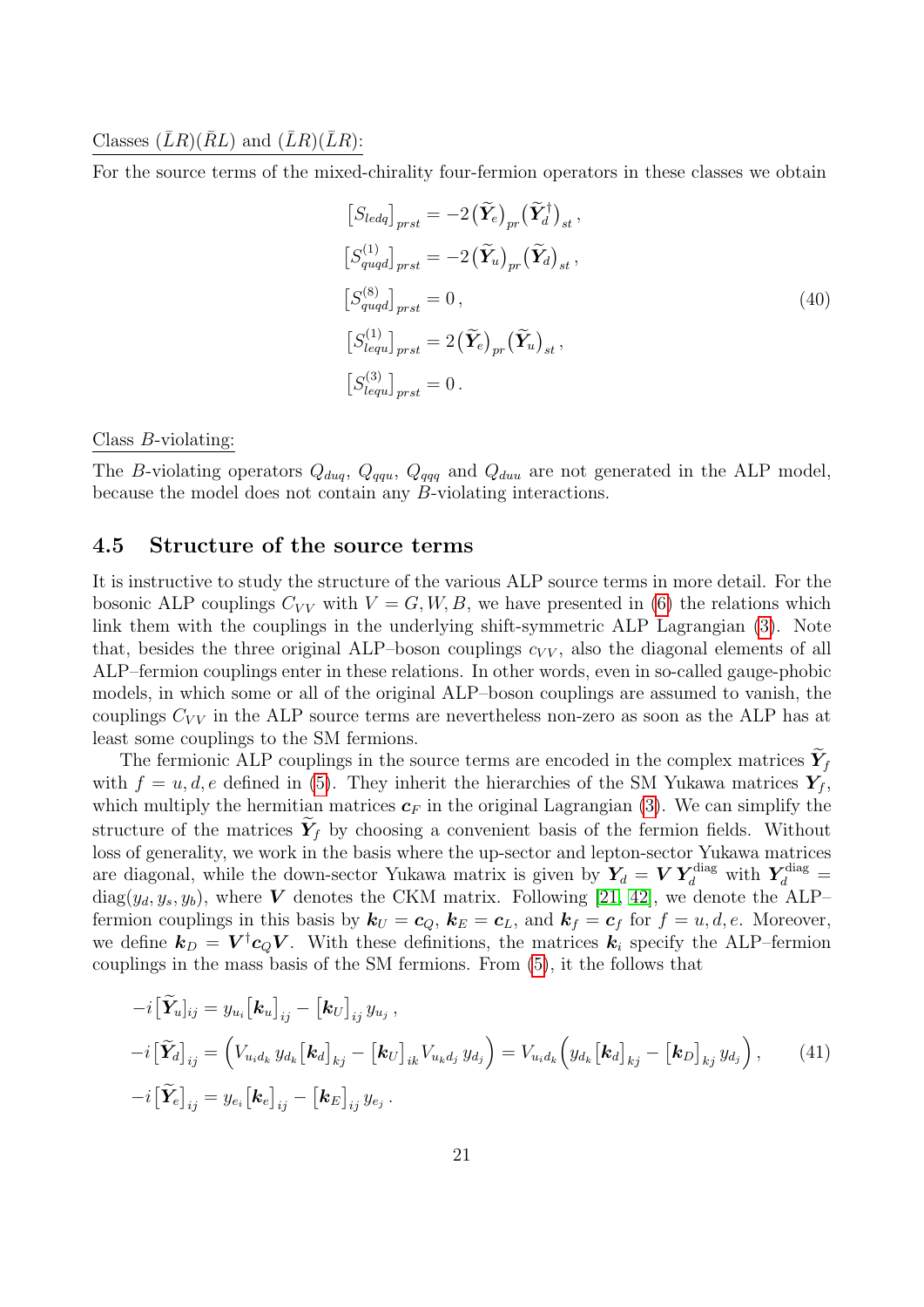The diagonal elements of these matrices are given by

<span id="page-22-1"></span>
$$
-i\left[\tilde{\mathbf{Y}}_{u}\right]_{ii} = c_{u_i u_i} y_{u_i},
$$
  
\n
$$
-i\left[\tilde{\mathbf{Y}}_{d}\right]_{ii} = V_{u_i d_k} \left(y_{d_k} \left[\mathbf{k}_d\right]_{ki} - \left[\mathbf{k}_D\right]_{ki} y_{d_i}\right),
$$
  
\n
$$
-i\left[\tilde{\mathbf{Y}}_{e}\right]_{ii} = c_{e_i e_i} y_{e_i},
$$
\n(42)

where we have defined [\[21\]](#page-32-4)

$$
c_{f_i f_i} = \left[ \mathbf{k}_f \right]_{ii} - \left[ \mathbf{k}_F \right]_{ii} . \tag{43}
$$

Further simplifications arise if one makes assumptions about the flavor structure of the ALP–fermion couplings in [\(3\)](#page-4-1). For example, assuming minimal flavor violation (MFV) [\[57\]](#page-34-6), and neglecting contributions quadratic in the Yukawa couplings of the light SM fermions  $(f \neq t)$ , one finds that the matrices  $c_u$  and  $c_Q$  are diagonal but in general have non-universal 33 entries, whereas  $c_d$ ,  $c_e$  and  $c_L$  are proportional to the unit matrix [\[42\]](#page-33-4). The unitarity of the CKM matrix then implies that

$$
\begin{aligned}\n\left[\mathbf{k}_{D}\right]_{11} &= \left[\mathbf{k}_{U}\right]_{11} + \left|V_{td}\right|^{2} \left(\left[\mathbf{k}_{U}\right]_{33} - \left[\mathbf{k}_{U}\right]_{11}\right), \\
\left[\mathbf{k}_{D}\right]_{22} &= \left[\mathbf{k}_{U}\right]_{22} + \left|V_{ts}\right|^{2} \left(\left[\mathbf{k}_{U}\right]_{33} - \left[\mathbf{k}_{U}\right]_{11}\right), \\
\left[\mathbf{k}_{D}\right]_{33} &= \left[\mathbf{k}_{U}\right]_{33} - \left(1 - \left|V_{tb}\right|^{2}\right) \left(\left[\mathbf{k}_{U}\right]_{33} - \left[\mathbf{k}_{U}\right]_{11}\right).\n\end{aligned} \tag{44}
$$

In the Wolfenstein parameterization of the CKM matrix one has  $|V_{td}|^2 \sim \lambda^6$ ,  $|V_{ts}|^2 \sim \lambda^4$  and  $(1-|V_{tb}|^2) \sim \lambda^4$ , where  $\lambda \sim 0.2$ . It follows that we can replace  $[\mathbf{k}_U]_{ii} = [\mathbf{k}_D]_{ii}$  to very good approximation. Under the MFV hypothesis, the relations [\(41\)](#page-21-1) then simplify to

$$
-i\left[\widetilde{\mathbf{Y}}_{u}\right]_{ij}^{\text{MFV}} \simeq c_{u_i u_i} y_{u_i} \,\delta_{ij} ,
$$

$$
-i\left[\widetilde{\mathbf{Y}}_{d}\right]_{ij}^{\text{MFV}} \simeq c_{d_i d_i} V_{u_i d_j} y_{d_j} ,
$$

$$
-i\left[\widetilde{\mathbf{Y}}_{e}\right]_{ij}^{\text{MFV}} \simeq c_{e_i e_i} y_{e_i} \,\delta_{ij} .
$$

$$
(45)
$$

In matrix notation, these relations imply  $-i\tilde{Y}_{f}^{\text{MFV}} \simeq \text{diag}(c_{f_1f_1}, c_{f_2f_2}, c_{f_3f_3}) Y_f$  for all three cases  $(f = u, d, e)$ .

### <span id="page-22-0"></span>5 Sample applications

The results obtained in this paper form the basis of a systematic analysis of the effects of virtual ALP exchange on precision measurements. They also explain the origin of the logarithmic divergences observed in some previous studies of ALP-induced loop corrections to the anomalous magnetic moment of the muon [\[20,](#page-32-3) [21,](#page-32-4) [31–](#page-33-0)[33\]](#page-33-1) and electroweak precision observables [\[21\]](#page-32-4), and they provide a framework in which such logarithms can be resummed by solving the RG evolution equations [\(2\)](#page-3-1). Many of the dimension-6 operators which receive contributions from ALP-induced RG evolution effects are strongly constrained, for example by measurements of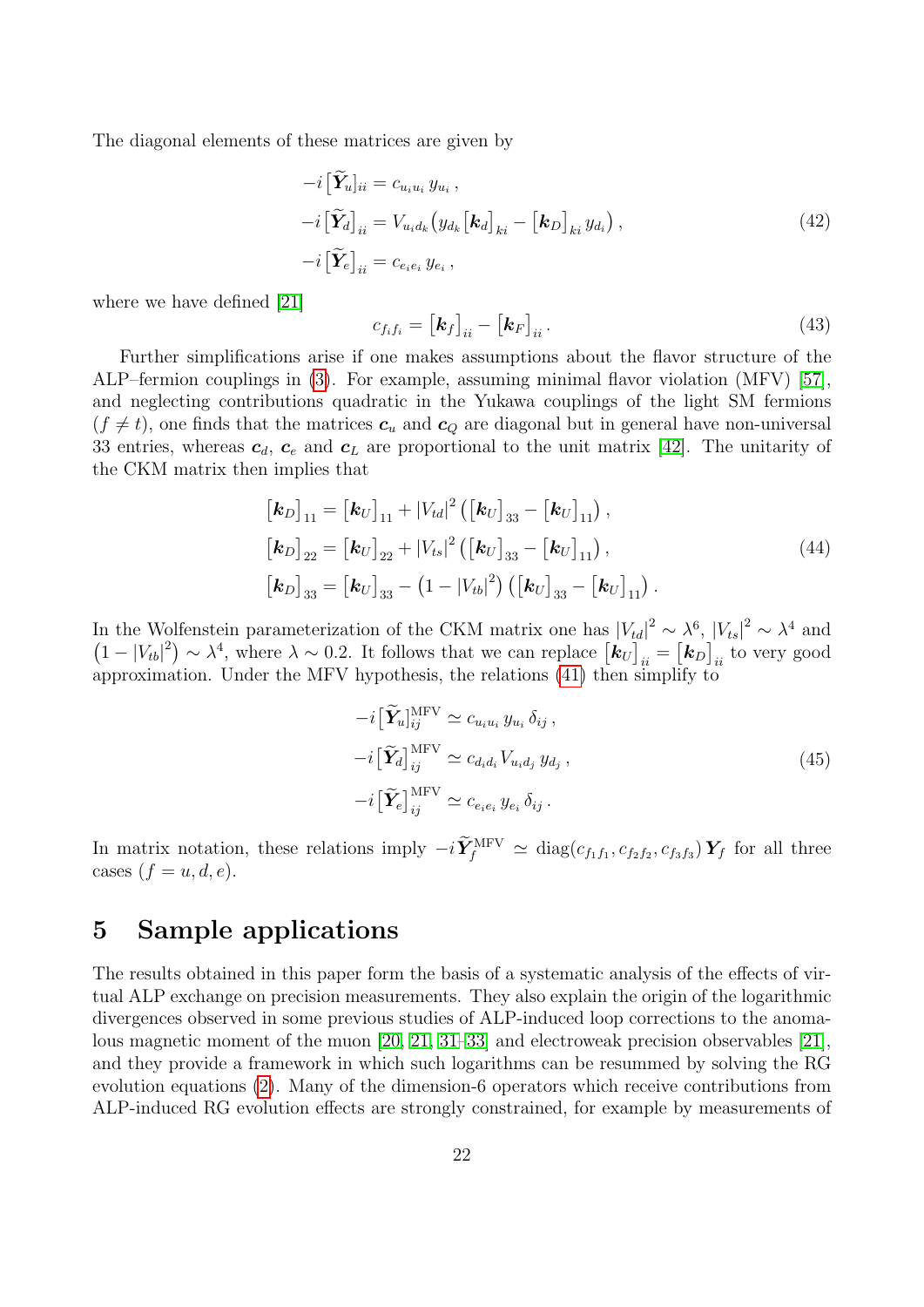electroweak precision observables and of the properties of the Higgs boson, the top quark and the gauge bosons at the LHC (see [\[58\]](#page-34-7) for a comprehensive global analysis and an exhaustive list of references to earlier SMEFT fits). This implies that areas of the ALP parameter space which may still be unconstrained by direct searches can be probed indirectly, using constraints on dimension-6 SMEFT operators implied by precision studies. We now briefly illustrate the usefulness of our approach with two examples, leaving a more comprehensive analysis to future work. For the purposes of this discussion we assume that the ALP mass is light, of order the electroweak scale or lighter. In this first exploration we neglect the matching contributions to the SMEFT Wilson coefficients from heavy new states at the UV scale  $\Lambda = 4\pi f$ , which can only be assessed within a concrete UV completion of the effective Lagrangian [\(1\)](#page-2-1). We also omit one-loop contributions to the observables arising from the low-energy matrix elements in the effective theory. As explained earlier, the effects from RG evolution which we calculate are enhanced over these two contributions by a large logarithm. Our calculations have shown that the same ALP couplings appear in the source terms for many different dimension-6 operators, so it is likely that more powerful constraints than the ones we discuss below can be derived from a global analysis of precision observables.

#### <span id="page-23-0"></span>5.1 Chromo-magnetic moment of the top quark

The chromo-magnetic and chromo-electric dipole moments of the top quark,  $\hat{\mu}_t$  and  $\hat{d}_t$ , are two important precision observables probing new physics above the electroweak scale [\[59–](#page-34-8)[61\]](#page-34-9). They can be defined in terms of the effective Lagrangian [\[60\]](#page-34-10)

$$
\mathcal{L}_{t\bar{t}g} = g_s \left( \bar{t} \gamma^\mu T^a t G_\mu^a + \frac{\hat{\mu}_t}{2m_t} \bar{t} \sigma^{\mu\nu} T^a t G_{\mu\nu}^a + \frac{i \hat{d}_t}{2m_t} \bar{t} \sigma^{\mu\nu} \gamma_5 T^a t G_{\mu\nu}^a \right). \tag{46}
$$

The overall sign on the right-hand side has been chosen so as to be consistent with our definition of the covariant derivative. Matching this expression with the dimension-6 SMEFT Lagrangian at lowest order, we find

$$
\hat{\mu}_t = \frac{y_t v^2}{g_s} \, \Re e \, C_{uG}^{33} \,, \qquad \hat{d}_t = \frac{y_t v^2}{g_s} \, \Im m \, C_{uG}^{33} \,, \tag{47}
$$

where all quantities are evaluated at the scale  $\mu = m_t$ . The Wilson coefficient  $C_{uG}^{33} \equiv [C_{uG}]_{33}$  is defined in the up-quark mass basis (see Section [4.5\)](#page-21-0). Neglecting contributions proportional to electroweak gauge couplings and light-quark Yukawa couplings, one finds that this coefficient obeys the RG equation [\[47,](#page-33-9) [48\]](#page-33-8)

$$
\frac{d}{d\ln\mu}C_{uG}^{33} = \frac{S_{uG}^{33}}{(4\pi f)^2} + \left(\frac{15\alpha_t}{8\pi} - \frac{17\alpha_s}{12\pi}\right)C_{uG}^{33} + \frac{9\alpha_s}{4\pi}y_t(C_G + iC_{\tilde{G}}) + \frac{g_s y_t}{4\pi^2}(C_{HG} + iC_{H\tilde{G}}),
$$
\n(48)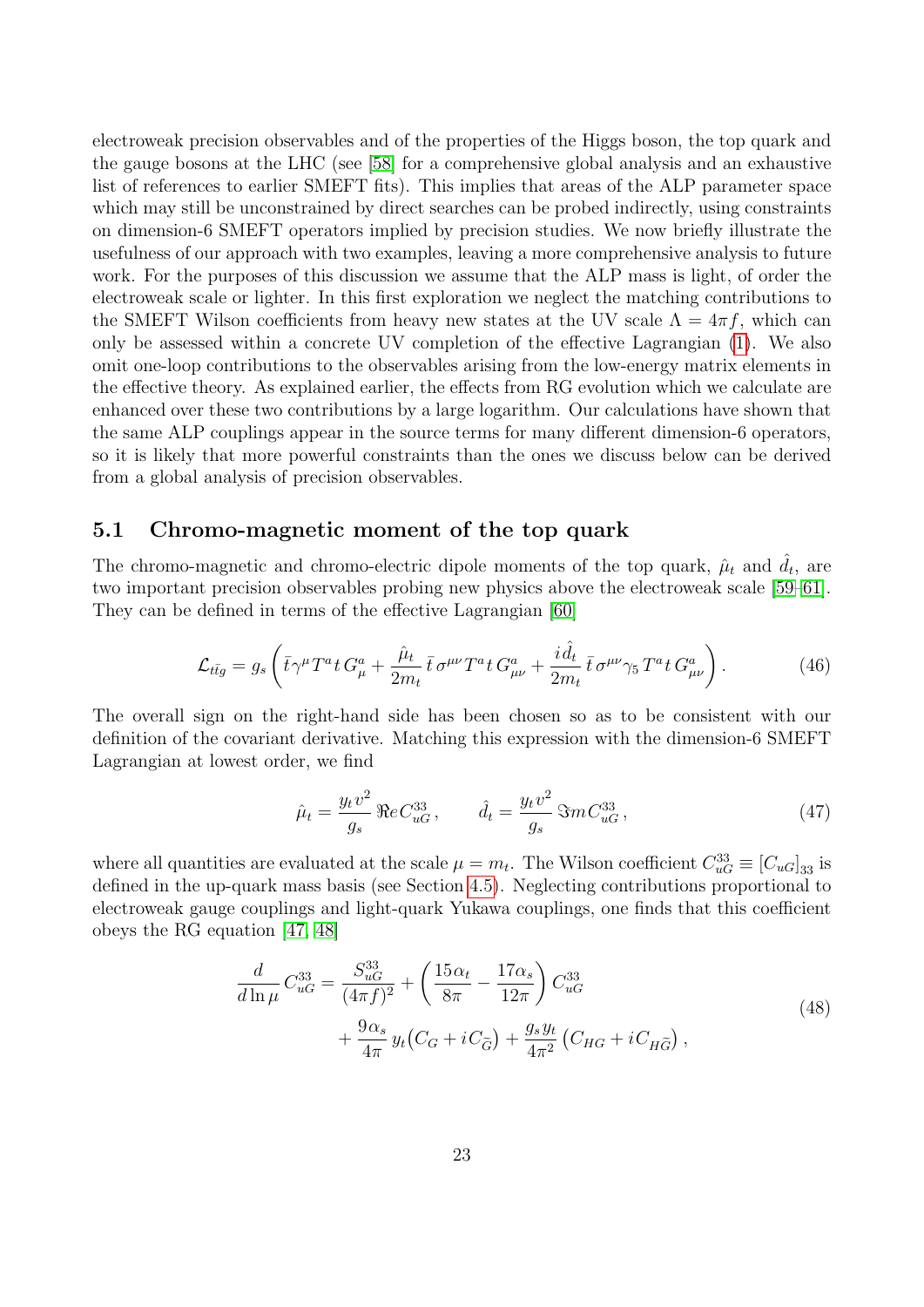where  $S_{uG}^{33} \equiv [\mathbf{S}_{uG}]_{33}$ , and  $\alpha_t = y_t^2/(4\pi)$ . In the same approximation, the RG equations for the other Wilson coefficients entering this relation read

$$
\frac{d}{d\ln\mu}C_G = \frac{S_G}{(4\pi f)^2} + \frac{15\alpha_s}{4\pi}C_G,
$$
\n
$$
\frac{d}{d\ln\mu}C_{\tilde{G}} = \frac{15\alpha_s}{4\pi}C_{\tilde{G}},
$$
\n
$$
\frac{d}{d\ln\mu}C_{HG} = \left(\frac{3\alpha_t}{2\pi} - \frac{7\alpha_s}{2\pi}\right)C_{HG} + \frac{g_s y_t}{4\pi^2} \Re e C_{uG}^{33},
$$
\n
$$
\frac{d}{d\ln\mu}C_{H\tilde{G}} = \left(\frac{3\alpha_t}{2\pi} - \frac{7\alpha_s}{2\pi}\right)C_{H\tilde{G}} + \frac{g_s y_t}{4\pi^2} \Im m C_{uG}^{33}.
$$
\n(49)

The relevant ALP source terms,

$$
S_{uG}^{33} = 4g_s y_t c_{tt} C_{GG}, \qquad S_G = 8g_s C_{GG}^2, \qquad (50)
$$

obtained from [\(31\)](#page-17-0), [\(34\)](#page-18-1) and [\(42\)](#page-22-1), are both real-valued. It follows that  $C_{\tilde{G}}$ ,  $C_{H\tilde{G}}$  and  $\Im mC_{uG}^{33}$ vanish in the ALP model, and the RG equations simply to

$$
\frac{d}{d\ln\mu} \Re e C_{uG}^{33} = \frac{S_{uG}^{33}}{(4\pi f)^2} + \left(\frac{15\alpha_t}{8\pi} - \frac{17\alpha_s}{12\pi}\right) \Re e C_{uG}^{33} + \frac{9\alpha_s}{4\pi} y_t C_G + \frac{g_s y_t}{4\pi^2} C_{HG},
$$
\n
$$
\frac{d}{d\ln\mu} C_G = \frac{S_G}{(4\pi f)^2} + \frac{15\alpha_s}{4\pi} C_G,
$$
\n
$$
\frac{d}{d\ln\mu} C_{HG} = \left(\frac{3\alpha_t}{2\pi} - \frac{7\alpha_s}{2\pi}\right) C_{HG} + \frac{g_s y_t}{4\pi^2} \Re e C_{uG}^{33}.
$$
\n(51)

Solving these coupled equations would provide solutions for the Wilson coefficients in which the large logarithms of the ratio  $4\pi f/m_t$  are resummed in leading logarithmic approximation. For our purposes, however, it will be sufficient to obtain a rough approximation by keeping only the lowest-order logarithmic term for each ALP coupling and neglecting contributions proportional to extra factors of  $\alpha_i \ln(4\pi f/m_t)$ . Taking into account the RG equation for the coefficient  $c_{tt}$  that follows from  $(B.3)$ , we find

$$
\hat{\mu}_t \approx -\frac{8m_t^2}{(4\pi f)^2} \left[ c_{tt} C_{GG} \ln \frac{4\pi f}{m_t} - \frac{25\alpha_s}{4\pi} C_{GG}^2 \ln^2 \frac{4\pi f}{m_t} \right]
$$
\n
$$
\approx -\left( 5.87 c_{tt} C_{GG} - 5.50 C_{GG}^2 \right) \cdot 10^{-3} \times \left[ \frac{1 \,\text{TeV}}{f} \right]^2,
$$
\n(52)

as well as  $d_t \approx 0$ . The ALP couplings  $c_{tt}$  and  $C_{GG}$  are defined at the scale  $\Lambda = 4\pi f$ . Note that the term proportional to  $C_{GG}^2$  contains an extra factor of  $\alpha_s \ln(4\pi f/m_t)$  compared with the first one, since it arises via the mixing of  $C_{uG}^{33}$  with the coefficient  $C_G$ . The numerical result shown in the second line has been obtained using  $m_t \equiv m_t(m_t) = 163.4 \,\text{GeV}$  and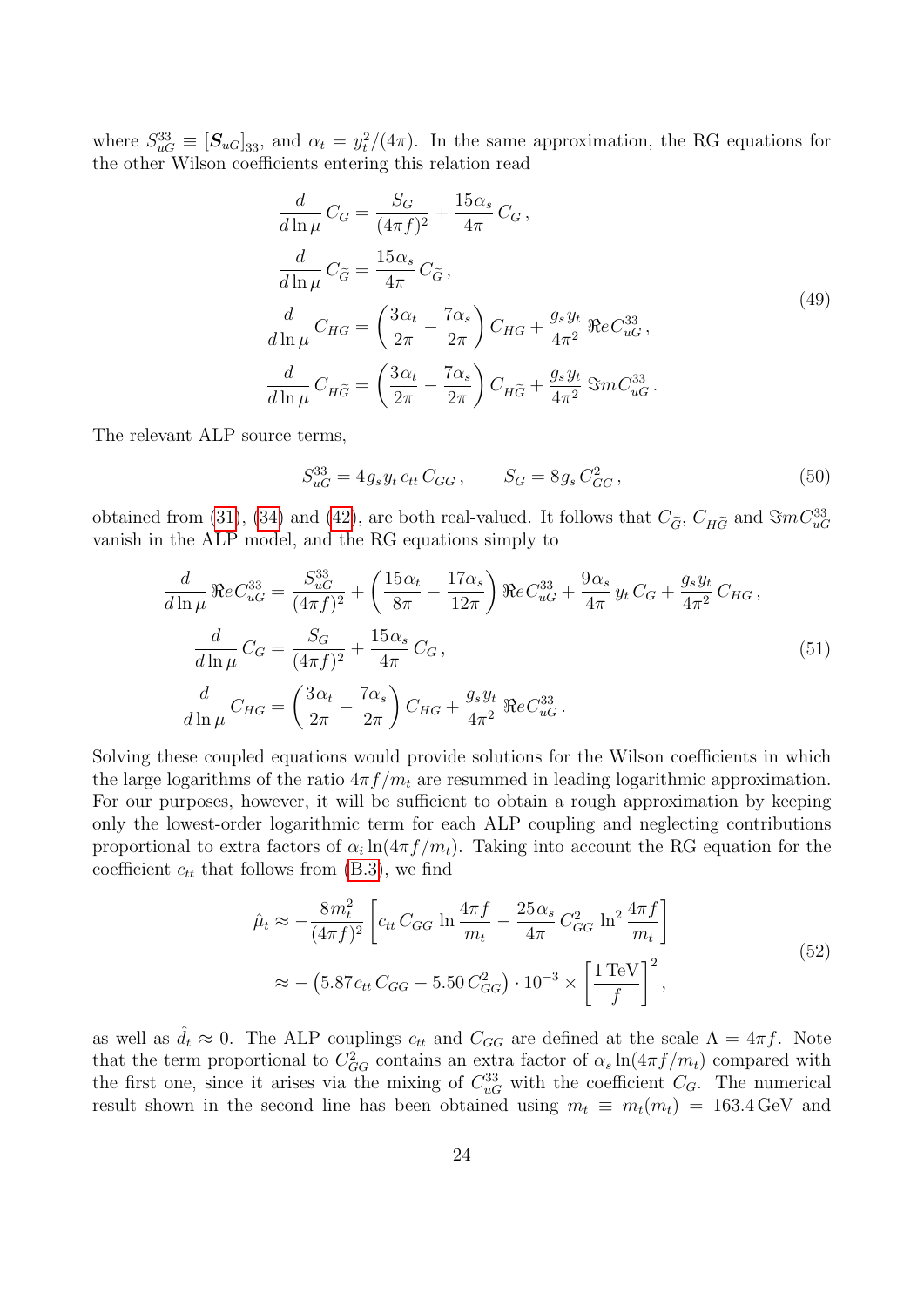$\alpha_s \equiv \alpha_s(m_t) = 0.1084$ , and taking  $f = 1 \text{ TeV}$  in the argument of the logarithms. Which one of the two contributions dominates depends on the relative size of the coefficients  $c_{tt}$  and  $C_{GG}$ . The CMS collaboration has recently performed two independent measurements of the chromomagnetic dipole moment of the top quark, finding  $-0.014 < \hat{\mu}_t < 0.004$  at 95% confidence level [\[62\]](#page-34-11), and  $\hat{\mu}_t = -0.024_{-0.009}^{+0.013}$  +0.016 [\[63\]](#page-34-12). Applying the (stronger) first bound to the ALP model, we find under the approximations described above

$$
-0.68 < \left( c_{tt} C_{GG} - 0.94 C_{GG}^2 \right) \times \left[ \frac{1 \,\text{TeV}}{f} \right]^2 < 2.38 \qquad (95\% \text{ CL}). \tag{53}
$$

With the current sensitivity, the measurements of the top-quark chromo-magnetic moment probe the ALP couplings  $c_{tt}/f$  and  $C_{GG}/f$  at the level of roughly  $\mathcal{O}(\text{TeV}^{-1})$ .

#### <span id="page-25-0"></span>5.2 Example of a Z-pole constraint

As a second example, we consider the constraint on the flavor-conserving part of the Wilson coefficient of the dimension-6 SMEFT operator  $Q_{Hq}^{(3)}$ . Focussing on light quark flavors, and assuming flavor universality in the first two generations, one defines

$$
C_{Hq}^{(3)} \equiv \left[C_{Hq}^{(3)}\right]_{11} = \left[C_{Hq}^{(3)}\right]_{22}.
$$
\n(54)

The coefficient  $C_{Hq}^{(3)}$  is tightly constrained by Z-pole measurements [\[64](#page-34-13)[–68\]](#page-34-14). When marginalizing over all the other SMEFT coefficients in order to obtain the most conservative bound, the global analysis presented in [\[58\]](#page-34-7) yields

<span id="page-25-3"></span>
$$
-0.11 \,\text{TeV}^{-2} < C_{Hq}^{(3)} < 0.012 \,\text{TeV}^{-2} \qquad (95\% \text{ CL}). \tag{55}
$$

Neglecting again contributions proportional to electroweak gauge couplings and light-quark Yukawa couplings, the RG equations for the coefficients  $\left[C_{Hq}^{(3)}\right]_{ii}$  with  $i \neq 3$  are found to be [\[47,](#page-33-9) [48\]](#page-33-8)

<span id="page-25-1"></span>
$$
\frac{d}{d\ln\mu} \left[ C_{Hq}^{(3)} \right]_{ii} = \frac{\left[ S_{Hq}^{(3)} \right]_{ii}}{\left( 4\pi f \right)^2} + \frac{3\alpha_t}{2\pi} \left[ C_{Hq}^{(3)} \right]_{ii} - \frac{3\alpha_t}{2\pi} \left( \left[ C_{qq}^{(3)} \right]_{ii33} + \left[ C_{qq}^{(3)} \right]_{33ii} \right) - \frac{\alpha_t}{4\pi} \left( \left[ C_{qq}^{(1)} \right]_{i33i} + \left[ C_{qq}^{(1)} \right]_{3ii3} - \left[ C_{qq}^{(3)} \right]_{i33i} - \left[ C_{qq}^{(3)} \right]_{3ii3} \right). \tag{56}
$$

From [\(36\)](#page-19-1), we find for the relevant ALP source terms

<span id="page-25-2"></span>
$$
\left[S_{Hq}^{(3)}\right]_{ii} = \frac{4g_2^2}{3} C_{WW}^2\,,\tag{57}
$$

where again we have set the light-quark Yukawa couplings to zero. The source terms for the remaining operators in [\(56\)](#page-25-1) are obtained from [\(37\)](#page-19-2) and read (for  $i = 1, 2$ )

$$
[S_{qq}^{(3)}]_{ii33} = [S_{qq}^{(3)}]_{33ii} = \frac{2g_2^2}{3} C_{WW}^2,
$$
  
\n
$$
[S_{qq}^{(1)}]_{i33i} = [S_{qq}^{(1)}]_{3ii3} = \frac{2g_s^2}{3} C_{GG}^2,
$$
  
\n
$$
[S_{qq}^{(3)}]_{i33i} = [S_{qq}^{(3)}]_{3ii3} = \frac{2g_s^2}{3} C_{GG}^2.
$$
\n(58)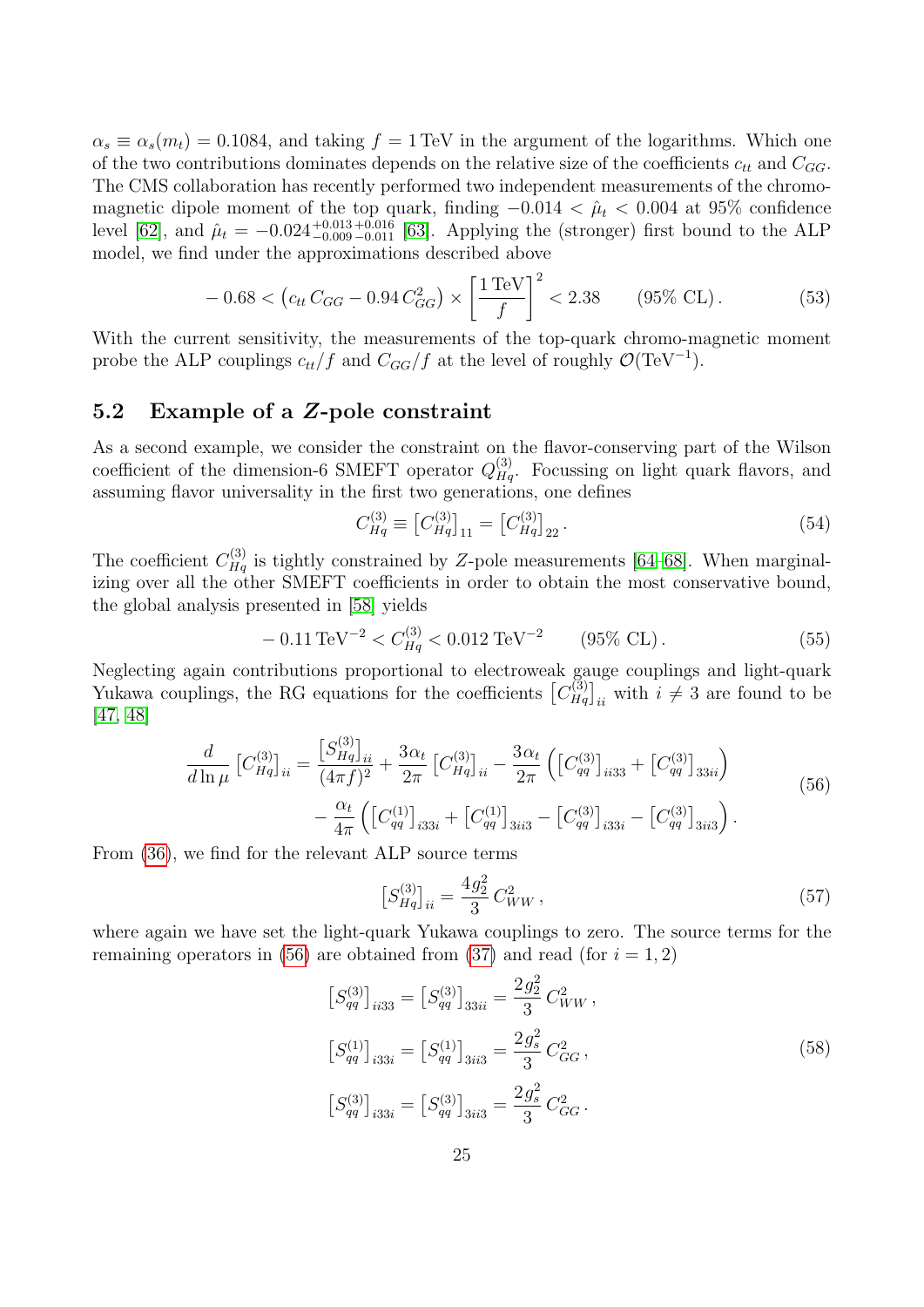They are indeed flavor universal with respect to the first two generations. We observe that the sum of all source terms (proportional to  $C_{GG}^2$ ) for the Wilson coefficients in the second line of [\(56\)](#page-25-1) vanishes. The source terms for the last two coefficients in the first line are proportional to  $C_{WW}^2$  and thus yield a higher-order logarithmic correction to the contributions from the source term in [\(57\)](#page-25-2), which we neglect. We thus find

$$
C_{Hq}^{(3)} \approx -\frac{\alpha}{3\pi \sin^2 \theta_w} \frac{C_{WW}^2}{f^2} \ln \frac{4\pi f}{m_Z} \approx -0.0177 \frac{C_{WW}^2}{f^2},\tag{59}
$$

where the numerical value in the last step has been obtained using  $\alpha(m_Z) = (127.95)^{-1}$ ,  $\sin^2 \theta_w = 0.2312$  and setting  $f = 1 \text{ TeV}$  in the argument of the logarithms. The lower bound in [\(55\)](#page-25-3) implies the limit

<span id="page-26-1"></span>
$$
|C_{WW}| \times \left[\frac{1 \text{ TeV}}{f}\right] < 2.50 \qquad (95\% \text{ CL}). \tag{60}
$$

For ALPs in the mass range between 10 MeV and 10 GeV, and assuming that the ALP–photon coupling arises only from the ALP coupling to  $SU(2)_L$  gauge bosons (i.e. that  $C_{BB} = 0$ ), one finds that this bound is of the same order of magnitude as the strongest constraints on the ALP–photon coupling obtained from LEP-2 [\[18,](#page-32-7) [69\]](#page-34-15) and Belle-II data [\[70\]](#page-34-16) (see also [\[21\]](#page-32-4)). With a future high-luminosity lepton collider such as the FCC-ee, the bound [\(60\)](#page-26-1) could be improved significantly [\[24\]](#page-32-8).

Clearly, using the marginalized bound [\(55\)](#page-25-3) on a single operator as a proxy for a full fit is a very crude approach, especially given that we expect effects from  $C_{WW}$  in several operators which enter into the same observables used in the fit. It is likely that a full analysis will lead to a significantly stronger bound on  $C_{WW}$  and allow for more robust statements also in the case where several ALP couplings are non-zero. Performing such a global analysis is beyond the scope of the current work but is an interesting direction for future study.

## <span id="page-26-0"></span>6 Conclusions

While the Standard Model Effective Field Theory (SMEFT) is commonly used to describe the effects of new particles, which are too heavy to be produced as on-shell resonances in current high-energy physics experiments, we have shown that light new particles that are weakly coupled to the SM via non-renormalizable interactions necessarily induce non-zero Wilson coefficients in the SMEFT Lagrangian via renormalization-group evolution. The reason is that loop diagrams involving a virtual exchange of such a light particle contain UV divergences, which require higher-dimensional SMEFT operators (operators built out of SM fields only) as counterterms.

For the well-motivated example of axions and axion-like particles (ALPs) interacting with the SM via dimension-5 interactions, we have computed the one-loop divergences of all Green's functions with virtual ALP exchange. We have expressed the results in terms of the matrix elements of dimension-6 SMEFT operators, carefully accounting for the contributions of redundant operators, which are eliminated using the equations of motion. In this way, we have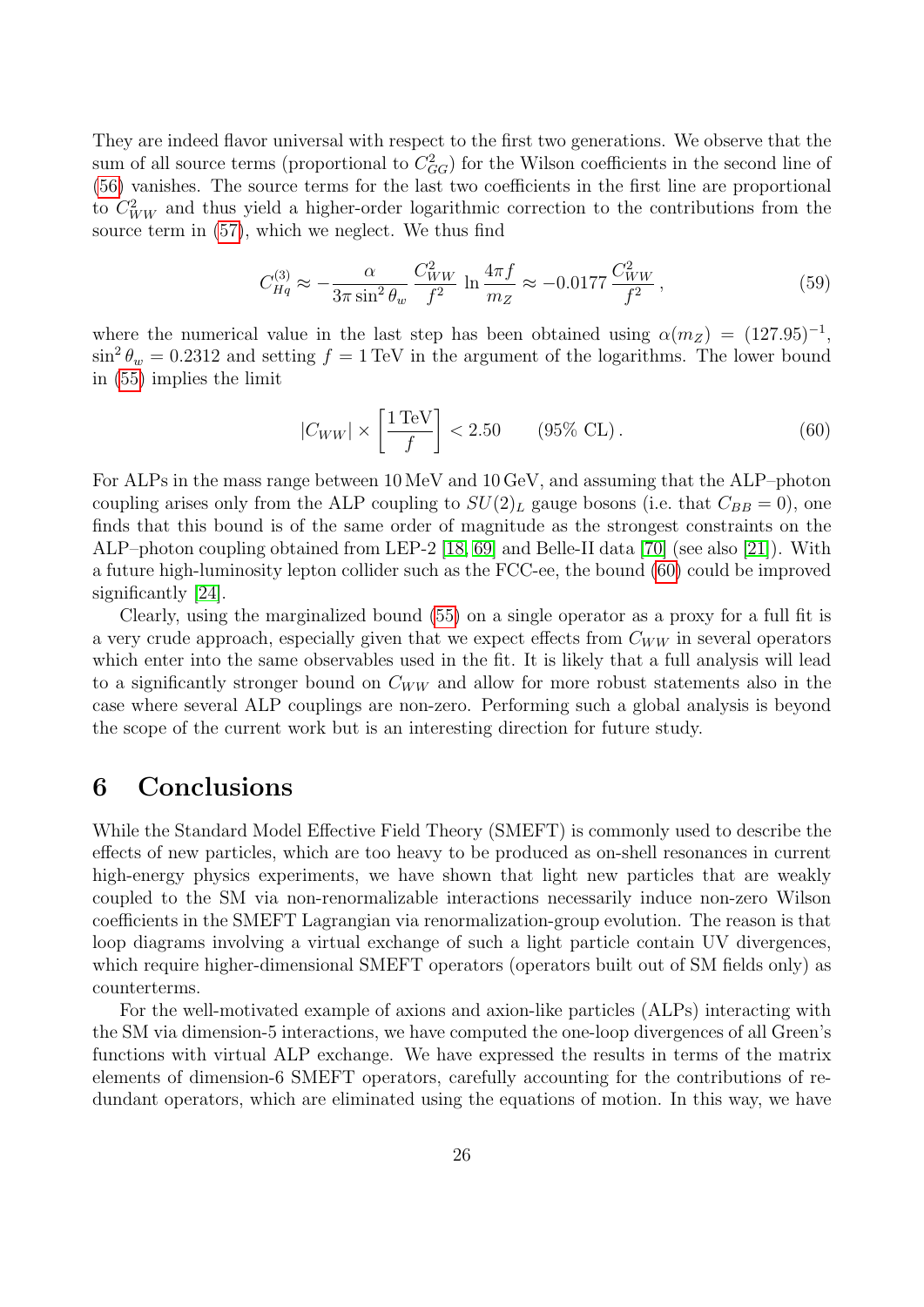derived the complete set of ALP source terms in the one-loop renormalization-group equations of the Wilson coefficients of the dimension-6 SMEFT operators in the Warsaw basis, finding that almost all of these operators are sourced at one-loop order in ALP interactions. Our results explain the origin of the UV divergences observed in previous one-loop calculations of virtual ALP contributions to the anomalous magnetic moment of the muon and to electroweak precision observables. More generally, they capture in a model-independent way all possible UV divergences of ALP-induced transitions between SM particles that can arise at one-loop order. Moreover, our formalism provides a convenient tool for resumming the large logarithmic corrections remaining once these UV divergences have been renormalized.

As two important applications of our method, we have studied the ALP contributions to the chromo-magnetic dipole moment of the top quark and to electroweak precision tests performed at the Z pole, finding that these observables provide interesting constraints on the ALP couplings to gauge bosons and top quarks if the ALP decay constant lies in the TeV region, and hence the scale  $\Lambda = 4\pi f$  is of order 10 TeV. A more comprehensive analysis of virtual ALP effects based on a global fit to precision data is left for future work. More generally, our formalism offers a model-independent framework for studying virtual ALP effects on a large variety of precision measurements, thus opening up new, indirect ways to search for ALPs and place bounds on their couplings to the SM. This approach is complementary to direct searches and independent of the way in which the ALP decays.

#### Acknowledgments

M.N. thanks Gino Isidori, the particle theory group at Zurich University and the Pauli Center for hospitality during a sabbatical stay. The research of A.M.G. and M.N. was supported by the Cluster of Excellence Precision Physics, Fundamental Interactions and Structure of Matter  $(PRISMA<sup>+</sup> – EXC 2118/1)$  within the German Excellence Strategy (project ID 39083149). S.R. acknowledges support from the INFN grant no. SESAMO.

# <span id="page-27-0"></span>A ALP source terms in an alternative operator basis

In order to avoid odd powers of the gauge couplings  $g_i$  and mixed terms involving  $g_i g_j$  with  $i \neq j$ in the RG evolution equations [\(2\)](#page-3-1), it is useful to redefine the operators in the Warsaw basis containing field-strength tensors by absorbing appropriate powers of the gauge couplings. This is particularly convenient, because in background-field gauge the combinations  $g_sG_\mu$ ,  $g_2W_\mu$ and  $g_1B_\mu$  are not renormalized [\[71\]](#page-34-17). We denote the redefined operators by  $Q_i'$  and their source terms by  $S_i'$ . All operators not listed here are defined as in the Warsaw basis.

Class  $X^3$ :

We introduce new operators

$$
Q'_{G} = g_{s} f^{abc} G_{\mu}^{\ \nu, a} G_{\nu}^{\ \rho, b} G_{\rho}^{\ \mu, c},
$$
  
\n
$$
Q'_{W} = g_{2} \epsilon^{IJK} W_{\mu}^{\ \nu, I} W_{\nu}^{\ \rho, J} W_{\rho}^{\ \mu, K},
$$
\n(A.1)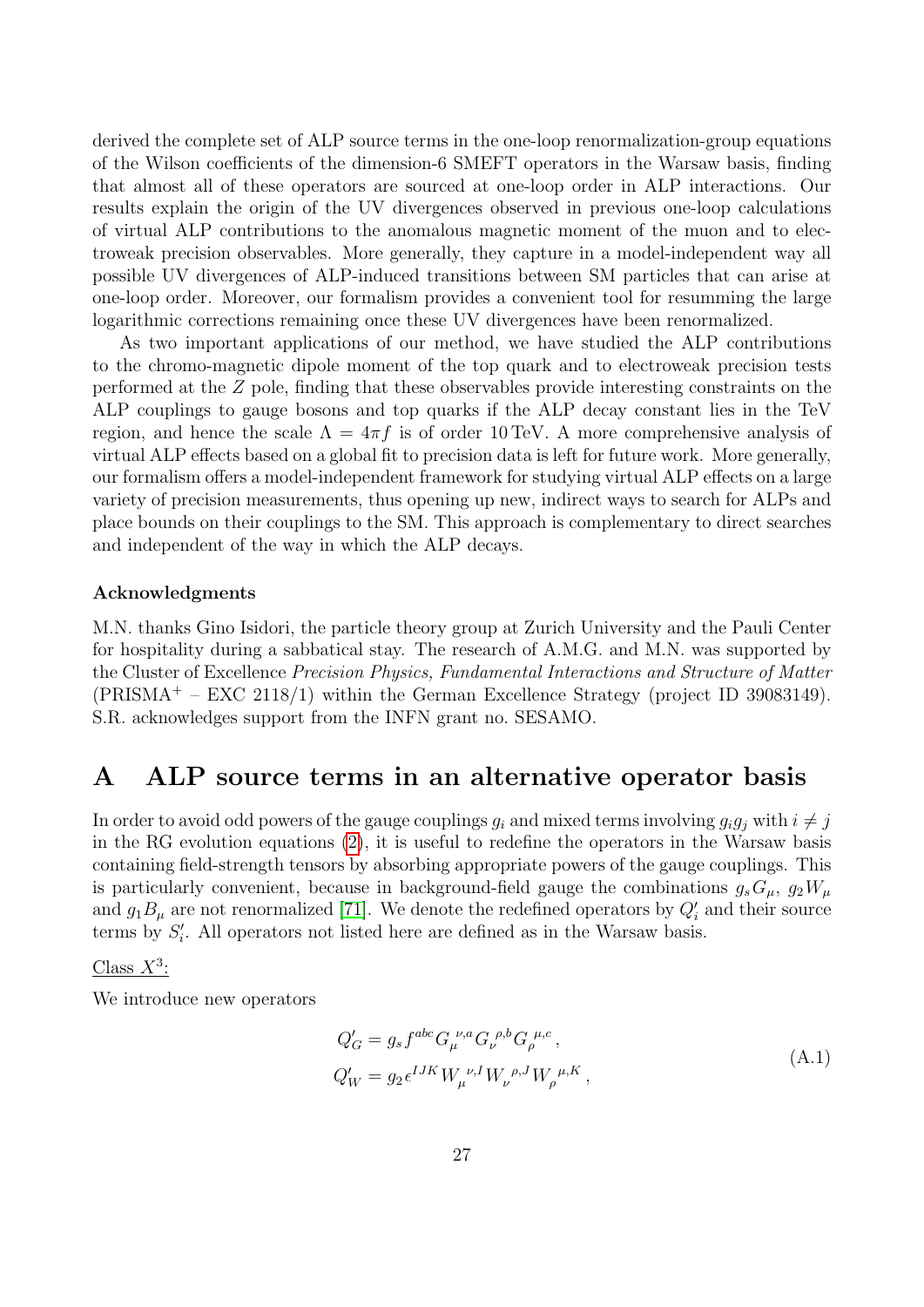and similarly for the operators  $Q'_{\tilde{G}}$  and  $Q'_{\tilde{W}}$ . The non-vanishing source terms for the new operators are given by

$$
S_G' = 8C_{GG}^2,
$$
  
\n
$$
S_W' = 8C_{WW}^2.
$$
\n(A.2)

Class  $X^2H^2$ :

We introduce new operators

$$
Q'_{HG} = g_s^2 H^{\dagger} H G^a_{\mu\nu} G^{\mu\nu,a},
$$
  
\n
$$
Q'_{HW} = g_2^2 H^{\dagger} H W^I_{\mu\nu} W^{\mu\nu,I},
$$
  
\n
$$
Q'_{HB} = g_1^2 H^{\dagger} H B_{\mu\nu} B^{\mu\nu},
$$
  
\n
$$
Q'_{HWB} = g_1 g_2 H^{\dagger} \sigma^I H W^I_{\mu\nu} B^{\mu\nu},
$$
\n(A.3)

and similarly for the operators  $Q'_{H\widetilde{G}}$ ,  $Q'_{H\widetilde{W}}$ ,  $Q'_{H\widetilde{B}}$  and  $Q'_{H\widetilde{W}B}$ . The non-vanishing source terms for the new operators are given by

$$
S'_{HW} = -2C_{WW}^2,
$$
  
\n
$$
S'_{HB} = -2C_{BB}^2,
$$
  
\n
$$
S'_{HWB} = -4C_{WW}C_{BB}.
$$
\n(A.4)

Class  $\psi^2 X H$ :

We introduce new operators

$$
Q'_{eW} = g_2 \bar{L}_p H \sigma^{\mu\nu} W_{\mu\nu} e_r ,
$$
  
\n
$$
Q'_{eB} = g_1 \bar{L}_p H \sigma^{\mu\nu} B_{\mu\nu} e_r ,
$$
  
\n
$$
Q'_{uG} = g_s \bar{Q}_p \tilde{H} \sigma^{\mu\nu} G_{\mu\nu} u_r ,
$$
  
\n
$$
Q'_{uW} = g_2 \bar{Q}_p \tilde{H} \sigma^{\mu\nu} W_{\mu\nu} u_r ,
$$
  
\n
$$
Q'_{uB} = g_1 \bar{Q}_p \tilde{H} \sigma^{\mu\nu} B_{\mu\nu} u_r ,
$$
  
\n
$$
Q'_{dG} = g_s \bar{Q}_p H \sigma^{\mu\nu} G_{\mu\nu} d_r ,
$$
  
\n
$$
Q'_{dW} = g_2 \bar{Q}_p H \sigma^{\mu\nu} W_{\mu\nu} d_r ,
$$
  
\n
$$
Q'_{dB} = g_1 \bar{Q}_p H \sigma^{\mu\nu} B_{\mu\nu} d_r ,
$$
  
\n(A.5)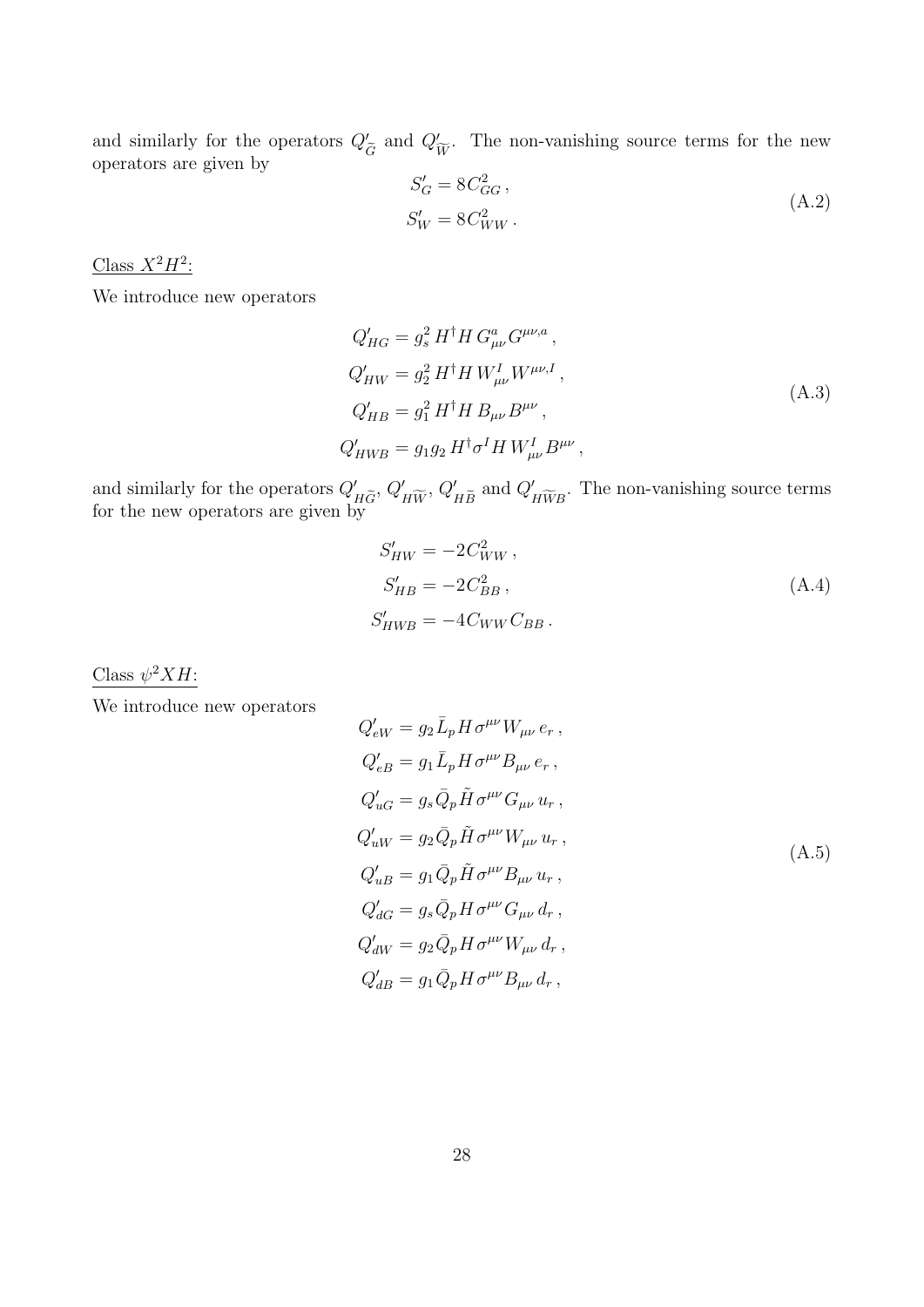where  $W_{\mu\nu} = W^I_{\mu\nu} \frac{\sigma^I}{2}$  $\frac{\sigma^I}{2}$  and  $G_{\mu\nu} = G^a_{\mu\nu} T^a$ . Their source terms are given by

$$
S'_{eW} = -2i\tilde{Y}_e C_{WW},
$$
  
\n
$$
S'_{eB} = -2i(\mathcal{Y}_L + \mathcal{Y}_e)\tilde{Y}_e C_{BB},
$$
  
\n
$$
S'_{uG} = -4i\tilde{Y}_u C_{GG},
$$
  
\n
$$
S'_{uW} = -2i\tilde{Y}_u C_{WW},
$$
  
\n
$$
S'_{uB} = -2i(\mathcal{Y}_Q + \mathcal{Y}_u)\tilde{Y}_u C_{BB},
$$
  
\n
$$
S'_{dG} = -4i\tilde{Y}_d C_{GG},
$$
  
\n
$$
S'_{dW} = -2i\tilde{Y}_d C_{WW},
$$
  
\n
$$
S'_{dB} = -2i(\mathcal{Y}_Q + \mathcal{Y}_d)\tilde{Y}_d C_{BB}.
$$
  
\n(4.6)

# <span id="page-29-0"></span>B RG evolution of ALP couplings

A detailed study of the RG evolution of the ALP couplings to SM particles in the effective ALP Lagrangians [\(3\)](#page-4-1) and [\(5\)](#page-5-2) has been performed in [\[42,](#page-33-4) [43\]](#page-33-5). In order to meaningfully derive the one-loop approximations to the RG equations, one needs to make an assumption about the relative size of the ALP–boson and ALP–fermion couplings. We find it convenient to distinguish the scenarios of i) a "natural ALP", whose couplings respect the counting rules of naive dimensional analysis (see Section [2\)](#page-4-0), and ii) a "gauge-philic ALP", whose couplings to gauge fields are parametrically enhanced by approximately a one-loop factor. Such an enhancement could arise, for example, from a parametrically large number  $N_f \gg 1$  of new heavy fermions, by which the ALP couples to gauge fields. More specifically, we assume

Natural ALP: 
$$
|c_{VV}| \sim |\mathbf{c}_F|
$$
,  $|C_{VV}| \ll |\mathbf{c}_F|$ ,  
\nGauge-philic ALP:  $|c_{VV}| \gg |\mathbf{c}_F|$ ,  $|C_{VV}| \sim |\mathbf{c}_F|$ . (B.1)

Gauge-philic ALP. When translated to the notation used in [\(4\)](#page-5-1), and under the assumption that the ALP couplings  $C_{VV}$  and  $\tilde{Y}_f$  in this effective Lagrangian are of the same order, the one-loop evolution equations for the ALP–boson couplings derived in [\[42\]](#page-33-4) take the form

$$
\frac{d}{d\ln\mu}C_{GG} = -\beta_0^{(3)}\frac{\alpha_s}{2\pi}C_{GG},
$$
\n
$$
\frac{d}{d\ln\mu}C_{WW} = -\beta_0^{(2)}\frac{\alpha_2}{2\pi}C_{WW},
$$
\n
$$
\frac{d}{d\ln\mu}C_{BB} = -\beta_0^{(1)}\frac{\alpha_1}{2\pi}C_{BB},
$$
\n(B.2)

where  $\beta_0^{(i)}$  $\beta_0^{(i)}$  are the one-loop coefficients of the  $\beta$ -functions of the three gauge groups, which above the electroweak scale are given by  $\beta_0^{(3)} = 7, \beta_0^{(2)} = \frac{19}{6}$  $\frac{19}{6}$  and  $\beta_0^{(1)} = -\frac{41}{6}$  $\frac{41}{6}$ . The one-loop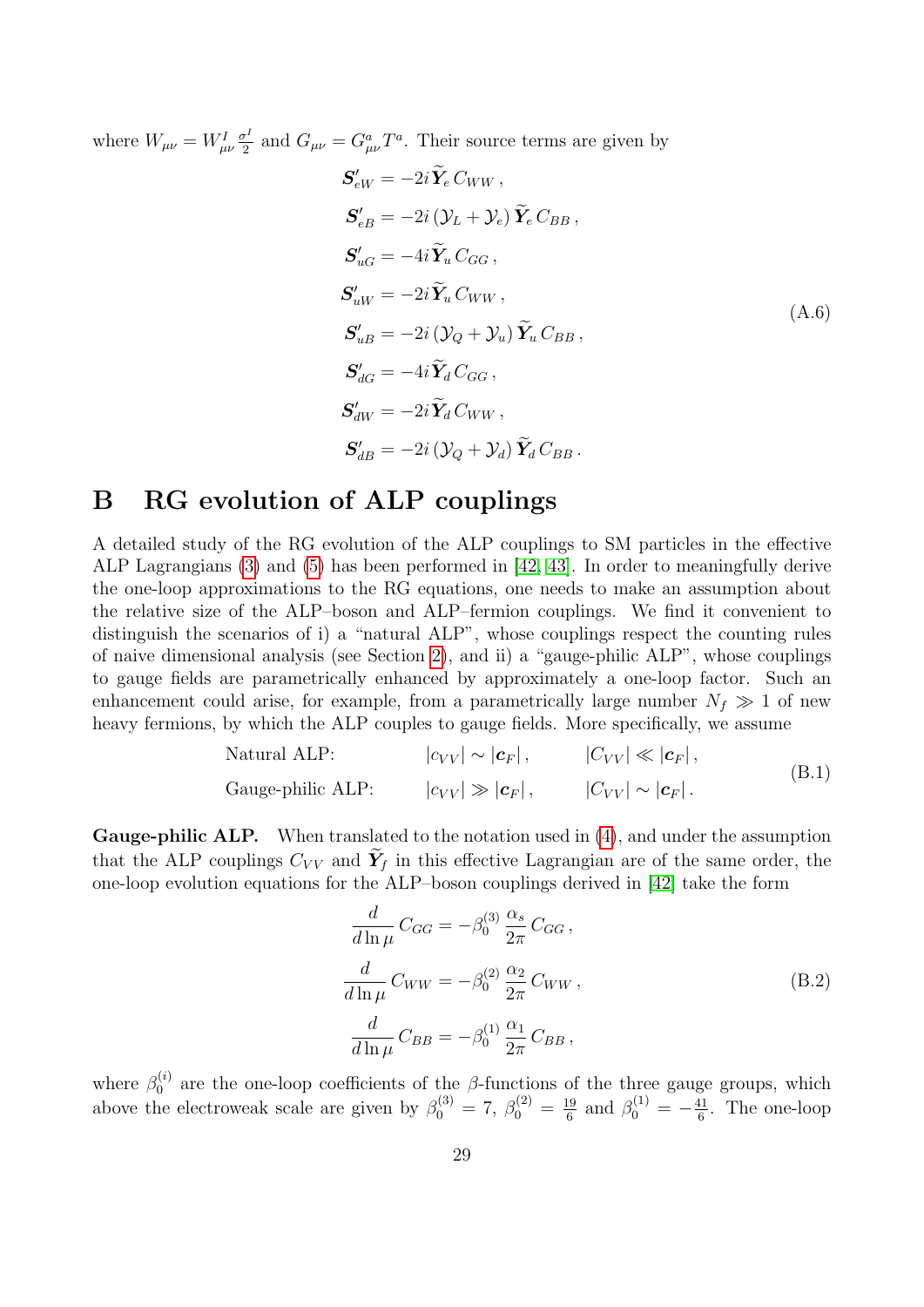evolution equations for the ALP–fermion couplings read

$$
\frac{d}{d\ln\mu}\widetilde{Y}_{u} = \frac{1}{16\pi^{2}}\left[2\widetilde{Y}_{u}Y_{u}^{\dagger}Y_{u} + \frac{5}{2}Y_{u}Y_{u}^{\dagger}\widetilde{Y}_{u} - \frac{3}{2}Y_{d}Y_{d}^{\dagger}\widetilde{Y}_{u} - 2Y_{d}\widetilde{Y}_{d}^{\dagger}Y_{u} - \widetilde{Y}_{d}Y_{d}^{\dagger}Y_{u}\right] \n+ iY_{u}\left[\frac{6\alpha_{s}}{\pi}C_{F}^{(3)}C_{GG} + \frac{3\alpha_{2}}{\pi}C_{F}^{(2)}C_{WW} + \frac{3\alpha_{1}}{\pi}\left(\mathcal{Y}_{u}^{2} + \mathcal{Y}_{Q}^{2}\right)C_{BB}\right] \n- \widetilde{Y}_{u}\left(\frac{3\alpha_{s}}{2\pi}C_{F}^{(3)} + \frac{3\alpha_{2}}{4\pi}C_{F}^{(2)} + \frac{17\alpha_{1}}{48\pi} - \frac{T}{16\pi^{2}}\right) - Y_{u}\frac{\widetilde{T}}{8\pi^{2}},
$$
\n
$$
\frac{d}{d\ln\mu}\widetilde{Y}_{d} = \frac{1}{16\pi^{2}}\left[2\widetilde{Y}_{d}Y_{d}^{\dagger}Y_{d} + \frac{5}{2}Y_{d}Y_{d}^{\dagger}\widetilde{Y}_{d} - \frac{3}{2}Y_{u}Y_{u}^{\dagger}\widetilde{Y}_{d} - 2Y_{u}\widetilde{Y}_{u}^{\dagger}Y_{d} - \widetilde{Y}_{u}Y_{u}^{\dagger}Y_{d}\right] \n+ iY_{d}\left[\frac{6\alpha_{s}}{\pi}C_{F}^{(3)}C_{GG} + \frac{3\alpha_{2}}{\pi}C_{F}^{(2)}C_{WW} + \frac{3\alpha_{1}}{\pi}\left(\mathcal{Y}_{d}^{2} + \mathcal{Y}_{Q}^{2}\right)C_{BB}\right] \n- \widetilde{Y}_{d}\left(\frac{3\alpha_{s}}{2\pi}C_{F}^{(3)} + \frac{3\alpha_{2}}{4\pi}C_{F}^{(2)} + \frac{5\alpha_{1}}{48\pi} - \frac{T}{16\pi^{2}}\right) + Y_{d}\frac{\widet
$$

where  $C_F^{(N)} = \frac{N^2 - 1}{2N}$  $\frac{2^{2}-1}{2N}$  denotes the eigenvalue of the quadratic Casimir operator in the fundamental representation of  $SU(N)$ , and

<span id="page-30-0"></span>
$$
T = \text{Tr}\left[N_c\left(\mathbf{Y}_d^{\dagger}\mathbf{Y}_d + \mathbf{Y}_u^{\dagger}\mathbf{Y}_u\right) + \mathbf{Y}_e^{\dagger}\mathbf{Y}_e\right],
$$
  
\n
$$
\widetilde{T} = \text{Tr}\left[N_c\left(\mathbf{Y}_d^{\dagger}\widetilde{\mathbf{Y}}_d - \mathbf{Y}_u^{\dagger}\widetilde{\mathbf{Y}}_u\right) + \mathbf{Y}_e^{\dagger}\widetilde{\mathbf{Y}}_e\right].
$$
\n(B.4)

Note that we treat the SM Yukawa couplings as  $\mathcal{O}(1)$  quantities, even though in practice their entries are highly hierarchical.

**Natural ALP.** In this case the ALP–boson couplings  $C_{VV}$  are one-loop suppressed, and hence we prefer to work with the coupling parameters  $\tilde{c}_{VV}$  defined in [\(6\)](#page-5-3). Then the one-loop evolution equations for the ALP–boson couplings take the form

$$
\frac{d}{d\ln\mu}\tilde{c}_{GG} = -\frac{i}{8\pi^2} \text{Tr}\left(\tilde{\mathbf{Y}}_u \mathbf{Y}_u^{\dagger} + \tilde{\mathbf{Y}}_d \mathbf{Y}_d^{\dagger}\right),
$$
\n
$$
\frac{d}{d\ln\mu}\tilde{c}_{WW} = -\frac{i}{32\pi^2} \text{Tr}\left[N_c\left(\tilde{\mathbf{Y}}_u \mathbf{Y}_u^{\dagger} + \tilde{\mathbf{Y}}_d \mathbf{Y}_d^{\dagger}\right) + \tilde{\mathbf{Y}}_e \mathbf{Y}_e^{\dagger}\right],
$$
\n
$$
\frac{d}{d\ln\mu}\tilde{c}_{BB} = -\frac{i}{8\pi^2} \text{Tr}\left[N_c\left(\mathbf{Y}_u^2 + \mathbf{Y}_Q^2\right) \tilde{\mathbf{Y}}_u \mathbf{Y}_u^{\dagger} + N_c\left(\mathbf{Y}_d^2 + \mathbf{Y}_Q^2\right) \tilde{\mathbf{Y}}_d \mathbf{Y}_d^{\dagger} + \left(\mathbf{Y}_e^2 + \mathbf{Y}_L^2\right) \tilde{\mathbf{Y}}_e \mathbf{Y}_e^{\dagger}\right].
$$
\n(B.5)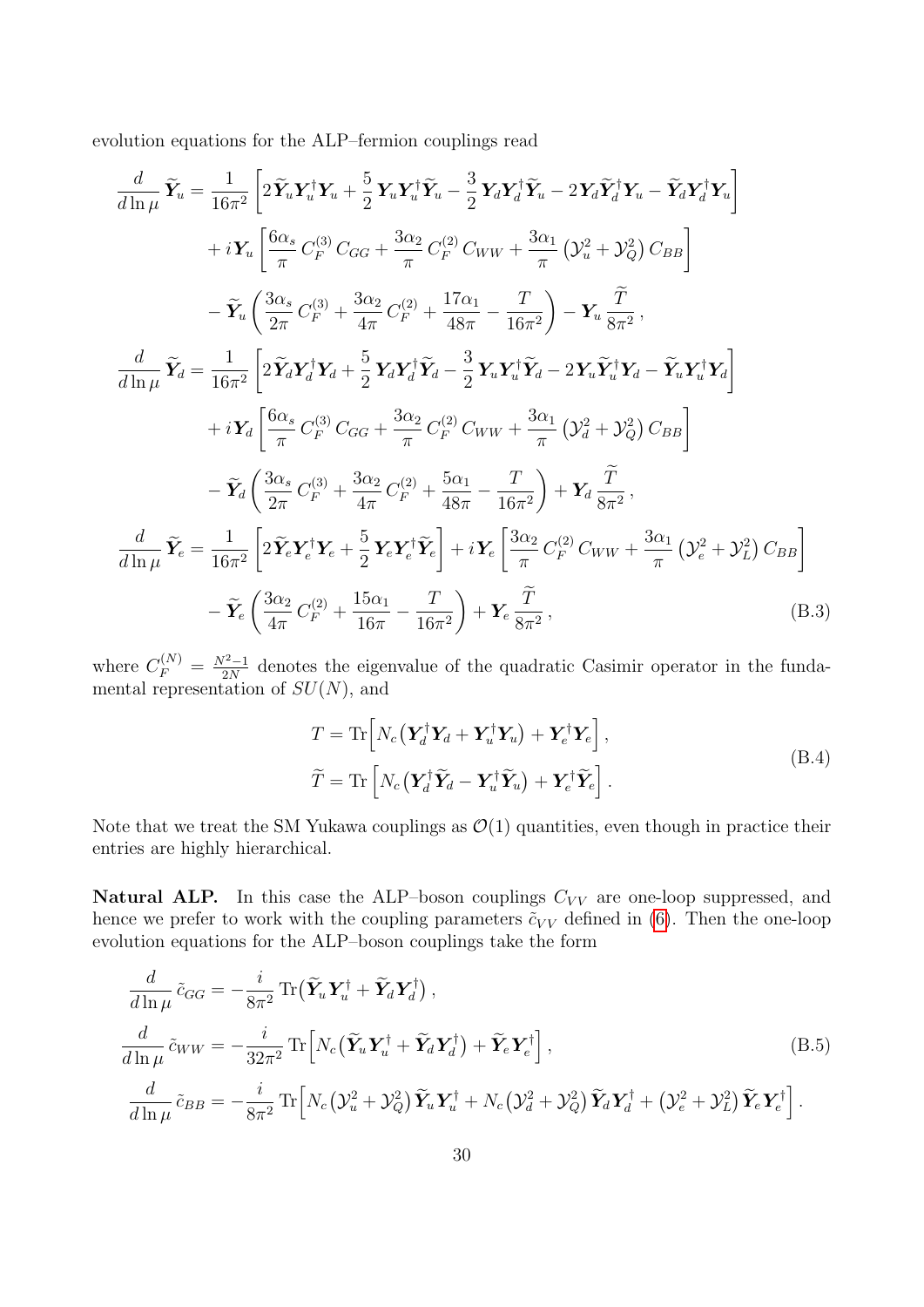The one-loop evolution equations for the ALP–fermion couplings read

$$
\frac{d}{d\ln\mu}\widetilde{Y}_u = \frac{1}{16\pi^2} \left[ 2\widetilde{Y}_u Y_u^\dagger Y_u + \frac{5}{2} Y_u Y_u^\dagger \widetilde{Y}_u - \frac{3}{2} Y_d Y_d^\dagger \widetilde{Y}_u - 2Y_d \widetilde{Y}_d^\dagger Y_u - \widetilde{Y}_d Y_d^\dagger Y_u \right] \n- \widetilde{Y}_u \left( \frac{3\alpha_s}{2\pi} C_F^{(3)} + \frac{3\alpha_2}{4\pi} C_F^{(2)} + \frac{17\alpha_1}{48\pi} - \frac{T}{16\pi^2} \right) - Y_u \frac{\widetilde{T}}{8\pi^2},
$$
\n
$$
\frac{d}{d\ln\mu}\widetilde{Y}_d = \frac{1}{16\pi^2} \left[ 2\widetilde{Y}_d Y_d^\dagger Y_d + \frac{5}{2} Y_d Y_d^\dagger \widetilde{Y}_d - \frac{3}{2} Y_u Y_u^\dagger \widetilde{Y}_d - 2Y_u \widetilde{Y}_u^\dagger Y_d - \widetilde{Y}_u Y_u^\dagger Y_d \right] \n- \widetilde{Y}_d \left( \frac{3\alpha_s}{2\pi} C_F^{(3)} + \frac{3\alpha_2}{4\pi} C_F^{(2)} + \frac{5\alpha_1}{48\pi} - \frac{T}{16\pi^2} \right) + Y_d \frac{\widetilde{T}}{8\pi^2},
$$
\n
$$
\frac{d}{d\ln\mu}\widetilde{Y}_e = \frac{1}{16\pi^2} \left[ 2\widetilde{Y}_e Y_e^\dagger Y_e + \frac{5}{2} Y_e Y_e^\dagger \widetilde{Y}_e \right] \n- \widetilde{Y}_e \left( \frac{3\alpha_2}{4\pi} C_F^{(2)} + \frac{15\alpha_1}{16\pi} - \frac{T}{16\pi^2} \right) + Y_e \frac{\widetilde{T}}{8\pi^2}.
$$
\n(B.6)

# References

- <span id="page-31-0"></span>[1] R. Aaij et al. [LHCb], [arXiv:2103.11769](http://arxiv.org/abs/2103.11769) [hep-ex].
- <span id="page-31-1"></span>[2] B. Abi et al. [Muon g-2], Phys. Rev. Lett. 126, no.14, 141801 (2021) [\[arXiv:2104.03281](http://arxiv.org/abs/2104.03281) [hep-ex]].
- <span id="page-31-2"></span>[3] W. Buchmüller and D. Wyler, Nucl. Phys. B 268, 621-653 (1986).
- <span id="page-31-3"></span>[4] I. Brivio and M. Trott, Phys. Rept. 793, 1-98 (2019) [\[arXiv:1706.08945](http://arxiv.org/abs/1706.08945) [hep-ph]].
- <span id="page-31-4"></span>[5] R. D. Peccei and H. R. Quinn, Phys. Rev. Lett. 38, 1440-1443 (1977).
- <span id="page-31-9"></span>[6] S. Weinberg, Phys. Rev. Lett. 40, 223-226 (1978).
- <span id="page-31-5"></span>[7] F. Wilczek, Phys. Rev. Lett. 40, 279-282 (1978).
- <span id="page-31-6"></span>[8] L. Calibbi, F. Goertz, D. Redigolo, R. Ziegler and J. Zupan, Phys. Rev. D 95, no.9, 095009 (2017) [\[arXiv:1612.08040](http://arxiv.org/abs/1612.08040) [hep-ph]].
- <span id="page-31-7"></span>[9] Y. Ema, K. Hamaguchi, T. Moroi and K. Nakayama, JHEP 01, 096 (2017) [\[arXiv:1612.05492](http://arxiv.org/abs/1612.05492) [hep-ph]].
- <span id="page-31-8"></span>[10] J. Bagger, E. Poppitz and L. Randall, Nucl. Phys. B 426, 3-18 (1994) [\[hep-ph/9405345\]](http://arxiv.org/abs/hep-ph/9405345).
- [11] B. Gripaios, A. Pomarol, F. Riva and J. Serra, JHEP 04, 070 (2009) [\[arXiv:0902.1483](http://arxiv.org/abs/0902.1483) [hep-ph]].
- [12] G. Ferretti and D. Karateev, JHEP 03, 077 (2014) [\[arXiv:1312.5330](http://arxiv.org/abs/1312.5330) [hep-ph]].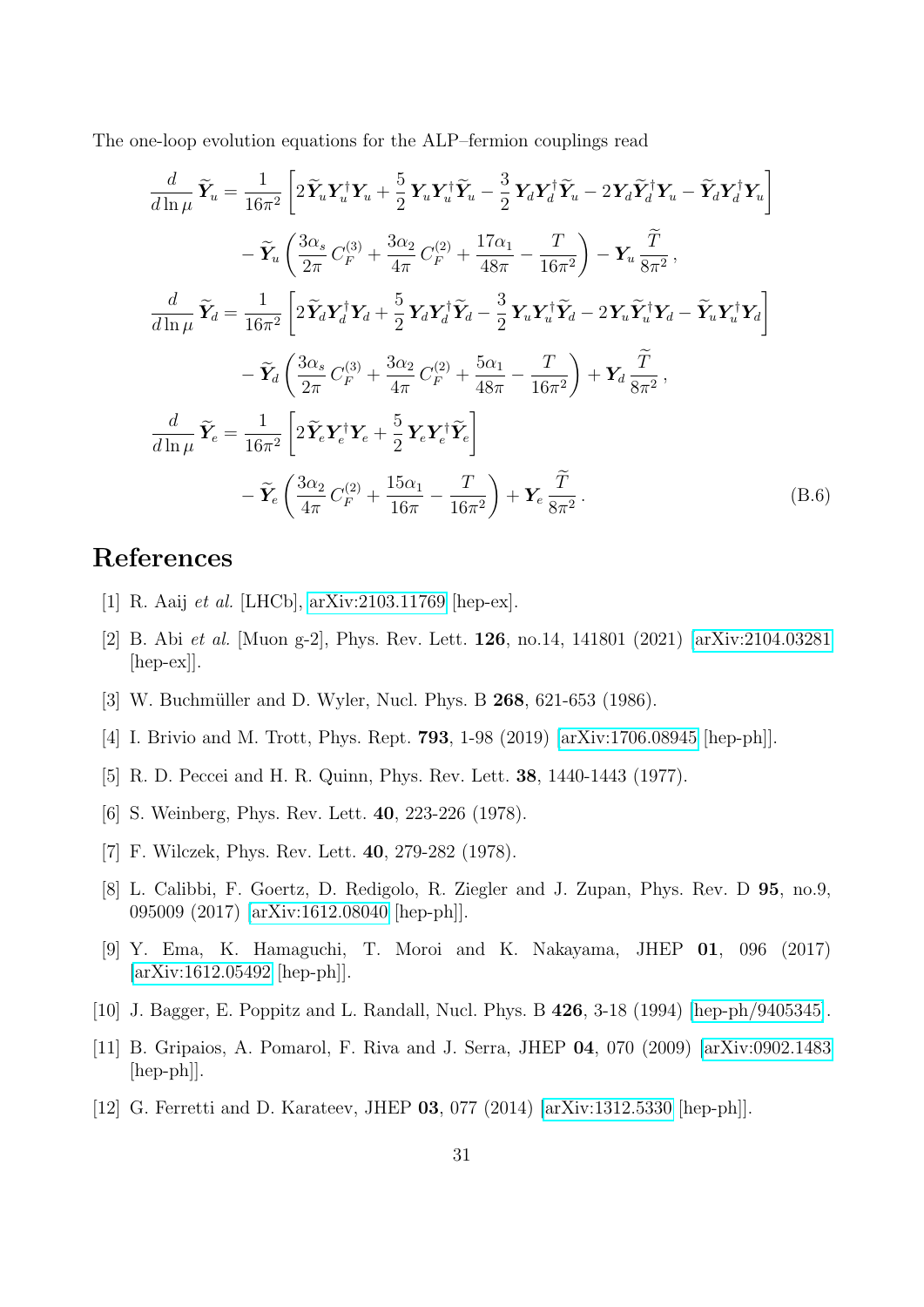- [13] P. W. Graham, D. E. Kaplan and S. Rajendran, Phys. Rev. Lett. 115, no.22, 221801 (2015) [\[arXiv:1504.07551](http://arxiv.org/abs/1504.07551) [hep-ph]].
- <span id="page-32-0"></span>[14] B. Bellazzini, A. Mariotti, D. Redigolo, F. Sala and J. Serra, Phys. Rev. Lett. 119, no.14, 141804 (2017) [\[arXiv:1702.02152](http://arxiv.org/abs/1702.02152) [hep-ph]].
- <span id="page-32-1"></span>[15] C. R. Chen, P. H. Frampton, F. Takahashi and T. T. Yanagida, JHEP 06, 059 (2010) [\[arXiv:1005.1185](http://arxiv.org/abs/1005.1185) [hep-ph]].
- [16] K. Mimasu and V. Sanz, JHEP 06, 173 (2015) [\[arXiv:1409.4792](http://arxiv.org/abs/1409.4792) [hep-ph]].
- [17] J. Jaeckel and M. Spannowsky, Phys. Lett. B 753, 482-487 (2016) [\[arXiv:1509.00476](http://arxiv.org/abs/1509.00476) [hep-ph]].
- <span id="page-32-7"></span>[18] S. Knapen, T. Lin, H. K. Lou and T. Melia, Phys. Rev. Lett. 118, no.17, 171801 (2017) [\[arXiv:1607.06083](http://arxiv.org/abs/1607.06083) [hep-ph]].
- [19] I. Brivio, M. B. Gavela, L. Merlo, K. Mimasu, J. M. No, R. del Rey and V. Sanz, Eur. Phys. J. C 77, no.8, 572 (2017) [\[arXiv:1701.05379](http://arxiv.org/abs/1701.05379) [hep-ph]].
- <span id="page-32-3"></span>[20] M. Bauer, M. Neubert and A. Thamm, Phys. Rev. Lett. 119, no.3, 031802 (2017) [\[arXiv:1704.08207](http://arxiv.org/abs/1704.08207) [hep-ph]].
- <span id="page-32-4"></span>[21] M. Bauer, M. Neubert and A. Thamm, JHEP 12, 044 (2017) [\[arXiv:1708.00443](http://arxiv.org/abs/1708.00443) [hep-ph]].
- [22] A. Mariotti, D. Redigolo, F. Sala and K. Tobioka, Phys. Lett. B 783, 13-18 (2018) [\[arXiv:1710.01743](http://arxiv.org/abs/1710.01743) [hep-ph]].
- [23] N. Craig, A. Hook and S. Kasko, JHEP 09, 028 (2018) [\[arXiv:1805.06538](http://arxiv.org/abs/1805.06538) [hep-ph]].
- <span id="page-32-8"></span>[24] M. Bauer, M. Heiles, M. Neubert and A. Thamm, Eur. Phys. J. C 79, no.1, 74 (2019) [\[arXiv:1808.10323](http://arxiv.org/abs/1808.10323) [hep-ph]].
- [25] G. Alonso-Álvarez, M. B. Gavela and P. Quilez, Eur. Phys. J. C **79**, no.3, 223 (2019) [\[arXiv:1811.05466](http://arxiv.org/abs/1811.05466) [hep-ph]].
- <span id="page-32-2"></span>[26] M. B. Gavela, J. M. No, V. Sanz and J. F. de Trocóniz, Phys. Rev. Lett.  $124$ , no.5, 051802 (2020) [\[arXiv:1905.12953](http://arxiv.org/abs/1905.12953) [hep-ph]].
- <span id="page-32-5"></span>[27] D. Cadamuro and J. Redondo, JCAP 02, 032 (2012) [\[arXiv:1110.2895](http://arxiv.org/abs/1110.2895) [hep-ph]].
- [28] M. Millea, L. Knox and B. Fields, Phys. Rev. D 92, no.2, 023010 (2015) [\[arXiv:1501.04097](http://arxiv.org/abs/1501.04097) [astro-ph.CO]].
- [29] A. Payez, C. Evoli, T. Fischer, M. Giannotti, A. Mirizzi and A. Ringwald, JCAP 02, 006 (2015) [\[arXiv:1410.3747](http://arxiv.org/abs/1410.3747) [astro-ph.HE]].
- <span id="page-32-6"></span>[30] J. Jaeckel, P. C. Malta and J. Redondo, Phys. Rev. D 98, no.5, 055032 (2018) [\[arXiv:1702.02964](http://arxiv.org/abs/1702.02964) [hep-ph]].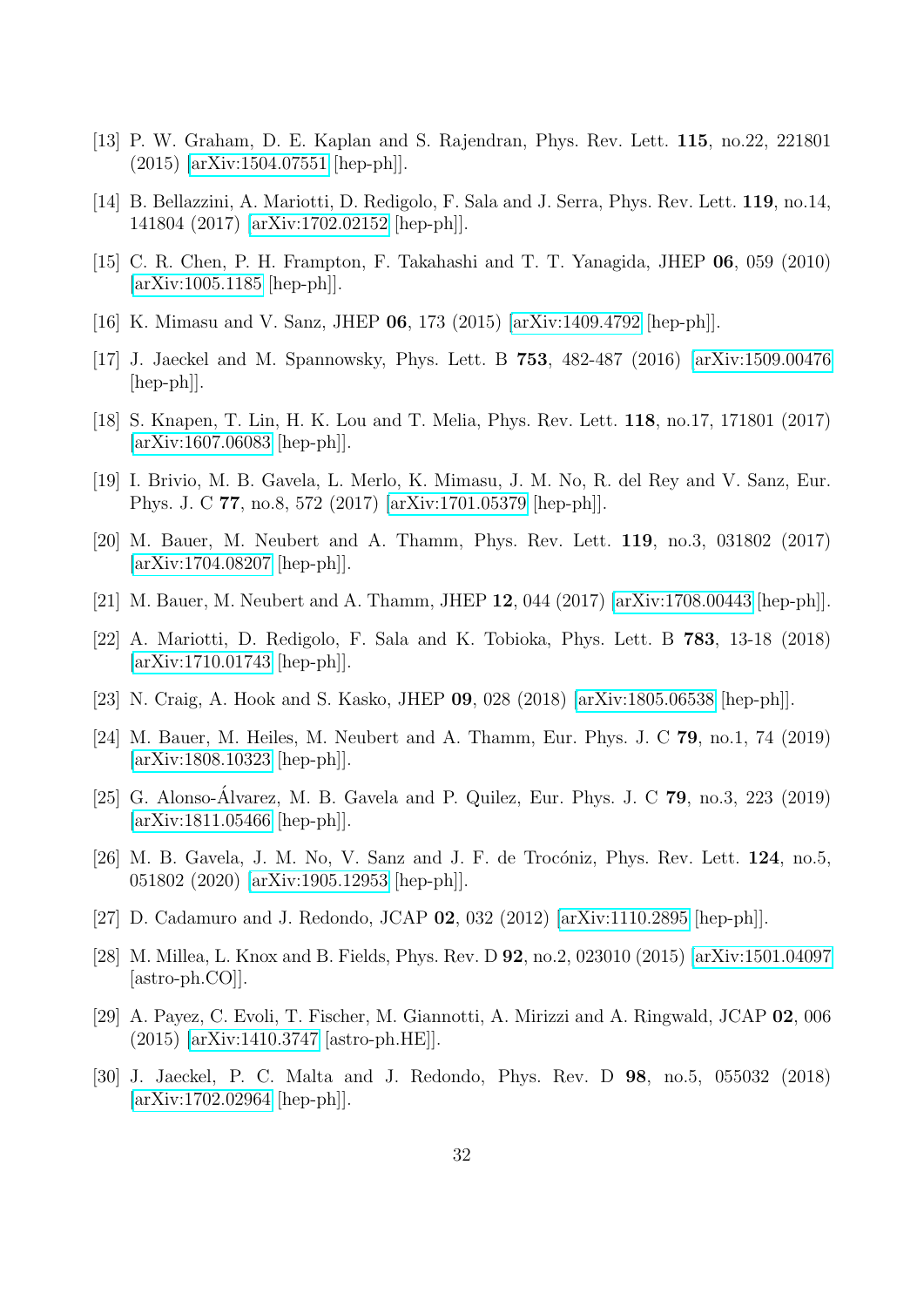- <span id="page-33-0"></span>[31] W. J. Marciano, A. Masiero, P. Paradisi and M. Passera, Phys. Rev. D 94, no.11, 115033 (2016) [\[arXiv:1607.01022](http://arxiv.org/abs/1607.01022) [hep-ph]].
- [32] M. Bauer, M. Neubert, S. Renner, M. Schnubel and A. Thamm, Phys. Rev. Lett. 124, no.21, 211803 (2020) [\[arXiv:1908.00008](http://arxiv.org/abs/1908.00008) [hep-ph]].
- <span id="page-33-1"></span>[33] M. A. Buen-Abad, J. Fan, M. Reece and C. Sun, [arXiv:2104.03267](http://arxiv.org/abs/2104.03267) [hep-ph].
- <span id="page-33-2"></span>[34] M. J. Dolan, F. Kahlhoefer, C. McCabe and K. Schmidt-Hoberg, JHEP 03, 171 (2015) [Erratum: JHEP 07, 103 (2015)] [\[arXiv:1412.5174](http://arxiv.org/abs/1412.5174) [hep-ph]].
- [35] E. Izaguirre, T. Lin and B. Shuve, Phys. Rev. Lett. 118, no.11, 111802 (2017) [\[arXiv:1611.09355](http://arxiv.org/abs/1611.09355) [hep-ph]].
- [36] K. Choi, S. H. Im, C. B. Park and S. Yun, JHEP 11, 070 (2017) [\[arXiv:1708.00021](http://arxiv.org/abs/1708.00021)  $\vert \text{hep-ph} \vert$ .
- [37] F. Arias-Aragon and L. Merlo, JHEP 10, 168 (2017) [Erratum: JHEP 11, 152 (2019)] [\[arXiv:1709.07039](http://arxiv.org/abs/1709.07039) [hep-ph]].
- [38] M. B. Gavela, R. Houtz, P. Quilez, R. Del Rey and O. Sumensari, Eur. Phys. J. C 79, no.5, 369 (2019) [\[arXiv:1901.02031](http://arxiv.org/abs/1901.02031) [hep-ph]].
- [39] J. Martin Camalich, M. Pospelov, P. N. H. Vuong, R. Ziegler and J. Zupan, Phys. Rev. D 102, no.1, 015023 (2020) [\[arXiv:2002.04623](http://arxiv.org/abs/2002.04623) [hep-ph]].
- [40] S. Chakraborty, M. Kraus,V. Loladze, T. Okui and K. Tobioka, [arXiv:2102.04474](http://arxiv.org/abs/2102.04474) [hep-ph].
- <span id="page-33-3"></span>[41] M. Bauer, M. Neubert, S. Renner, M. Schnubel andA. Thamm, [arXiv:2102.13112](http://arxiv.org/abs/2102.13112) [hep-ph].
- <span id="page-33-4"></span>[42] M. Bauer, M. Neubert, S. Renner, M. Schnubel and A. Thamm, JHEP 04, 063 (2021) [\[arXiv:2012.12272](http://arxiv.org/abs/2012.12272) [hep-ph]].
- <span id="page-33-5"></span>[43] M. Chala, G. Guedes, M. Ramos and J. Santiago, Eur. Phys. J. C 81, no.2, 181 (2021) [\[arXiv:2012.09017](http://arxiv.org/abs/2012.09017) [hep-ph]].
- <span id="page-33-6"></span>[44] B. Grzadkowski, M. Iskrzynski, M. Misiak and J. Rosiek, JHEP 10, 085 (2010)  $\arXiv:1008.4884$  [hep-ph].
- <span id="page-33-7"></span>[45] J. Elias-Miro, J. R. Espinosa, E. Masso and A. Pomarol, JHEP 11, 066 (2013) [\[arXiv:1308.1879](http://arxiv.org/abs/1308.1879) [hep-ph]].
- [46] E. E. Jenkins, A. V. Manohar and M. Trott, JHEP 10, 087 (2013) [\[arXiv:1308.2627](http://arxiv.org/abs/1308.2627) [hep-ph]].
- <span id="page-33-9"></span>[47] E. E. Jenkins, A. V. Manohar and M. Trott, JHEP 01, 035 (2014) [\[arXiv:1310.4838](http://arxiv.org/abs/1310.4838) [hep-ph]].
- <span id="page-33-8"></span>[48] R. Alonso, E. E. Jenkins, A. V. Manohar and M. Trott, JHEP 04, 159 (2014) [\[arXiv:1312.2014](http://arxiv.org/abs/1312.2014) [hep-ph]].